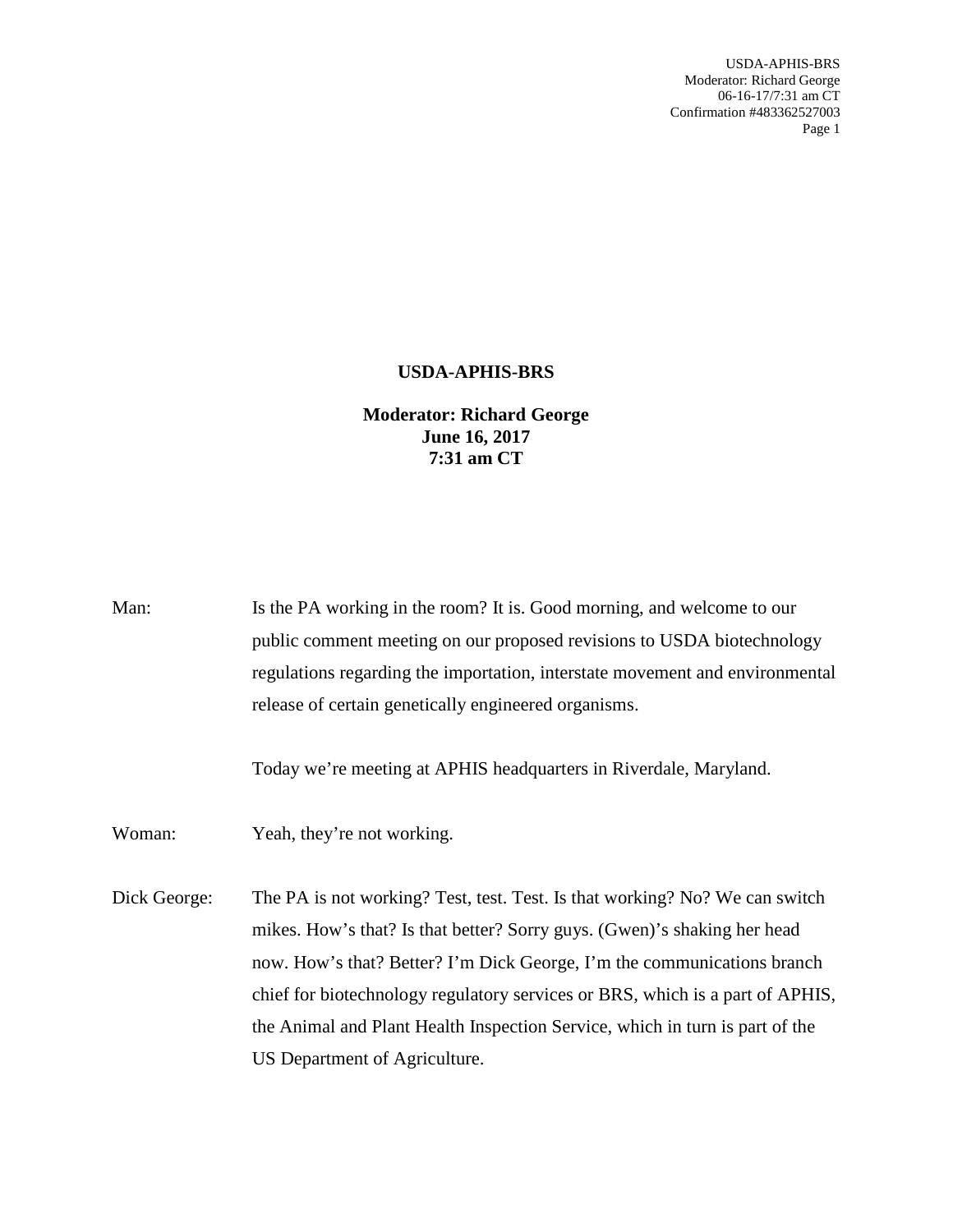Joining me today are BRS Associate Deputy Administrator Ibrahim Shaqir, on my far right, and our APHIS Deputy Administrator for BRS, Mike Firko.

Mike Firko: So on January 19 of this year, APHIS proposed the first comprehensive revision to USDA's regulations for certain genetically engineered organisms since 1987. So as we sit here the regulations are 30 years old. There is currently a public comment period that's open, it will remain open until this coming Monday at midnight, June 19, for a total of 150 days of comment period.

> The goals of the proposed rules are first and foremost to protect plant health. That is the extent of our regulatory authority and our statutory authority, so that is always our focus, to protect plant health. But we are also making an effort to improve the regulatory processes to make them more transparent to the regulated community, to stakeholders, to the public, to everyone involved.

> We also have as a primary goal to regulate at a level more commensurate with risk. This is continual improvement in terms of regulating commensurate mix. We also want to regulate, we want to eliminate unnecessary regulatory burdens. In the past 30 years, we've learned an awful lot about where risk comes from and where it doesn't come from, and we want to take advantage of 30 years of learning in that space.

> We also see this proposed rule as a significant improvement in terms of enhancing development opportunities for small companies and opportunities. Our current regulations and our current petition process make it very difficult for anything other than large companies to receive a deregulated status. And we want to expand the availability of these innovations in modern technology.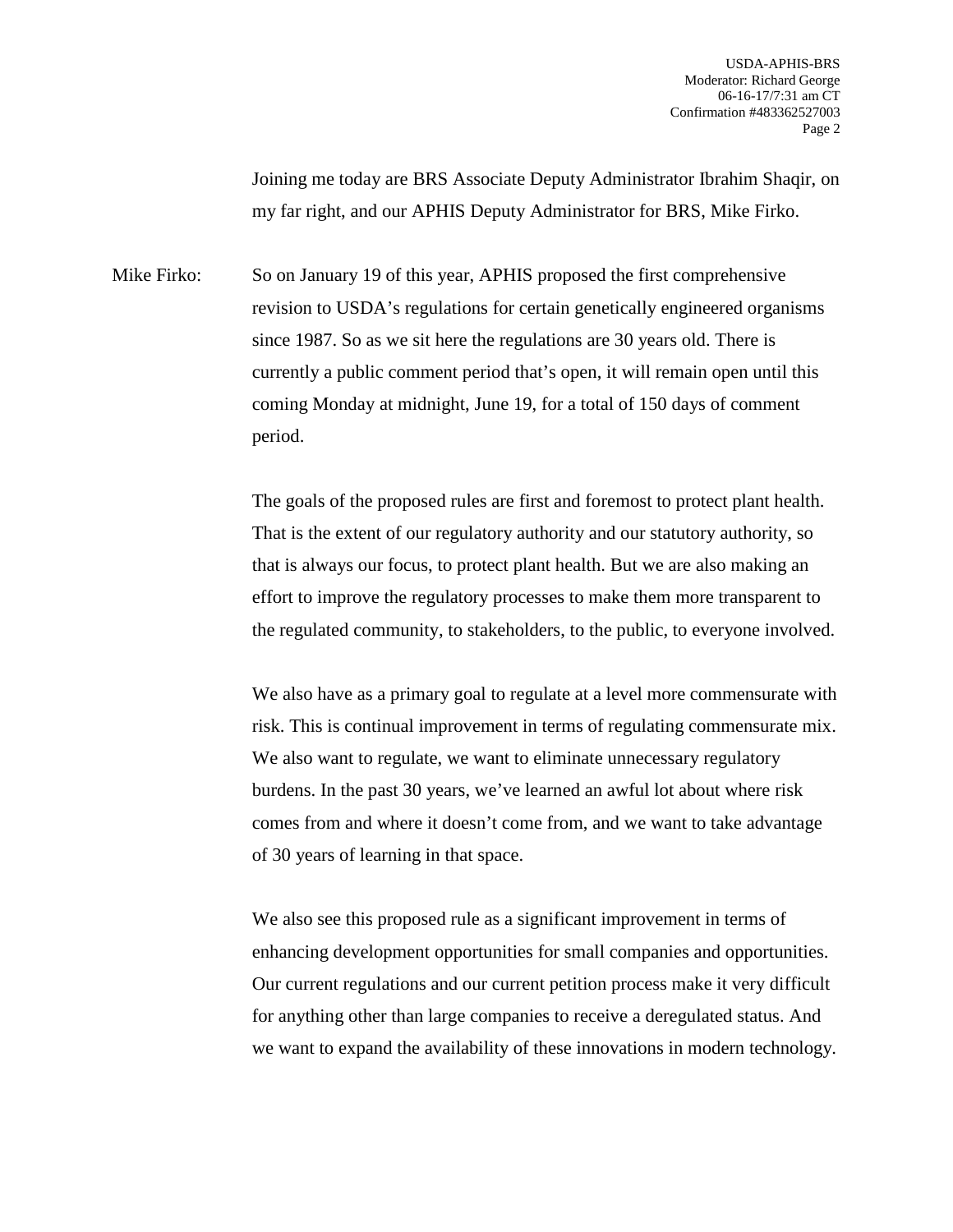So if finalized, the proposed rule would result in less regulation of genetically engineered organisms that pose little or no risk to plant heath. And they would involve more regulation of genetically engineered organisms that do represent a document, honest-to-goodness risk to plant health, plant pests or obnoxious weed.

But we have lots of information that's available out there, today the purpose of this meeting is to listen to your comments that you have for us about our proposed rule. Now I'd like to re-introduce our associate deputy administrator, Ibrahim Shaqir.

Ibrahim Shaqir: Thank you, Dr. Firko. So my job here is to convince you that, share with you, (unintelligible) by which you can share your comments with us. So there is a wealth of information on our website which you can see, and about our proposed rule. So the easiest way to reach, to find this website is to visit a search engine, such as Google, and search for Biotechnology Regulatory Services, click on the entry for us to get to our home page, shown here on the screen.

> And then in the left navigation shown on the website, with an arrow you will see a link called Engagement on Biotechnology Regulation. Click on it, and you will get to a page explaining what we are doing with a list of documents including the Federal Register notice with the proposed rule itself, questions and answers, a regulatory impact statement, a draft environmental impact statement, and other helpful information.

> So you can comment today on these documents or you can comment anytime through January 19, which I believe is this coming Monday.

Man: It's June.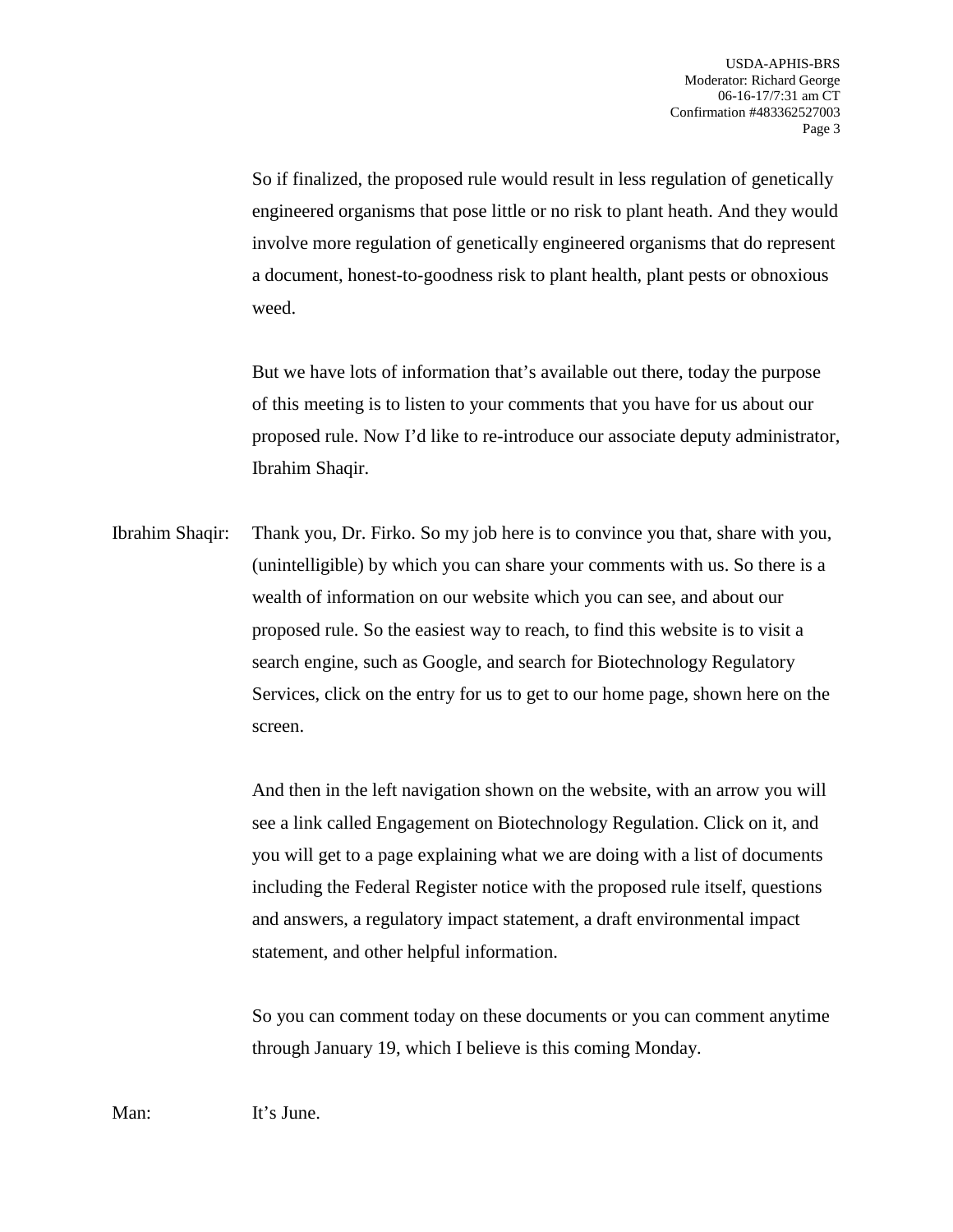USDA-APHIS-BRS Moderator: Richard George 06-16-17/7:31 am CT Confirmation #483362527003 Page 4

Ibrahim Shaqir: June 19. Did I say January?

Man: You did.

Ibrahim Shaqir: Okay. June 19, okay? This coming Monday. At Regulations.gov, you can get there by clicking on the link, so at our website, or simply go to Regulations.gov and enter the docket ID number APHIS-2015-0057. You can comment in today's meeting, you will find fully captured that comment, we will fully capture the comment as part of the record. You don't also need to go to Regulations.gov to get your comments into the record, though of course you are free to do so if you choose to.

Mike Firko: So next steps, as we've said a couple of times, sometimes incorrectly, sometimes correctly, the comment period remains open until this coming Monday at midnight, June 19. After close of the comment period, we will review all public comments that have been received regardless of whether they were submitted through Regs.gov or made in one of the three public meetings. Either way, they all count as official public comments.

> We expect the next few days between now and midnight at Monday to be eventful. When I checked last evening, we had 85 comments. I would not be surprised if that increased by three orders of magnitude. So most of the comments will be coming in over the next three days. That will have a lot to say about how long it takes us to address all the comments. We will be analyzing every single comment, analyzing every issue in every single comment, drafting responses to those comments, as we decide whether and how to revise our regulations. So with that.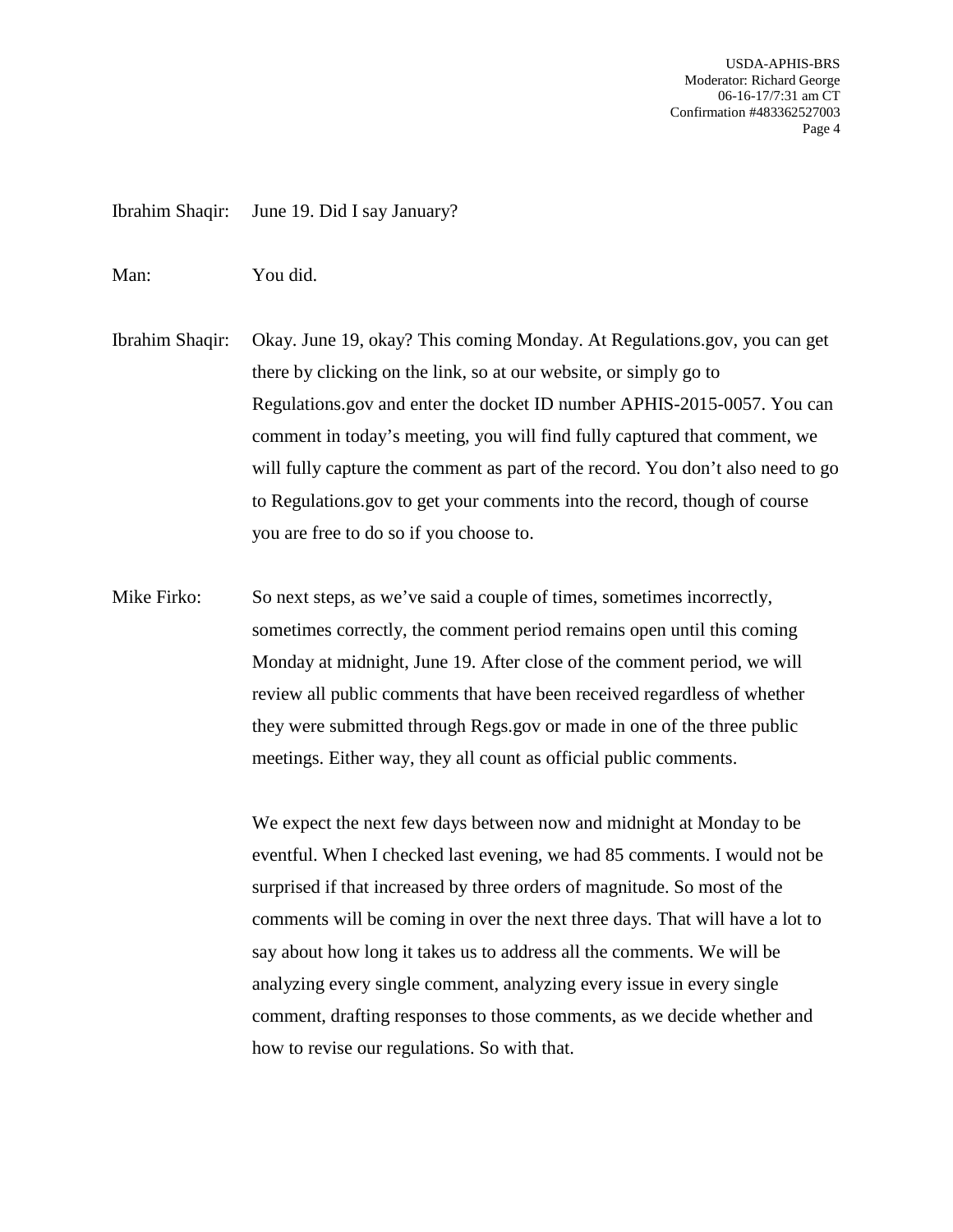Dick George: Thanks Mike. We are here today solely to listen and to receive your comments, not to answer questions or debate the merits or demerits of the proposed positions. If you have questions, make them part of your comment and we'll address them in our response to comments that will be published later in this process. As we've mentioned, this meeting is being recorded, and that recording along with a transcription of it will be posted to our website.

> Today we will hear first from those that are in attendance in the room and have pre-registered to comment, then we will open the mike to others in the room who would like to speak but perhaps have not pre-registered. Then we'll open the phone lines to those of you who are attending via the web. We will initially limit you to five minutes each, but we are here for three hours. If we have time left over, we will invite those who have already spoken to elaborate on their comments if they like as time allows.

> With that, we'll begin to take comments. We would ask that as you begin, please say your name and spell your name so our transcriber has a fair chance of spelling it. So having said that, our first commenter is (Roy Labanya). Is (Roy Labanya) here? (Roy Labanya). Guess not.

> In that case, I know Richard Wilkins is here. Richard, you can come up to the podium to make your comment.

Richard Wilkins: Good morning. R-I-C-H-A-R-D W-I-L-K-I-N-S. So on behalf of the American Soybean Association, thank you for the opportunity to offer comments on the regulation of biotechnology. ASA represents all United States' soybean farmers on domestic and international policy issues important to the soybean industry, including biotechnology.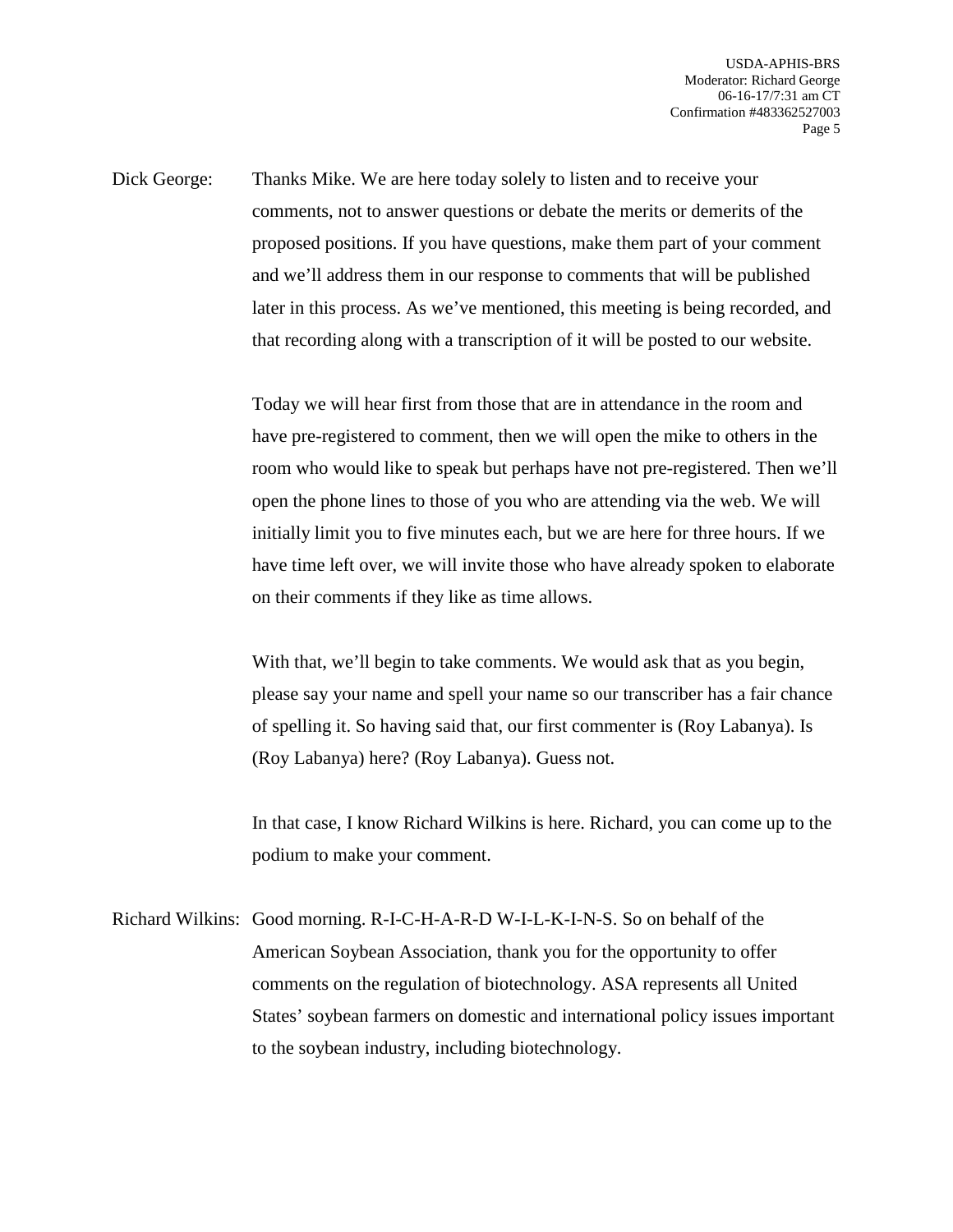We have 26 affiliated state associations representing 30 soybean-producing states. My name is Richard Wilkins, I am chairman of the American Soybean Association. I previously served as ASA president, vice president, treasurer, and various other roles within the organization.

I farm about 400 acres of soybeans in Greenwood, Delaware, but my operation is diversified to include corn, wheat, barley, vegetables, hay and beef cattle. Managing a large variety of crops can be difficult, but keeping up with the rules and regulations can be even more challenging. I'm here today because of the importance of a science-based regulatory system and the impact that those regulations have on my operation and on soybean producers across the United States.

For soybean producers, biotechnology is an essential tool in our quest to produce enough food to meet the needs of 9.7 billion people by 2050. Not only does it allow farmers to grow more food but it also helps make it more sustainable. Right now over 90% of soybeans grown in the United States contain at least one trait derived from biotechnology, and that's great news for our planet. By using biotech to improve seed varieties, farmers can put less strain on the environment by using fewer inputs, like water, fertilizer, and pesticides.

That is why it is essential that this technology be regulated in a clear, sciencebased system that sets an example for regulatory systems internationally. First of all, I want to thank the US Department of Agriculture for their work on this proposal. USDA's stated goal to reduce the burden on regulated entities is something we agree with whole-heartedly. However, we do believe there are substantial changes needed in order to meet that goal.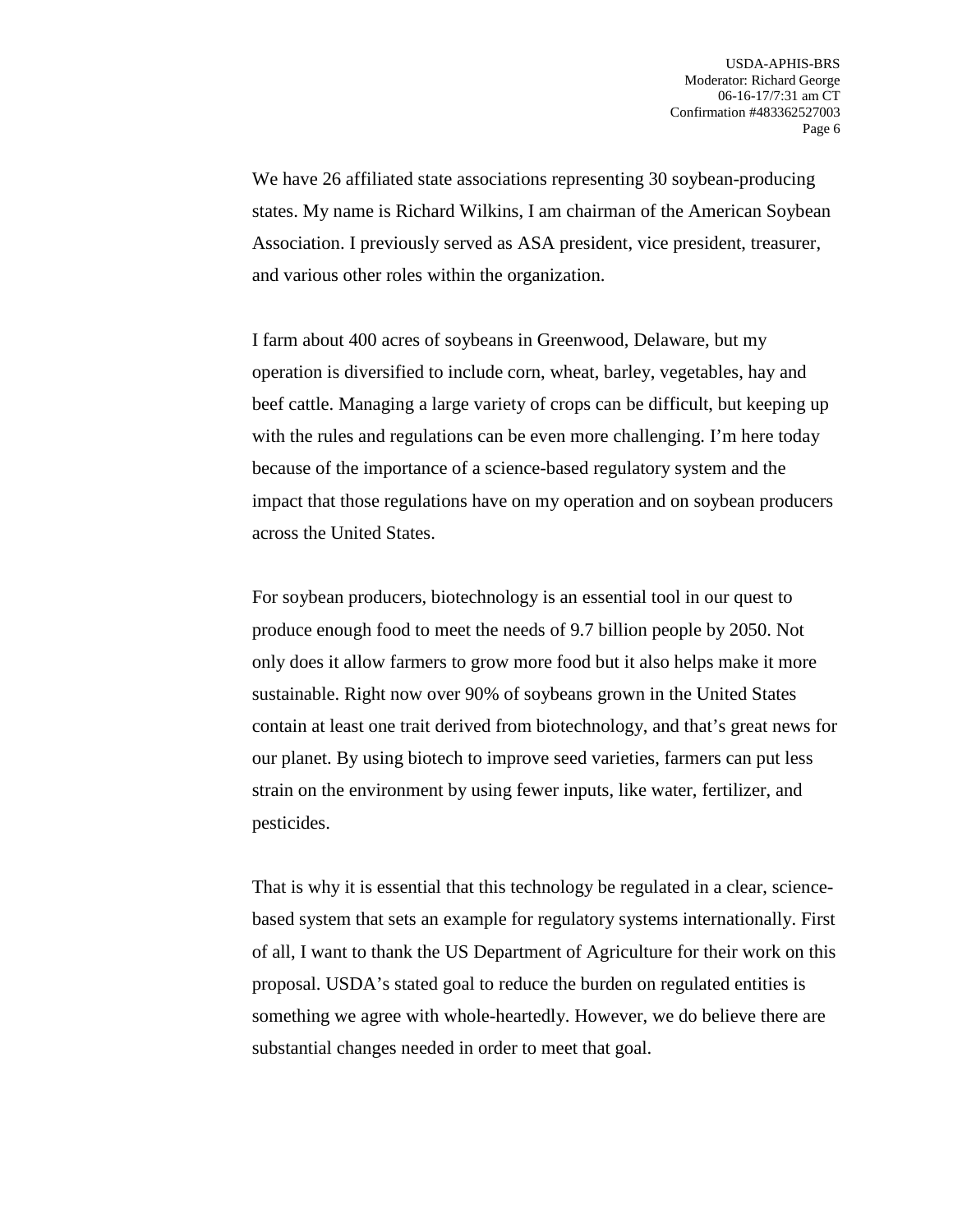USDA's recognition that new plant breeding innovations do not fall under their pre-market regulatory review is important. Certain applications of geneediting technologies that are used to create plant varieties that could also be found in nature or created by older plant breeding methods. This sends a strong message to encourage innovation in agriculture. We believe USDA needs to build on this by making a policy statement outside of this rulemaking and by leading efforts globally to encourage adoption of similar science-based standards.

Unfortunately other portions of the proposal would not encourage innovation. The proposal would shift how biotechnology is regulated to an up-front risk analysis. Essentially, any new variety, even in the research and development stage, would have to go through a complex risk assessment and public comment period even though only a handful of the thousands of varieties in the field trial will make it to market. This up-front risk analysis all but guarantees that only the largest companies would have the time and resources to undertake this process.

It would greatly hinder research and innovation, which could leave American businesses and farmers at a disadvantage globally. We believe that USDA should instead focus the regulatory burden on the varieties that are intended for market.

Another major concern is USDA's expansion of the rule to include noxious weed authority. Rather than reduce the regulatory burden as USDA wants to do, this would expand it while creating regulatory uncertainty and subjectivity. The re-evaluations as outlined in the proposal also create regulatory uncertainty by putting traits in permanent regulatory limbo. Not only this, but the regulatory status of GE plants are based on a risk manager's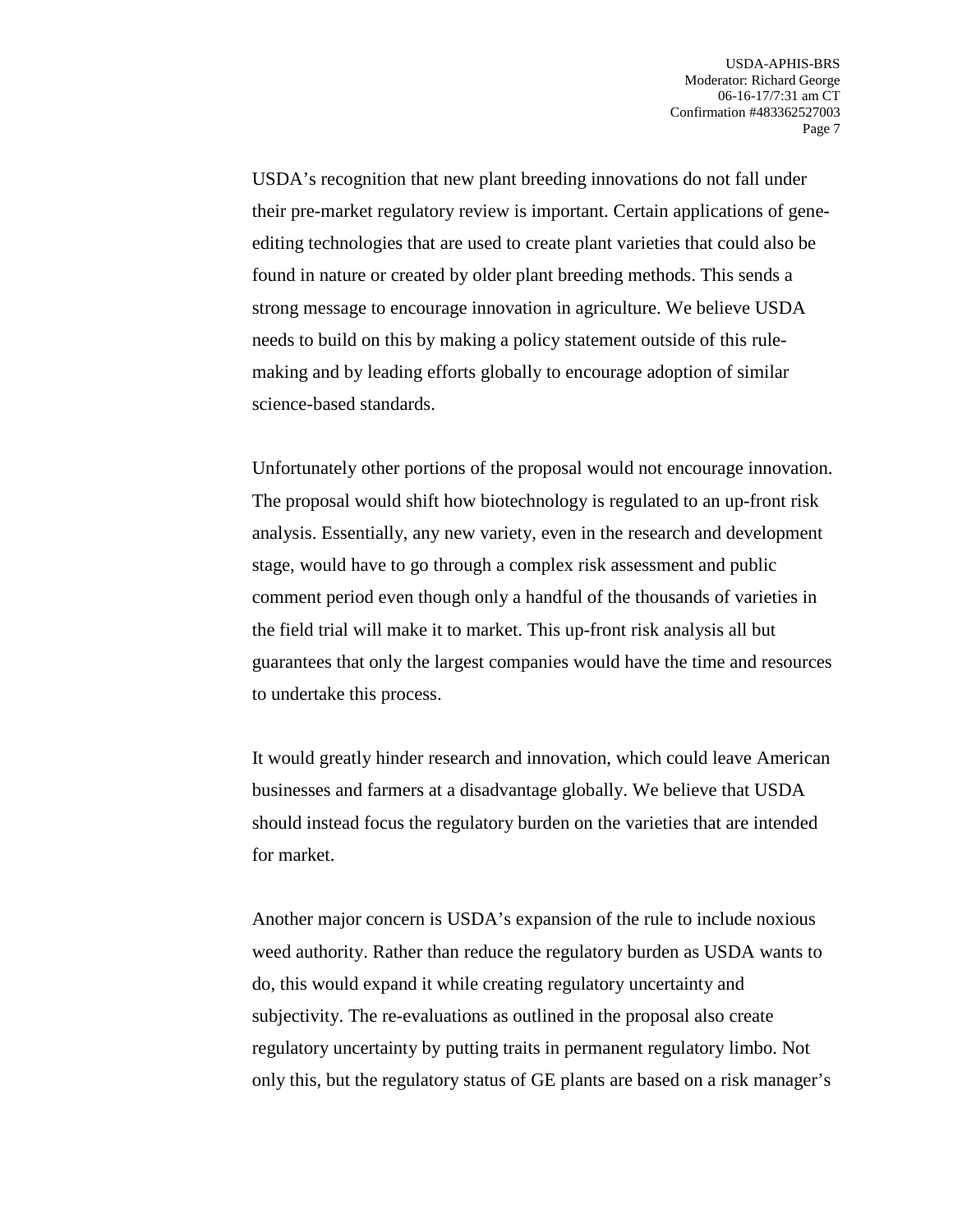evaluation and interpretation, which is subjective. USDA should instead focus on a clear science- and risk-based regulatory system for biotechnology.

In conclusion, ASA appreciates USDA's goals to update the regulations and reduce the regulatory burden on the agricultural community. But to do that, this proposal needs a lot of work. The rules should not be expanded to include noxious weed authority or include an up-front risk analysis that stifles research and innovation. Changes are also needed to reduce regulatory uncertainty. We look forward to working with you to create a risk- and science-based regulatory system for biotechnology on behalf of America's soybean farmers we appreciate the opportunity to comment.

Dick George: Thank you, Richard. Our next commenter is David Whalen.

David Whalen: Good morning, my name is David Whalen. D-A-V-I-D W-H-A-L-E-N. I'm a director of regulatory affairs for Forage Genetics International. Innovation agriculture allows producers to grow better crops using fewer resources, helping to confront both global food security and environmental challenges, while keeping United States' agriculture competitive. FGI strives to develop the highest-yielding and better quality forage varieties by combining classical plant breeding, applied genomics and the introduction of biotech traits.

> FGI is a vertically integrated forage seed company involved in breeding and product development, seed production and sales of alfalfa and corn silage, all key forages for the United States' dairy and beef industries. As a trait developer, FGI has appreciated working with APHIS on science-based solutions in the past, and we commend the agency for revisiting its regulations now to ensure future technologies will be adequately regulated and that proven technologies that have been reviewed repeatedly over the course of many years will require less review resources from APHIS.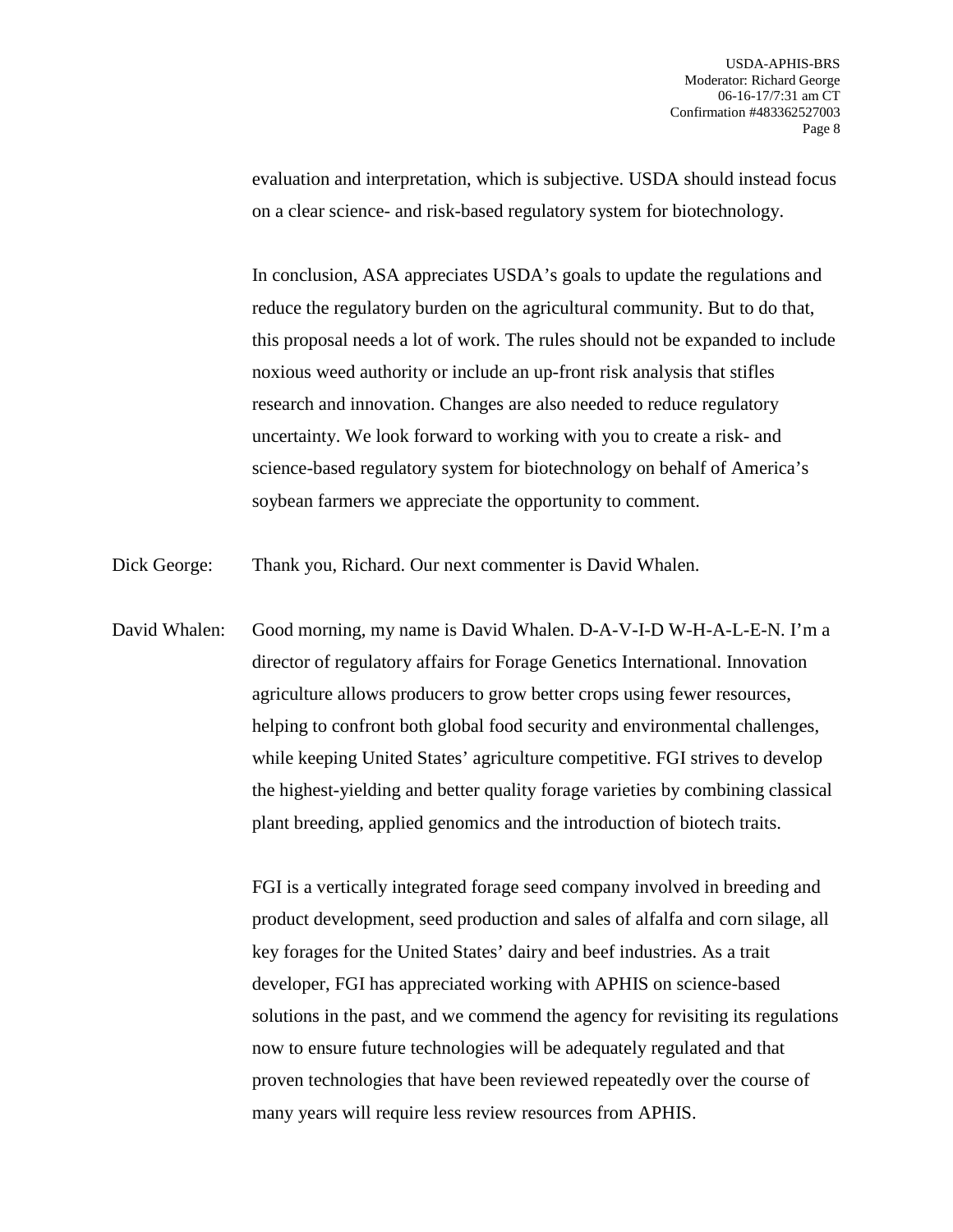As noted above, FGI is supportive of the modernization of APHIS's rulemaking process. However, with any changes to existing rules of this magnitude there will inevitably be practical challenges. Our comment focuses on these potential challenges as well as the proposed mitigations of these challenges.

So we'll look at four potential comments and the first one is on approval timelines. The current APHIS system is understandable and somewhat predictable, especially for technologies that are similar to other technologies previously regulated by APHIS.

Under the new proposed system APHIS would potentially deregulate based on particular characteristics of the proposed modification. While this approach has some very real benefits, including allowing APHIS to use existing resources to review novel approaches, the practical impacts of seed companies are difficult to predict.

For example, how long will it take for APHIS to determine whether something needs to be deregulated or APHIS to make a determination of nonregulated status under CFR 340? In order to mitigate this impact, APHIS should consider continuously expanding definition of safe harbors applicable to APHIS review. This would ensure APHIS resources are expended on those products that are truly, require export agency approval.

Second one is addressing traditional breeding methods. APHIS should clarify the role that traditional breeding methods have on the overall approval process. Will novel phenotypes created by methods that have traditionally been outside of APHIS regulation now be part of the review process? APHIS should ensure that any rule changes have the effect of increasing innovation in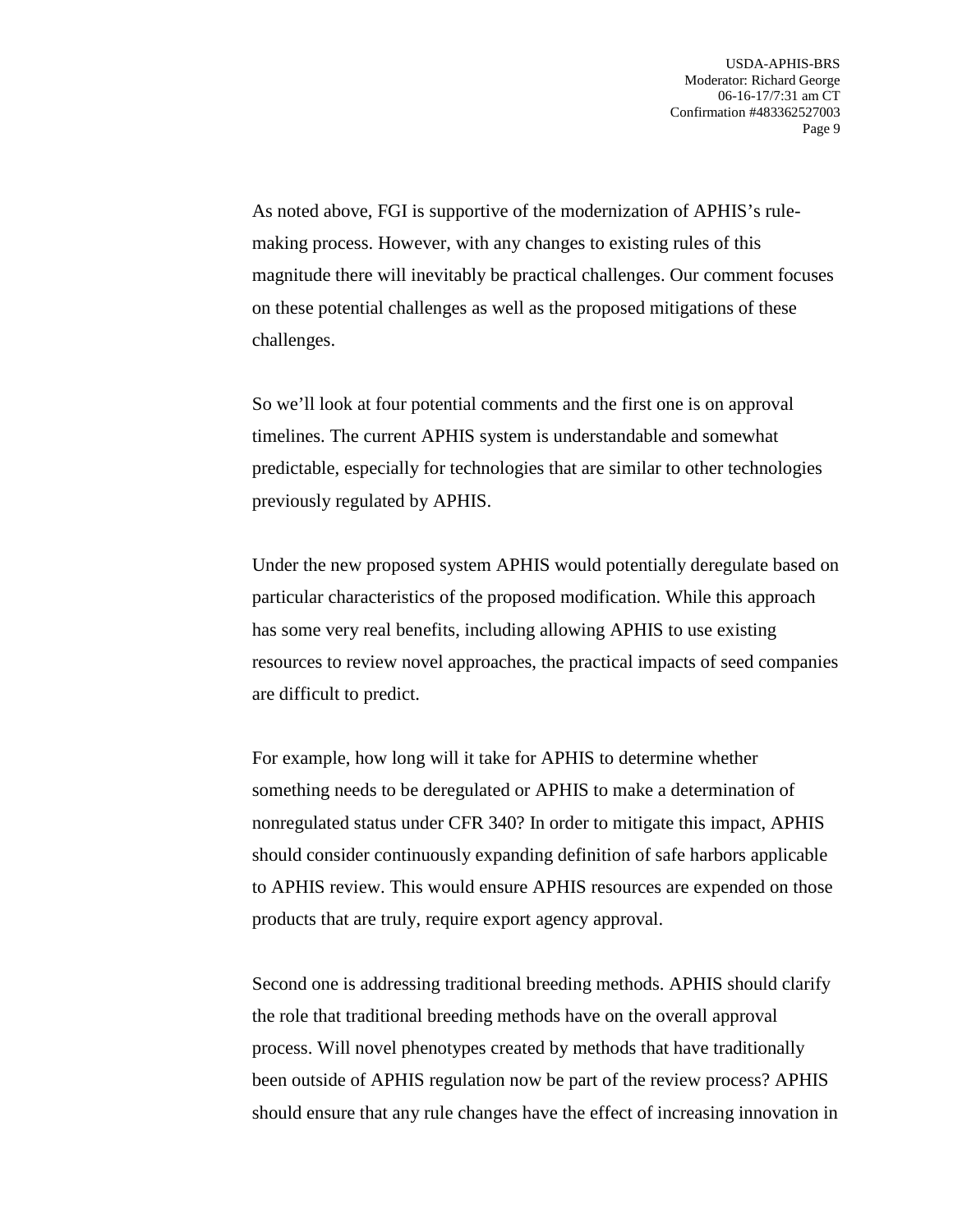agriculture, provided that any appropriate review and analysis has been undertaken.

Number three is the deregulated versus nonregulated products. The distinction between the product that has been deregulated and one that has been designated as nonregulated under CFR 340 leads to the same results in the United States. For example, a seed company is free to commercialize a product. However many foreign regulatory systems require an actual deregulation before they will begin their own deregulation process.

How will APHIS handle these situations? Under what circumstances would a product be deemed deregulated versus nonregulated? Would APHIS consider a family of nonregulated status to have the same legal impact as a deregulation decision? There's a strong potential to have the United States' regulatory system at odds with key foreign export markets, exposing seed companies to litigation risks and potentially stifling innovation.

The last one is the coordination with federal agencies. Any new rule-making should ensure that essential components of the current coordinated framework, such as the role that each expert agency plays in this process, is continued. APHIS as the expert agency regulating biotechnology should be given great deference when reviewing biotechnology matters. Lack of coordination between agencies including the point where each agency's review starts and stops could lead to uncertainty and bad results that could ultimately lead to reduction in innovation.

So in summary, APHIS is engaging in exciting and wide-ranging review of the current regulations governing biotechnology. FGI is supportive of this type of bold science-based action that will lead to increased innovation and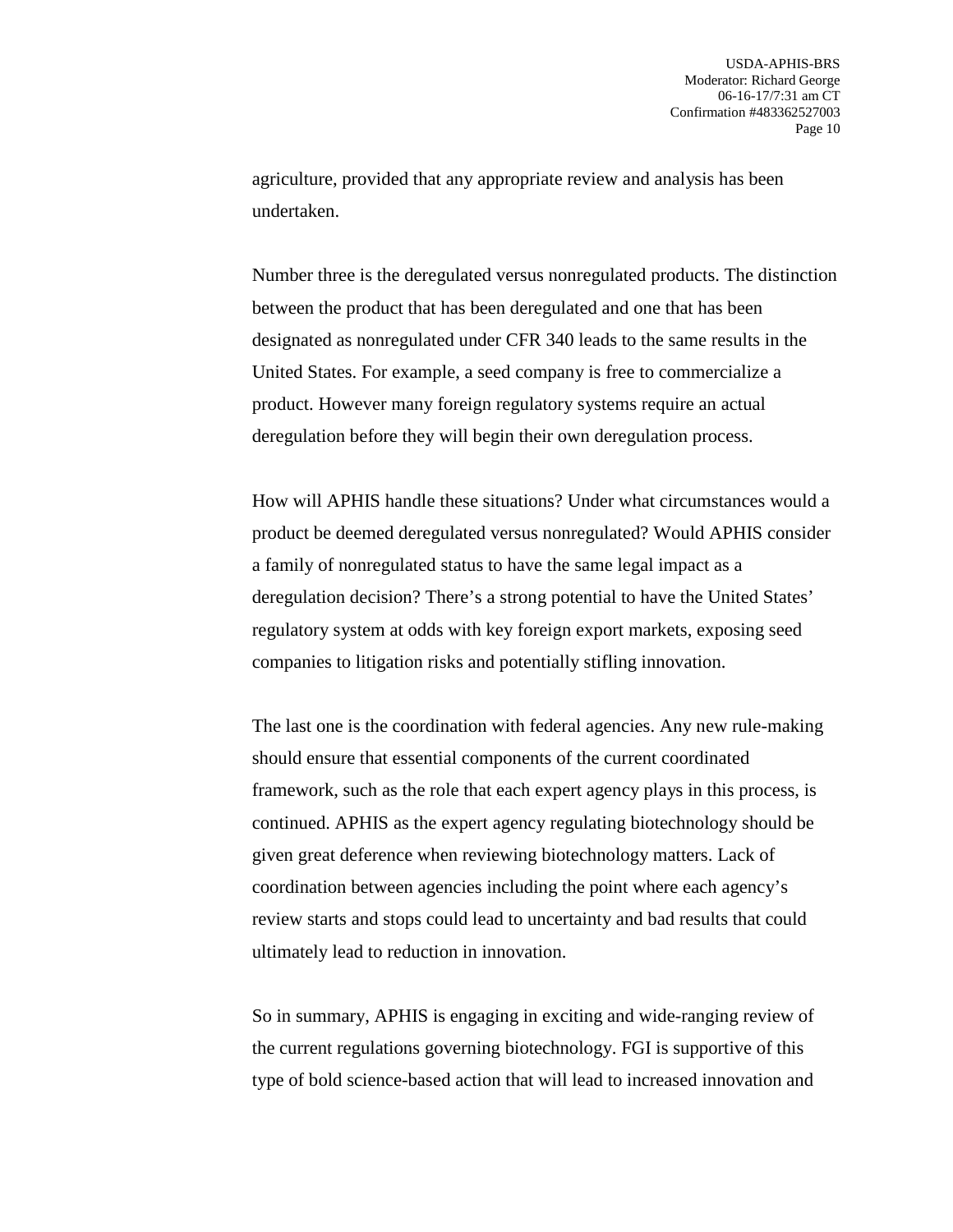participation in agricultural technology, while also ensuring appropriate review of such actions.

Our comment is focused on practical, real-world impacts to APHIS' proposed changes while we have made suggestions to mitigate these potential effects. We realize that there are many different ways to accomplish the common goal of expanding technology in agriculture.

We appreciate the opportunity to comment and would welcome a chance to work with you in order to further science-based innovation as protective of plant health and the various agricultural stakeholders. Thank you for your consideration.

Dick George: Thank you, thank you David. Our next commenter, Sapna Brown. Is she here? Sapna Brown. In that case we'll go to Alexis Baden-Mayer.

Alexis Baden-Mayer: Hi, I'm Alexis Baden-Mayer, I'm the political director of the Organic Consumers Association. And I want to begin by asking who in the room has read Stephen Druker's book Altered Genes, Twisted Truth. One person? Anyone on our panel? No?

> Okay. This is a very important book for USDA APHIS regulators to read because the full history of how we got to this deregulatory stamp. We're now in the Trump Administration after many administrations further deregulating GMO's and the Trump Administration wants to take it to a new level.

Where we're not only going to further deregulate GMO's, we're going to hide information about GMOs are being tested, what's coming on to the market so that the public won't be aware at all about what's happening.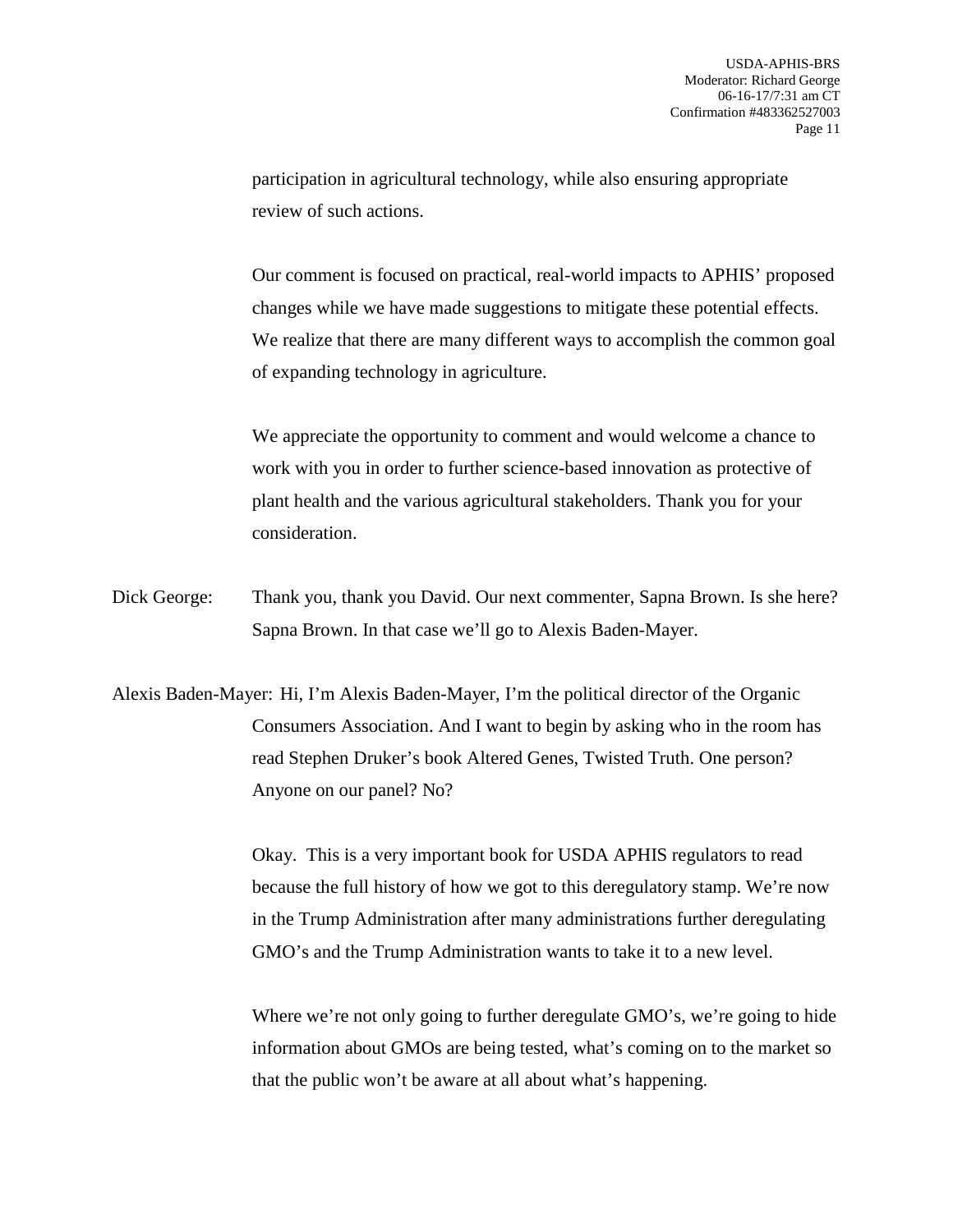It's not just that we're going to have unlabeled, untested GMOs, we're going to have GMOs that are totally under the radar which is going to completely blur the lines between what is genetically engineered and what is not. Not in a scientific way, but in a way that resulting from this deregulation.

So I urge you to read Steven Druker's book, "Altered Genes, The Twisted Truth". Please read the book by Belinda Martineau, "First Fruit" about the Calgene Flavr Savr tomato and I think that's where we get to the root of where we are now.

Because when government regulators and government scientists first looked at the very first genetic modified organisms to potentially enter our food supply they did want to do a very accurate and thorough risk assessment. They wanted to look at the science. They wanted to see experiments on what happens when animals ate these genetically modified - the tomato.

And what they found was very disturbing but it wasn't unexpected. We knew that it's dangerous to put novel proteins into the food supply and our bodies may react in bad ways to these new foods and that's what happened in the experiments in the Flavr Savr tomato.

The rash involved lesions on their stomach and at that point that's when the regulatory process changed from how do we actually discover the real science, the real risk related to GMOs to how do we avoid looking into the risks and the science around GMOs and that's when they came up the substantial equivalent review at the USDA.

And they started looking at an endpoint. You know masterly genetically modified things does it still kind of resemble normal foods and if so then can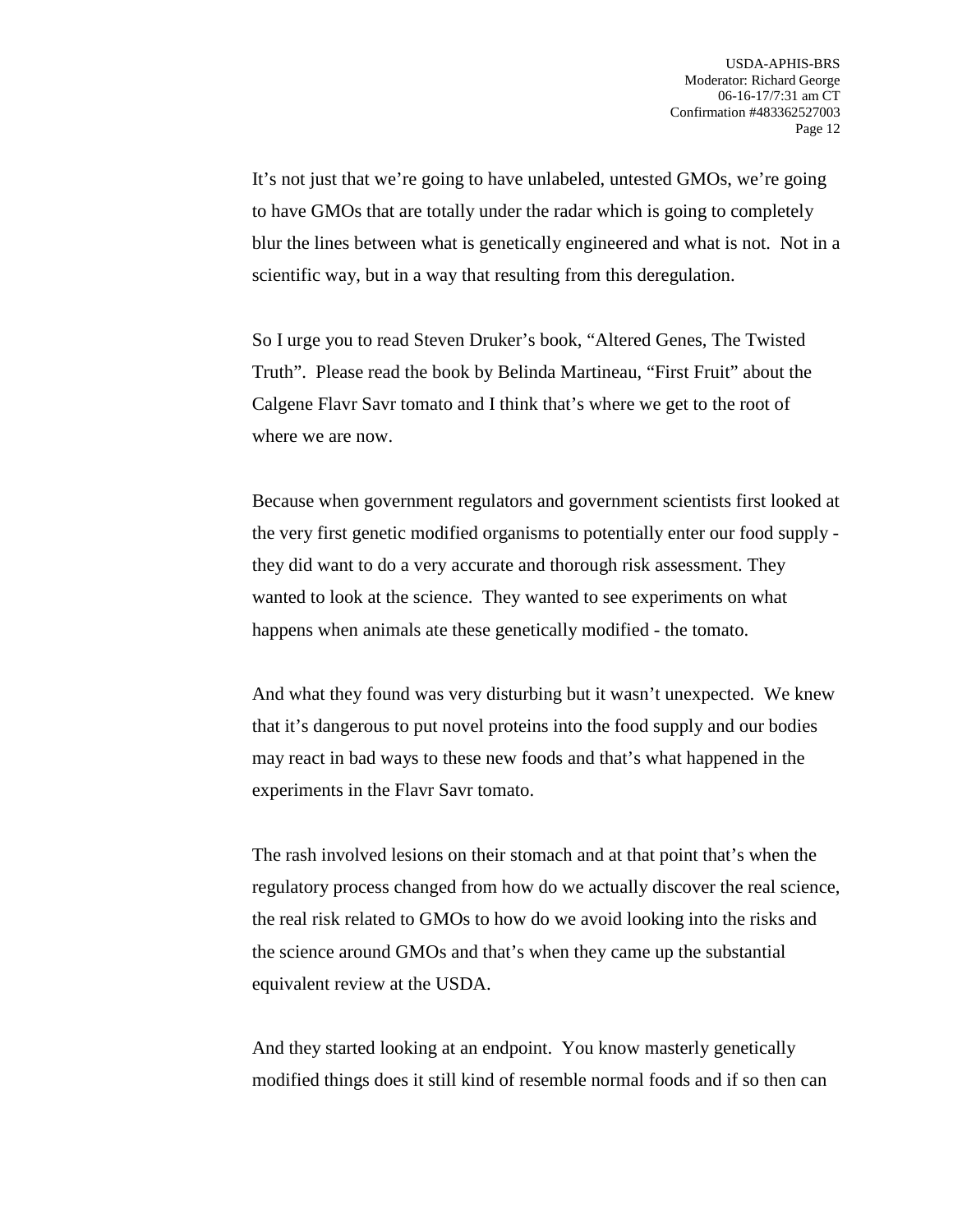we just treat it as normal food rather than actual doing real safety reviews to see what happens to animals or people who eat these foods.

So that's just as important. That's why I'm here to tell the real story, the truth about how we got to this point and of course the Organic Consumers Organization - the organization I represent with millions of members who are paying attention figuring out how to avoid genetically modified foods. Figuring out how to eat a clean diet. Discovering organic as as alternative. You know this is the story that they learned when they do their research and when they look at what books are available. And the industry thinks they're really getting away with something by creating new ways of genetic engineering like CRSPR and gene editing and getting these new techniques genetic engineering completely deregulated.

But there is a backfiring in the marketplace as well. People don't want to eat genetically modified foods once they learn that they haven't been safety tested. When they know they aren't labeled in the marketplace and so there's a backfiring.

Consumers end up wanting to reject this technology if they know and the government and the companies do as much as they can to prevent the public knowing about genetic engineering and that's certainly what's happening with this new gene editing. They're trying to sweep this out of the regulatory sphere so that people don't know about this way of genetically modifying our foods that is potentially dangerous.

The other problem here is what happens to the farmers? We currently have lawsuits on behalf of U.S. farmers who got their corn rejected from China and still haven't recaptured the Chinese market.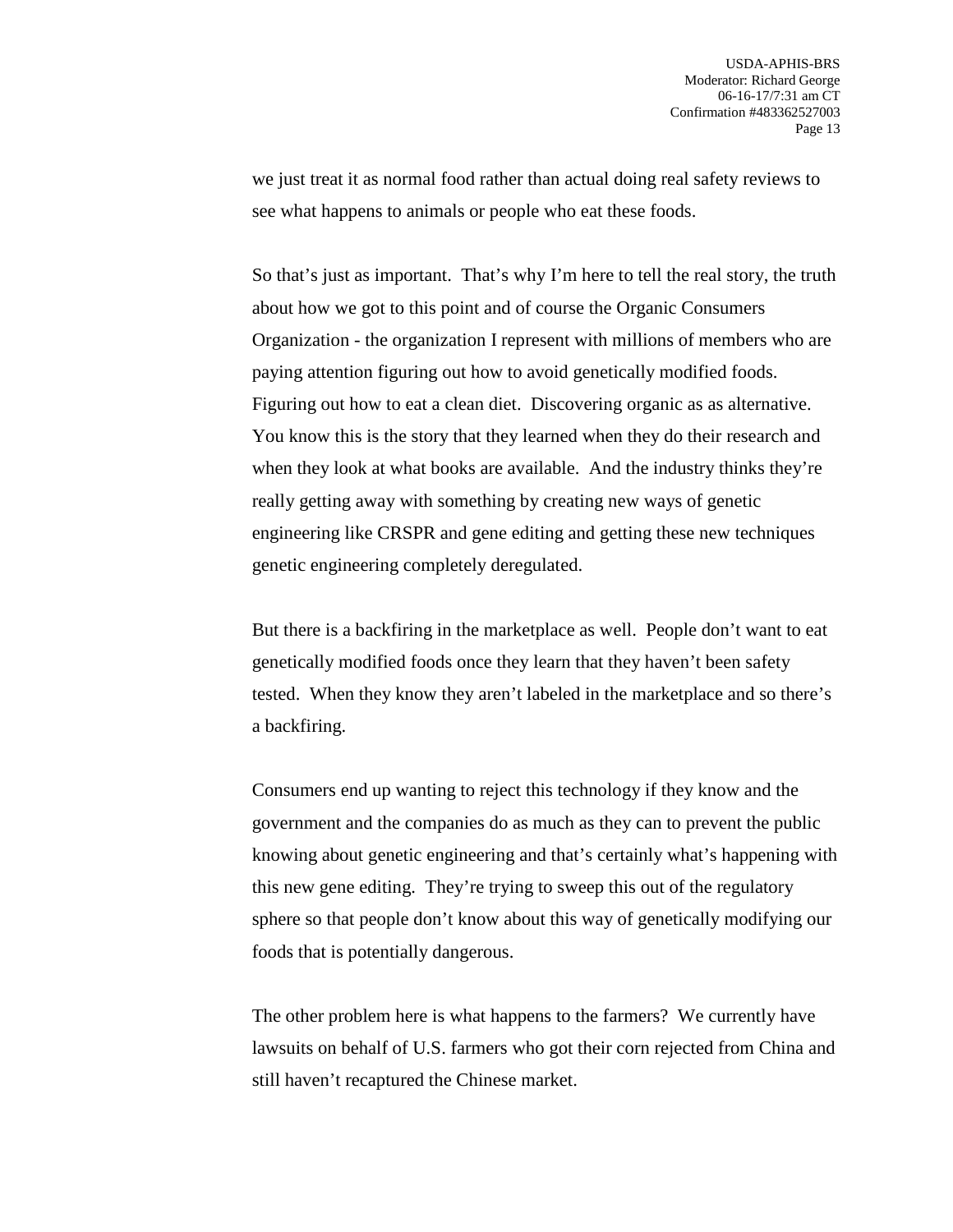China is still buying corn outside of the United States because of a regulatory foul up on the part of the United States whereas the U.S. agencies said go ahead and grow this new Viptera of corn but China hasn't approved it yet, so the farmers weren't given good information. They grew only corn that China hadn't approved and then they were locked out of the Chinese market.

This a multiple billions of dollars at stake. Lost by U.S. farmers and we're seeing this we've lawsuits not only from farmers but we're seeing lawsuits the Archer Daniels Midland cargoes - the companies that buy the corn and have to market it globally-- so we're creating a huge failure in the marketplace for consumers, for farmers and you know we haven't even gotten to the environmental damage that is caused by unleashing into the environment.

Things like you know - growing a pharmaceutical in life. You know that's a great idea, and Bayer did that and that rice entered the environment and the USDA had to pull that variety of rice out of the market and tell famers we can't grow the rice anymore it got contaminated and it's not safe to grow it anymore.

There is just, you know the risks are nearly immeasurable and I think that going back to the original problems, that's where this went wrong. The genetic engineers realized that these products could not go through a regulatory process, could not go through a regulatory process for food safety or for the risk of contamination. Because if these products were adequately regulated it would take decades to get them on to the marketplace.

Because they're inherently unsafe. And it would almost impossible to control them once they got into the marketplace. Because if you are growing crops out in open fields, they are going to contaminate. And that's why we saw companies like Monsanto take an aggressive approach to actually find legal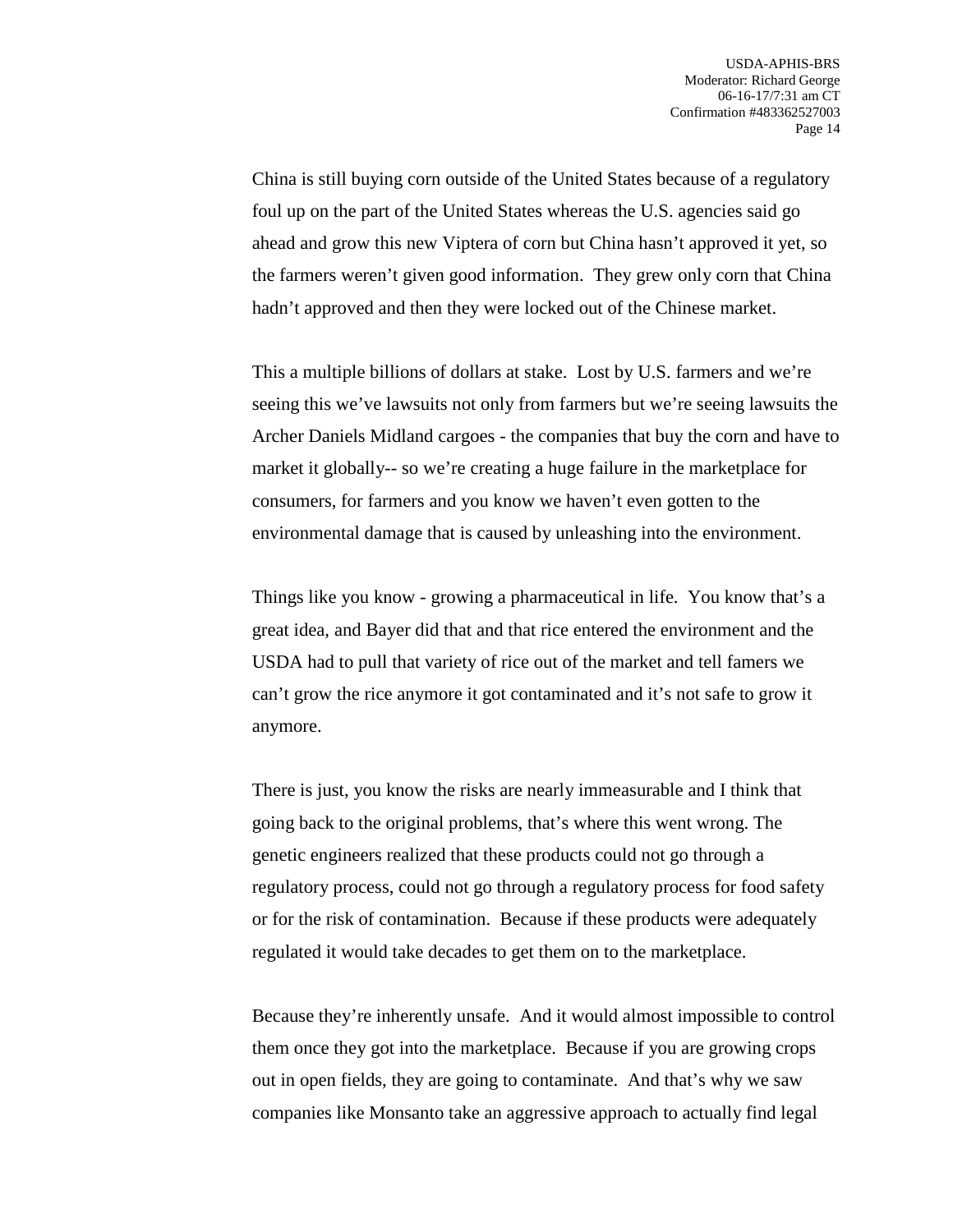ways to go after farmers and charge them with doing their intellectual property when the farmer was contaminated against their will.

And when the farmer was given the economic advantage in the marketplace. So I know it's an impossible ask at this moment with the Trump Administration. The Trump Administration gets tons of money from Dow Chemical. Dow Chemical is merging with DuPont. Bayer wants to take over Monsanto. We've got the Chinese who just bought Syngenta. We've got you know massive companies that control almost all of our food supply and so regulating at this point, you know it you paid their monsters. You all have created monsters and it's practically impossible to get these companies under control at this point.

But that's what I urge you to do because that is the right thing to do if you look at the science on this. If you go to "Altered Genes Twisted Truth", Steven Druker's book you look at the scientists in the regulator agencies originally said about these things and how they had to be regulated.

How they needed to be safety tested and go back to those original unbiased viewpoints. Four of these companies were able to take you know their lawyer, Michael Taylor, working at an independent law firm and put him into the FDA to go through the approval process of recombinant bovine growth hormone. Monsanto's first genetically modified products which was the first ever modified product to end up in the food system.

We still have cows being shot up with RBGH - the genetically modified bovine growth hormone - to make them overproduce milk and this product has been banned in most other countries, but we're still here as Americans seeing this great experiment. You know there are more countries that label GMOs than there are countries that grow them.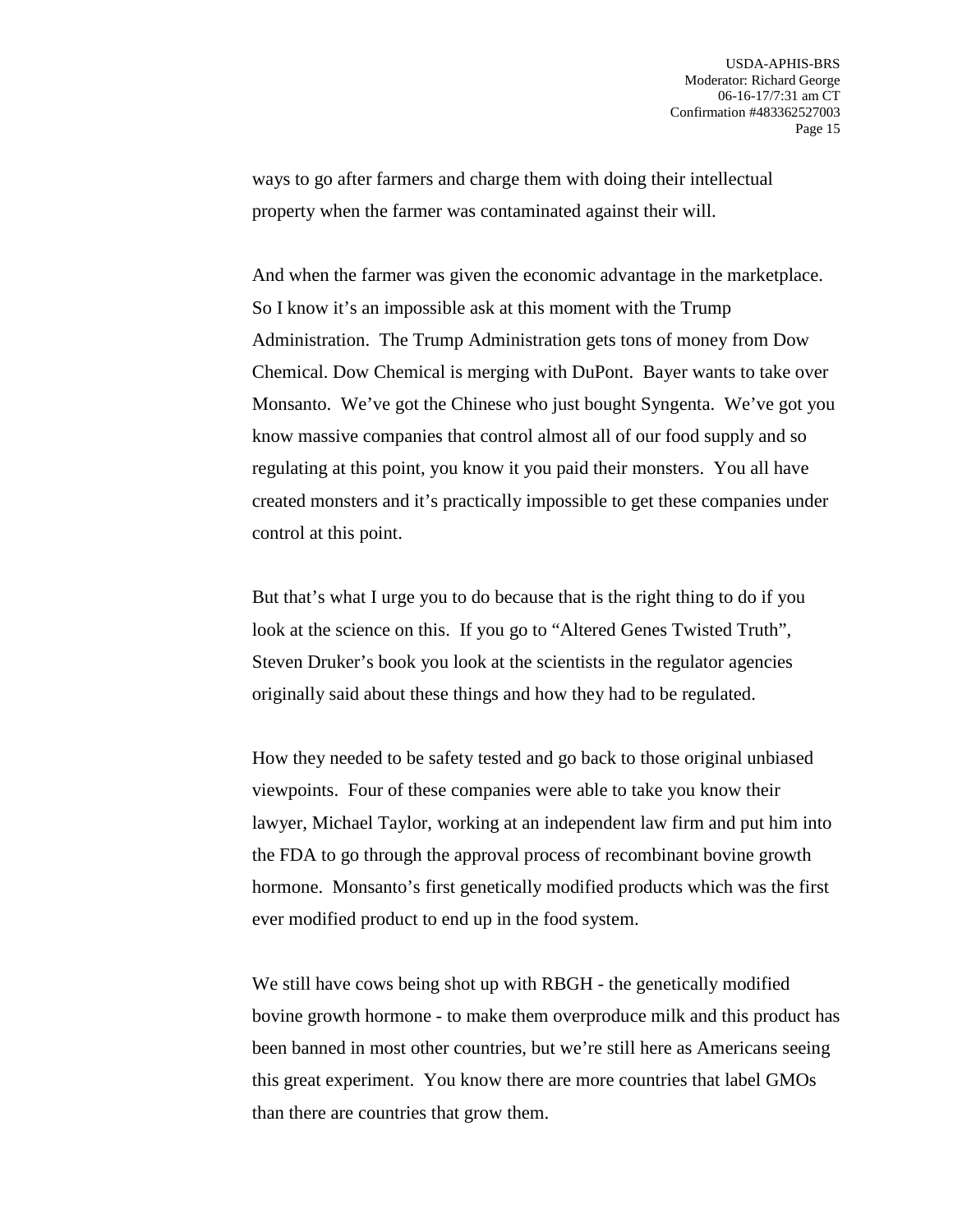Because other countries didn't have their regulatory systems by corporations like Monsanto's. They maintained an independent scientific regulatory system that made it impossible for these corporations to convert democracies the way they did in the United States. And suppress science the way they did in the United States.

So we just need to go back to the beginning. We need to scrap these false assumptions that are not based on science. These false assumptions that these genetically modified foods are just the same as normal foods. I mean let's just see - they did this review under the - we had to use genetically modified animals they treat genetically modified animals as an animal drug.

And then they collected science from AquaBounty which produced these genetically produced modified salmon. And then they looked at the data on this salmon to see if the salmon was substantially similar to normal salmon.

I looked at the data and I'm seeing something that doesn't look like normal salmon because they're comparing we've got wild salmon, farm raised salmon, genetically modified salmon and looking at things like why do people eat salmon? Well we salmon for the Omega-3 for healthy fats.

You look at the amount of the Omega-3's that are in wild Alaskan salmon off the charts. Great love of the Omega-3's. Then farm salmon - farm salmon gets really low when it comes to Omega-3's. Then the genetically modified salmon even lower than that, but the FDA ended up saying well it's you know kind of close to that amount of Omega-3s in farm salmons so we'll give a pound per less.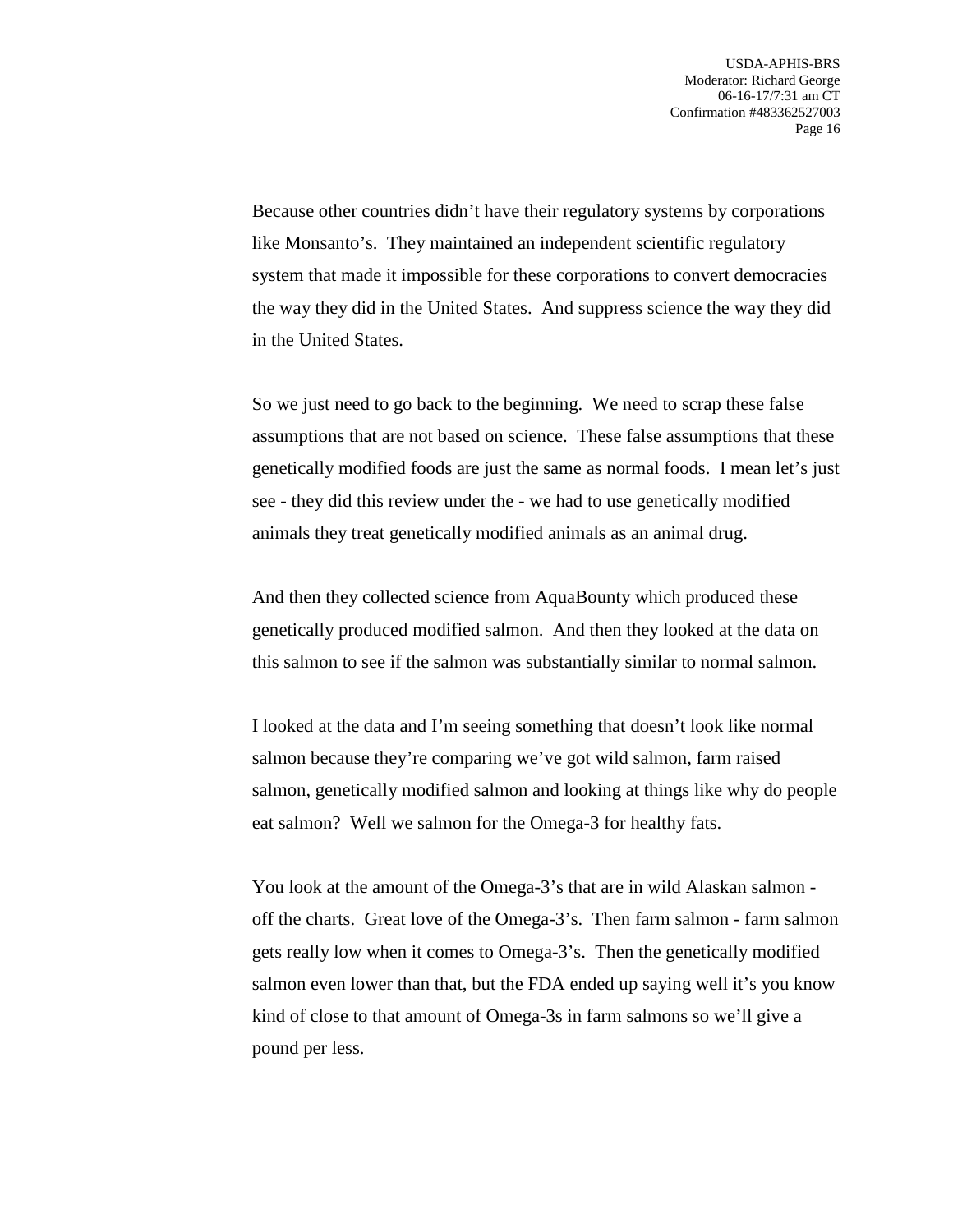And they did the same thing when they looked at IGF-1 which is a growth factor levels of which correlate to certain cancers in human beings like breast cancer for instance. And they saw the genetically modified salmon when you compare wild, factory farmed, genetically modified salmon -genetically modified salmon has higher levels of IGF-1 than all the other types of salmon.

But they said but it's kind of close to factory farm salmon so we'll give it a pass. So this regulatory system --and that's not even getting into this idea like wait a second we're going to be eating a salmon that is mixed with an eelpout.

To take that gene from the eelpout that's never been in salmon before - that gene that allows the eelpout to grow when it's in cold conditions. Because the eelpout just keeps growing, the salmon naturally - the salmon has a very interesting life cycle and the salmon naturally goes through periods where the salmon doesn't grow so much.

And that's when the salmon in its life cycle and its environmental life cycle it's in places where the water is colder. So salmon naturally goes through a low growth cycle in its life.

The factory farms salmon people wanted to come up with a salmon that would keep growing and growing and growing and growing no matter what. And so they got this eelpout gene and they put it in the salmon and so now we would be eating or will be eating because this did get approved - as far as I know it's not in the marketplace but it wouldn't be labeled anyway so who knows.

So we would be eating an eelpout gene that we've never eaten before. But the regulatory system doesn't even review that. There will never --under this regulatory system-- there will never be an instance where we look at the science on what happens beings - human beings, we would have to do these as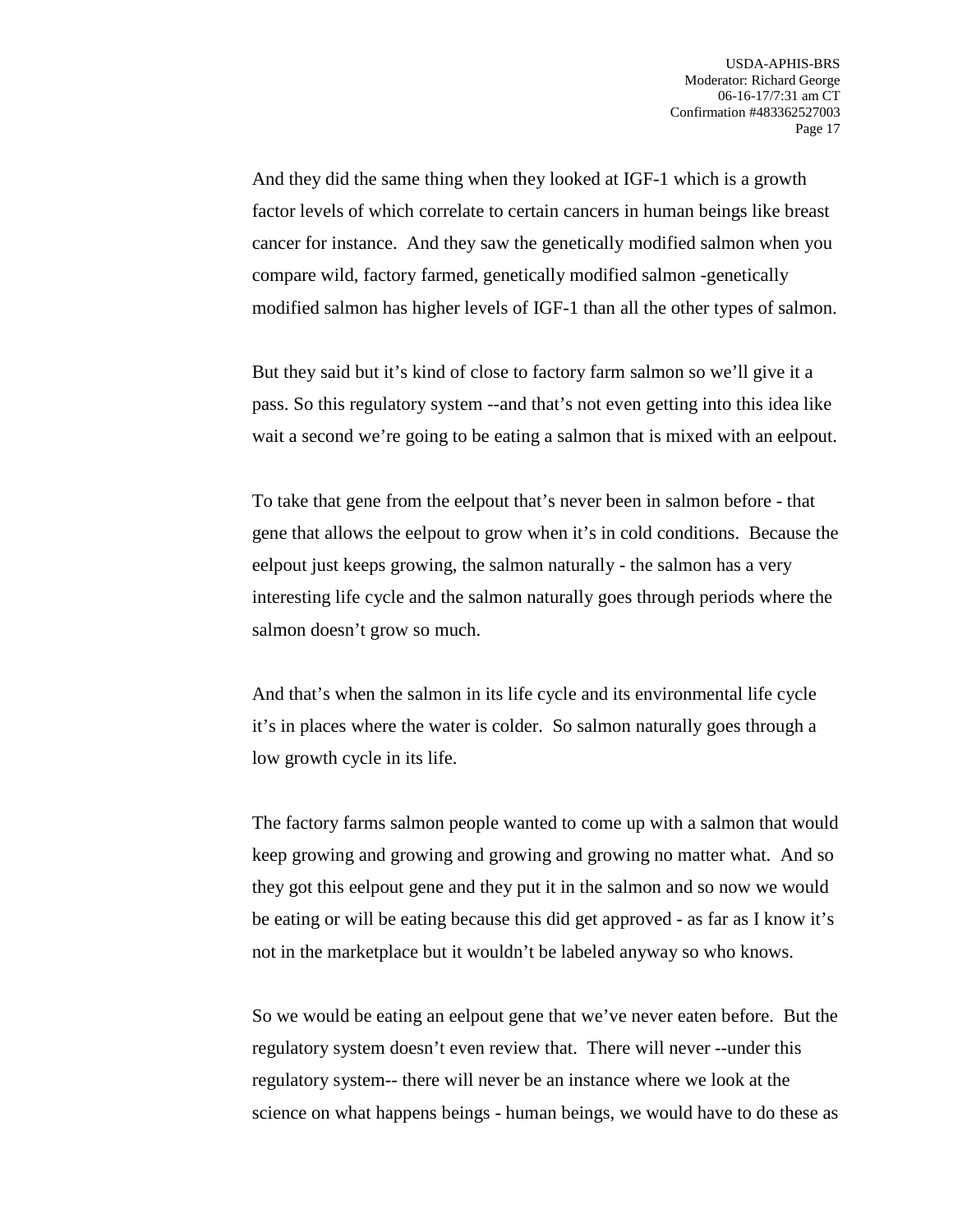animal experiments because it would be unethical. Like it would be unethical to feed human beings these genetically modified organisms in an experiment. Before they're approved.

Alexis Baden-Mayer: It would be unethical to do that. But the fact is we don't have these experiments and we are all part of the completely unethical human experiments going on now where there is no pre-market safety testing, nobody knows if it is safe to eat eelpout genes in a salmon or any other modification.

> You know for the herbicide resistant crop, we thought we're eating genes and proteins that come from soil bacteria. And these proteins have never been in our diet before, but they're in all the herbicide resistant crops and we're eating, we're consuming these proteins. So it's really not surprising to see what medical professions - like the American Academy of Environment Medicine what they're seeing when they look at the very little safety data.

> Because we do have some things like the Calgene experiment. You stated doing safety data, started looking into why there was a Flavr Savr tomato, was safe for consumption. And we have a little bit of data. And other countries went through similar things. And the UK it was potatoes. They started doing a safety study of potatoes.

It turned out that the animals weren't doing so well under those studies. The data was showing up to show up serious risks to human health and so they shut that down. You know that's how this works. The companies are willing to be regulated as long as it benefits them in the marketplace. And then the question is is our democracy strong enough to balance that?

Of course under Trump it is certainly is not, but it wasn't under Obama either. These are regulations that began with the Obama Administration - they go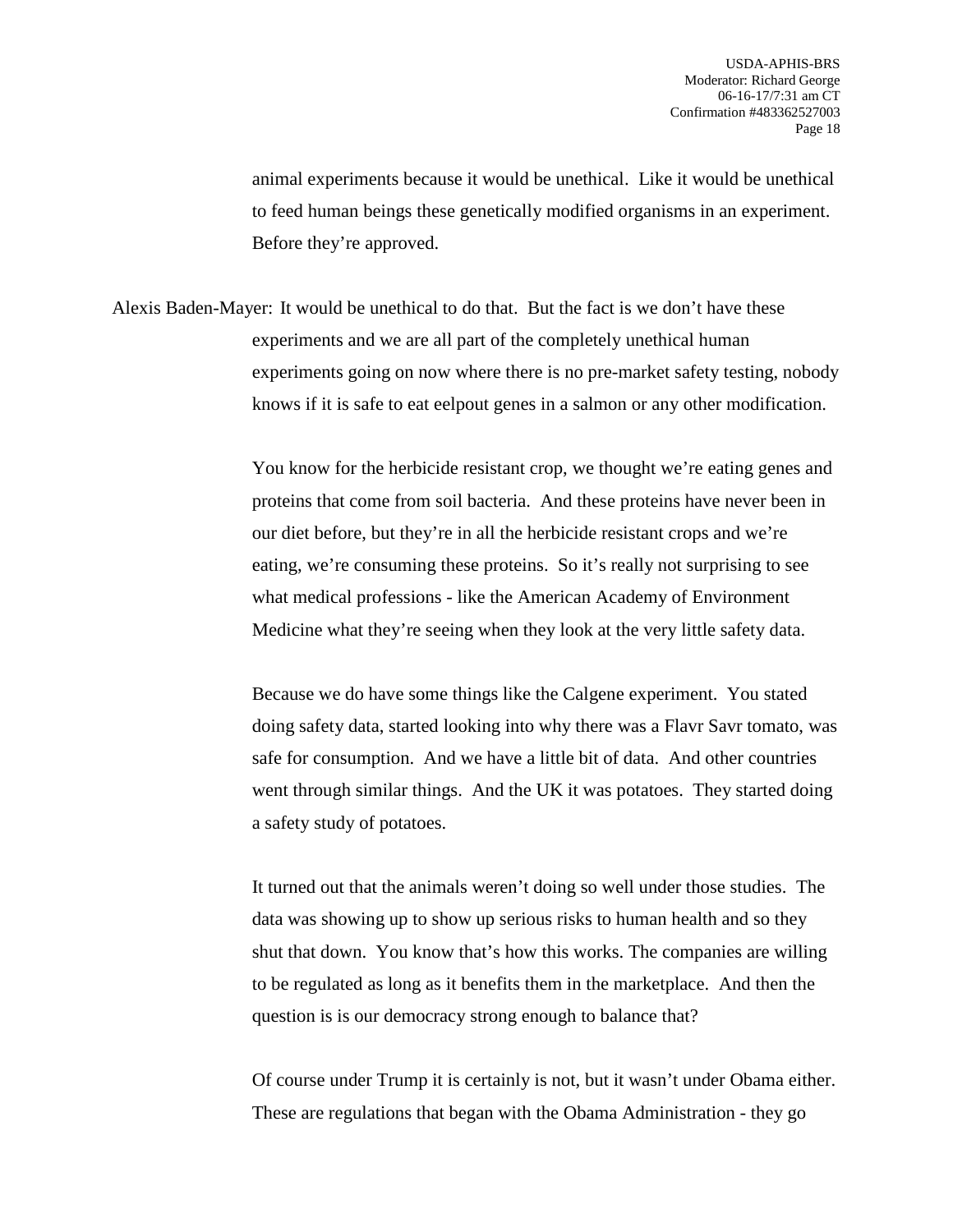back all the way to George H.W. Bush who took money from the industry and told the industry that they would be happy to move them through a process that didn't involve the regulation that the public demanded.

So we've never gotten pre-market safety testing. We've never gotten labels. We've never gotten close market monitoring and we've never gotten the protections that we need for farmers and that's why we had hugely costly contamination scandals.

We've had bent grass get out into the wilds and that was never approved. You know these supposedly we have a regulatory system that's monitoring plants, pests, risks and yet the genetic engineering experiment that we've allowed to enter the marketplace has completely created this huge problem with the weeds.

The weeds - because we know the herbicide resistant trait...

- Richard George: Alexis, I'm going to ask you to finish your thought and we'll have some other people that have signed up. If we have time, we'll invite you to come back up to.
- Alexis Baden-Mayer: Okay. Just for the record, I would like to state the Organic Consumer Association opposition to the new rule for 340. We don't appreciate the further deregulation of genetically modified organisms. We would like to see pre-market safety testing, labeling and we would like to see post market monitoring and protection for farmers for contamination. Thank you.
- Richard George: Thank you Alexis. Is there anyone in the room that would choose to make a comment at this time?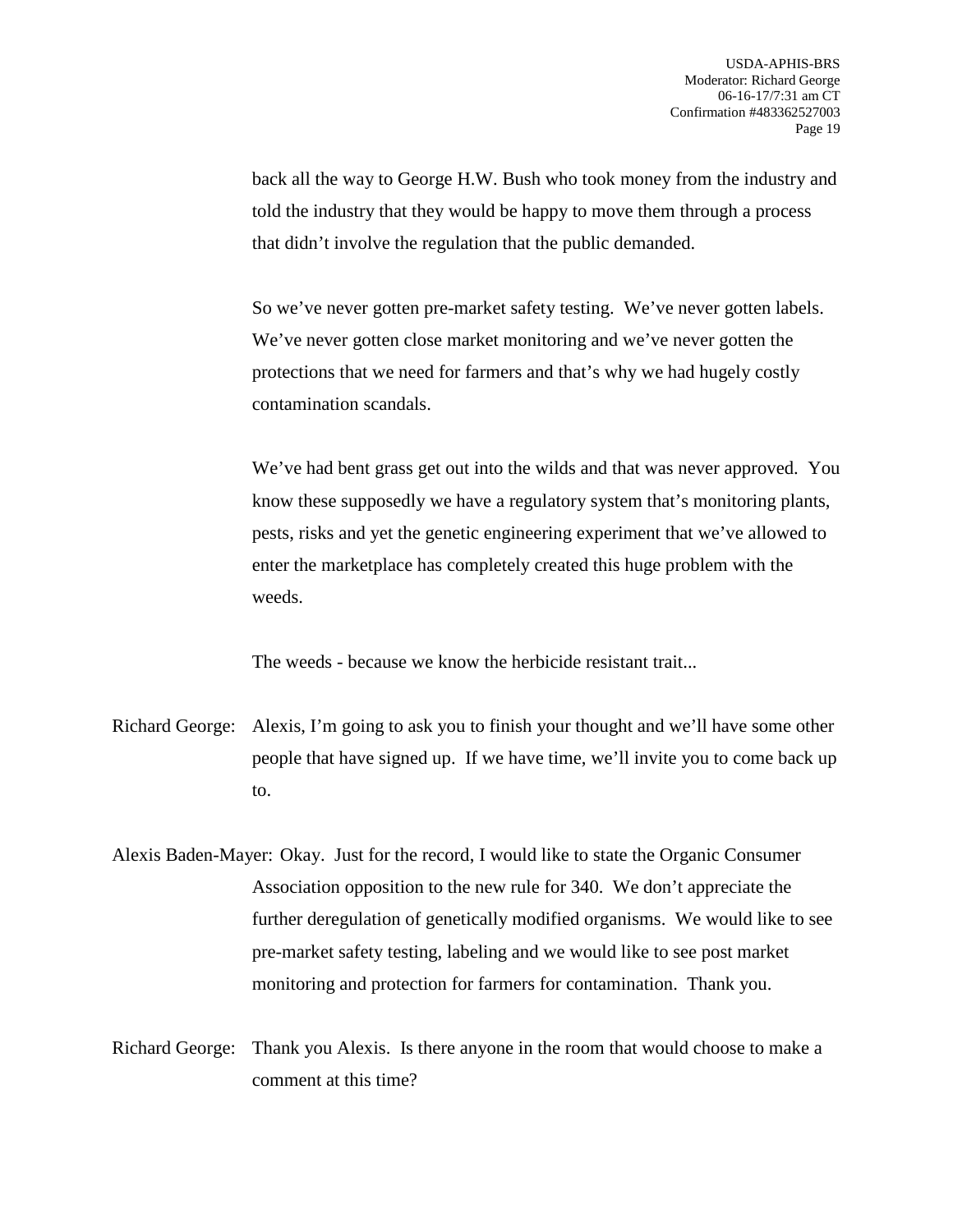Seeing none, we'll go to the phones. I'm going to ask (Gary Martin) has signed up to make a comment on the phone. (Gary) I would ask that you press one and then zero on your touch-tone phone. We'll see that and open your mike.

- Operator: This conference is now in question and answer mode. To alert the speaker that you have a question, press one then zero.
- Richard George: (Gary Martin) please press one and then zero on your telephone keypad. No. We'll get (Gary) in a minute. (Gary Martin) if you're there press one and then the zero on your telephone keypad and we'll open your mike. No? In that case we'll go to (Alexis Brubaker). If you're on the phone Alexis, would you please press one and then zero on your touch tone phone. Not there.

That's as many as we have signed up to comment. I would invite others in the room, if you're on the phone and you would like to comment and you haven't registered, I'd be happy to hear from you. You have only to press one and then zero on your telephone keypad. We will see that and we will open your mike and take your comment.

So if anyone on the phone would like to comment, please press one and then zero on your telephone keypad. While we're waiting, I'll remind people that you can also comment at regulations.gov through Monday midnight which is the close of the public comment period. Just go to regulations.gov and search APHS-2015-0057 will take you to our docket and you can leave a comment there or comment here.

If you are on the phone or in the room and would like to comment. If you're on the phone press one and then zero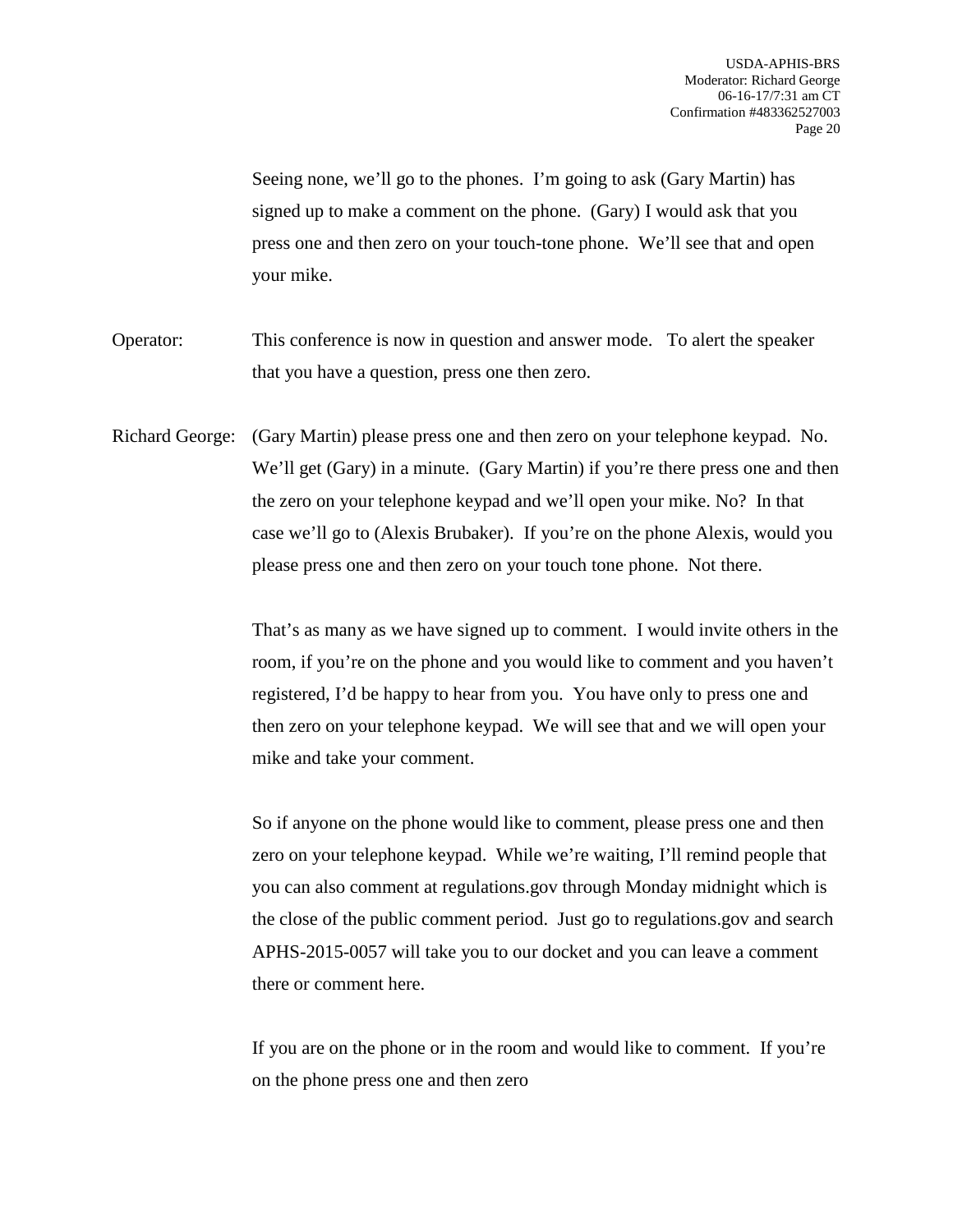No. Okay. In that case I would invite who has commented that would like to elaborate on that comments they're welcome to do so. Alexis.

Richard George: While she makes her way to the front of the room I will remind those on the phone if you press one and then zero on your keypad, we will see that and we will take your comment when we see it. So Alexis.

Alexis Baden-Mayer: So when…

Richard George: By the way will you please say your name and spell your name for our transcriber.

Alexis Baden-Mayer: Alexis A-L-E-X-I-S Baden B-A-D-E-N dash Mayer M-A-Y-E-R and the organization is Organic Consumers Association. So I wanted to emphasize this problem of Roundup resistant weeds. This is a problem is created through the genetic engineering process. It was quite predictable. The Roundup resistant trait came from soil bacteria and it can transfer quite easily from the plant through soil bacteria to weeds.

> And so we have weeds now that have taken out the Roundup resistant, herbicide resistant trait and that has created a huge, huge problem for farmers. Any day of the week you can Google the Farm Trust, look what farmers are talking about. What's costing farmers' money and you will see that farmers are blighted by Roundup resistance weeds.

> This is a hugely costly problem nationally, but it's just one of the things that genetic engineering has done to increase the cost of farmers through farmers. The other thing is that of course we have these huge monopolies that I mentioned. We have six big chemical companies and now that's merging into four because we have Dow Chemical and DuPont merging.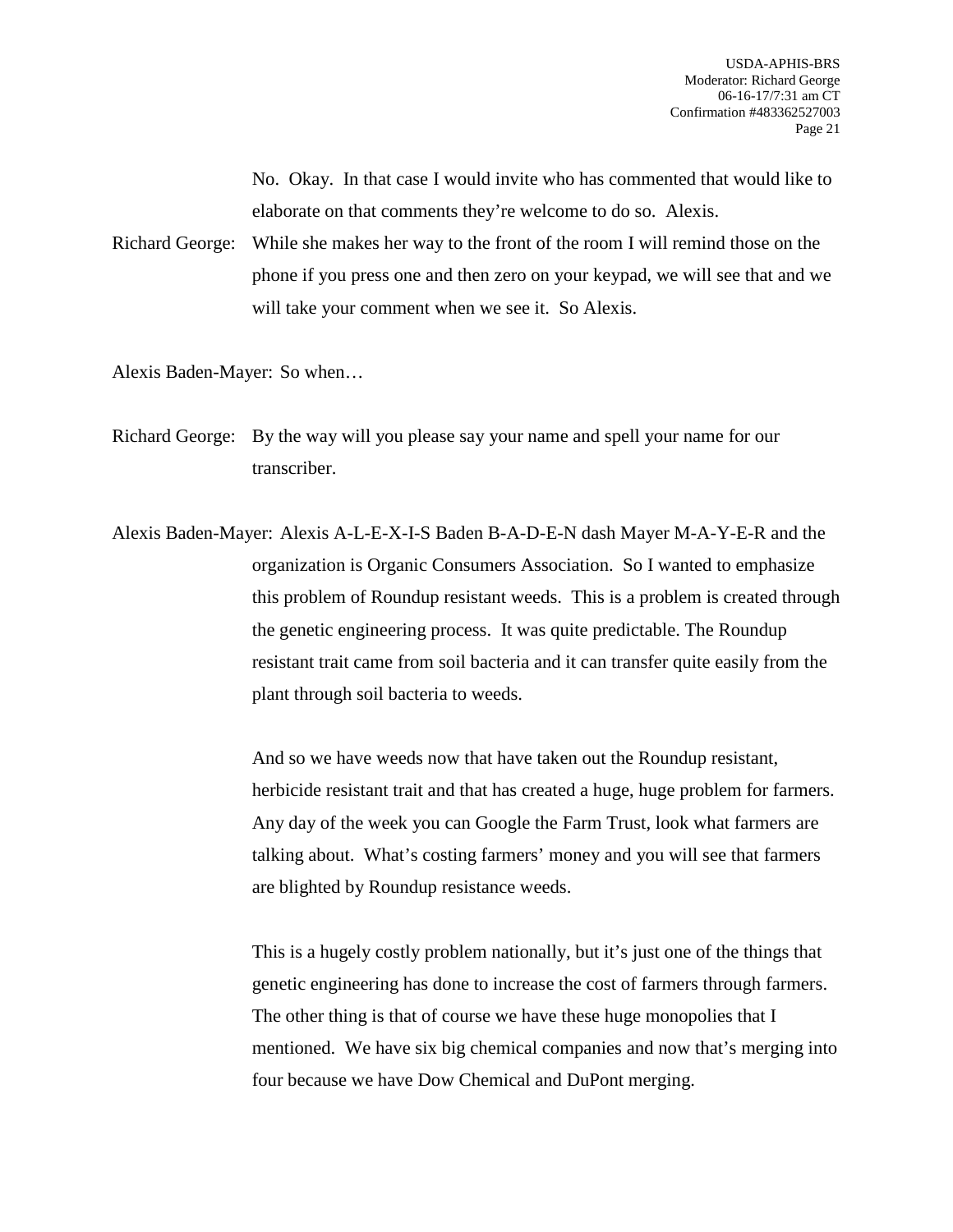And I mentioned that Dow is a very large campaign contributor to the Trump Administration. Trump when he signs his executive order on deregulation, he handed the Dow CEO the pen. And that's what you do when you have an ally in your cause as President. And you and your ally have more cards to achieve an important piece of legislation you - as an honor you bestow your allies with the pen you used to sign that document.

So in this case when it came to deregulating pesticides like (Cholorpurochyl), or deregulating GMOs because Dow is one of the major users of the new CRISPR gene editing. So Dow and Trump are working very closely together and now they're merging with DuPont. Oh DuPont may be CRISPR --but anyway these companies are merging and becoming greater giants.

We have Syngenta becoming part of a Chinese government linked-company. So the story that I told you about current lawsuits on behalf of farmers because they were encouraged to grow Syngenta's Viptera corn and they were encouraged to do this by U.S. regulators who I guess just weren't paying attention because in China they had not yet approved this variety.

And it resulted in billions of dollars in losses for U.S. famers. So China - so now we have the larger ever chemical company in the world. A Chinese owned company and this company is now buying Syngenta's.

So Syngenta caused a problem for China so China stops that problem by just buying Syngenta's. So now they can control what Syngenta does and I guess they'll do a better job than U.S. regulators did of explaining to farmers, hopefully about what's the truth and what's not in China.

To me as the consumer that is incredibly frightening. So we have these largest agrochemical company in the world - a Chinese government company.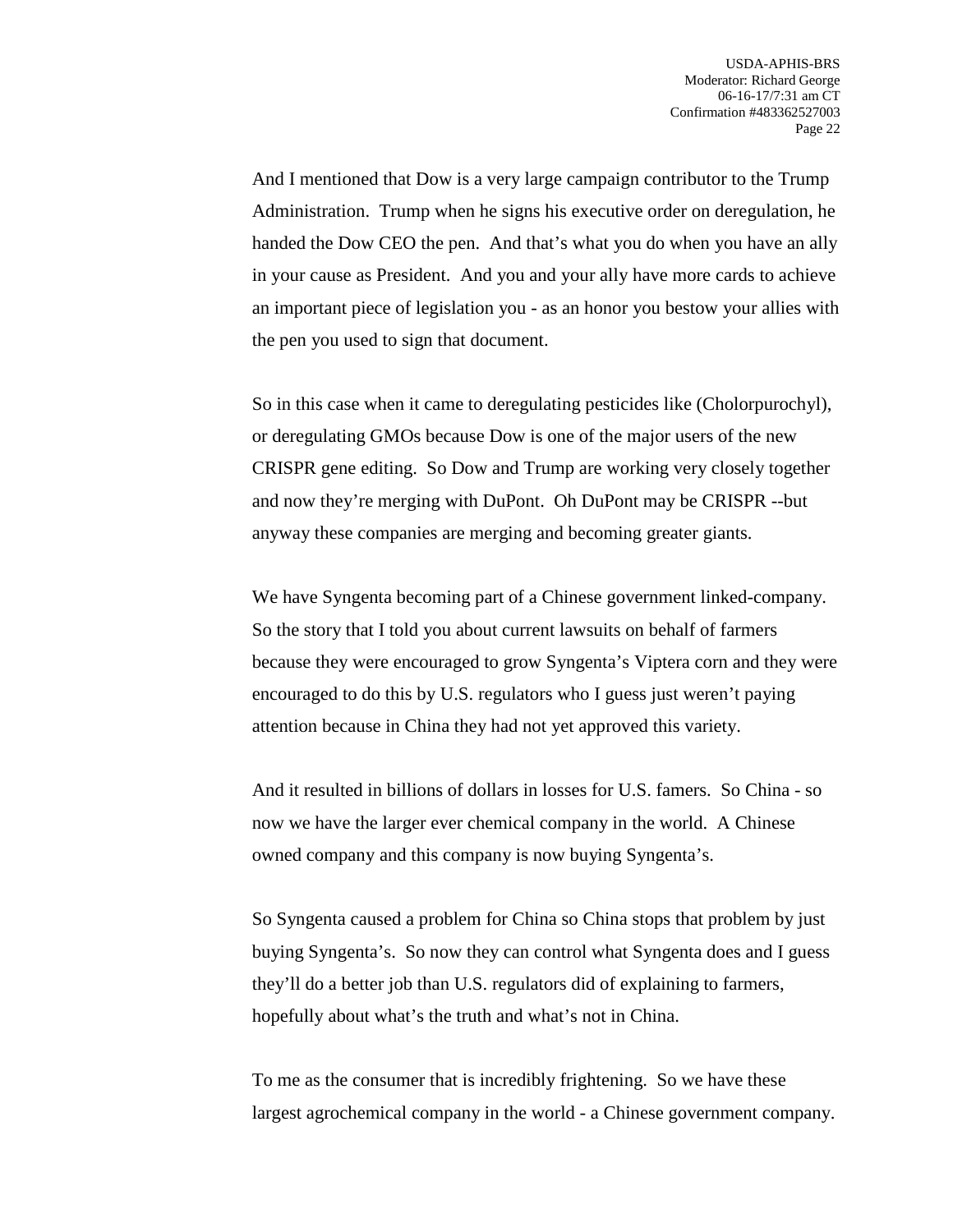And it is buying one of the GMO companies knowing full well that U.S. regulator system over GMOs is flat out non-existent and the U.S. government will even encourage farmers to grow a crop that's genetically engineered but there's no export market for and let them suffer billions of dollars in damages.

So China knows that. Now they already own this huge agrochemical company and now they own Syngenta. So where is the great place to experiment with Syngenta's newest genetically modified organism? How's that the U.S. because they don't have a regulatory system to speak of especially now when we see what Trump is doing to it. Why not grow these novel GMOs here.

How about GMOs that produce pharmaceuticals or industrial chemicals because he's already seen U.S. regulators turn a blind eye to that and let farmers suffer the cost of having their pharmaceutical crop contaminate all of the rice crops in the United States and have a massive, massive economic lawsuits to farmers. Billions of dollars lost by U.S. farmers.

A variety of corn taken off the market eventually by the USDA but failed to regulate our pharmaceutical crop. So now we have these companies consolidating. We have Dow and DuPont merging. Bayer wants to buy Monsanto. China buys Syngenta and we've got BASF still standing.

Except for Dow and DuPont, all of these other companies are operating overseas. They look at their own public and have a responsibility to protect their own public. You know BASF, they sell stuff to the United States but they're not allowed to sell in Europe, a European company.

So that's what we're going to see overall with this regulatory breakdown in the United States. Not that it started at any particularly great level but we're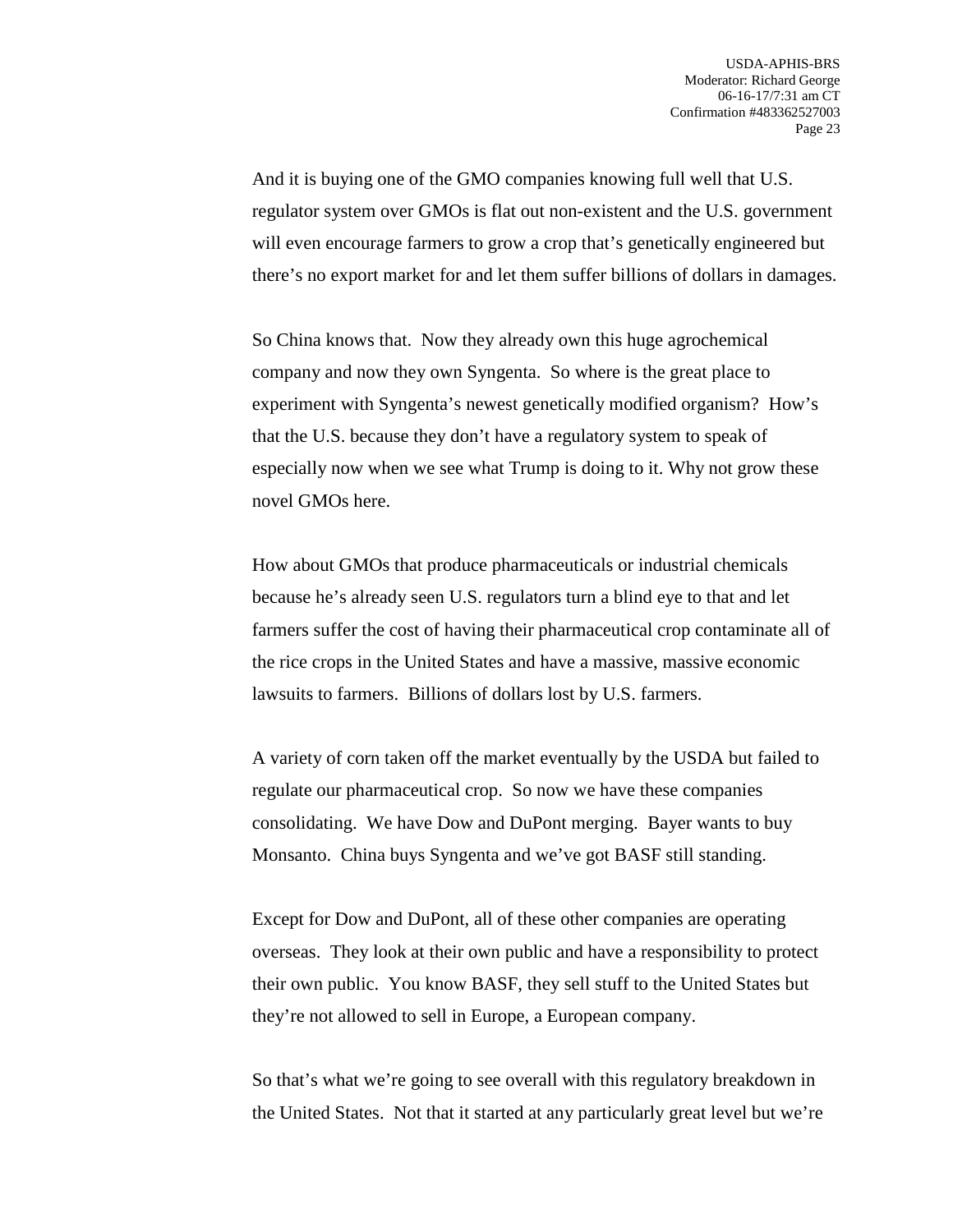having - the Trump Administration you know pull it down to the lowest possible level, make sure gene edited crops like CRISPR totally fly under the radar. They're not regulated at all. Of course these public notice on the 340 rule points out oh yeah and this will also deregulate all those pharmaceutical and industrial chemical crops.

And we'll wonder where they're being grown. We'll have test spots and we won't know where they are. If you are a U.S. farmer, that should make you very, very frightened. But I guess the goal of this regulatory process is to get the point where nobody knows. There's no regulation and as you get contaminated well how would you know in the first place?

But we still have other countries with some scientific, some rigorous regulatory systems that have a public that are demanding cleaner food. The public in China is waking up to the problems in the food supply and just like Americans, increasingly demanding clean food and organic food.

And so the American people, especially farmers because this falls hardest on farmers and of course the public. We've got a U.S. public where more than half of all American adults are suffering from a diet related preventable chronic disease because of our food.

Now there is so little data on genetic engineering that it's virtually impossible to pin any of this on genetic engineering although there is a correlation between obesity rates by between weights of diet related disease and the introduction of the GMOs in the mid-1990s. But of course we shut down the science once we found out that the rats eating Calgene Flavr Savr tomatoes were doing stomach bleeds and you're like oh that is totally a mess.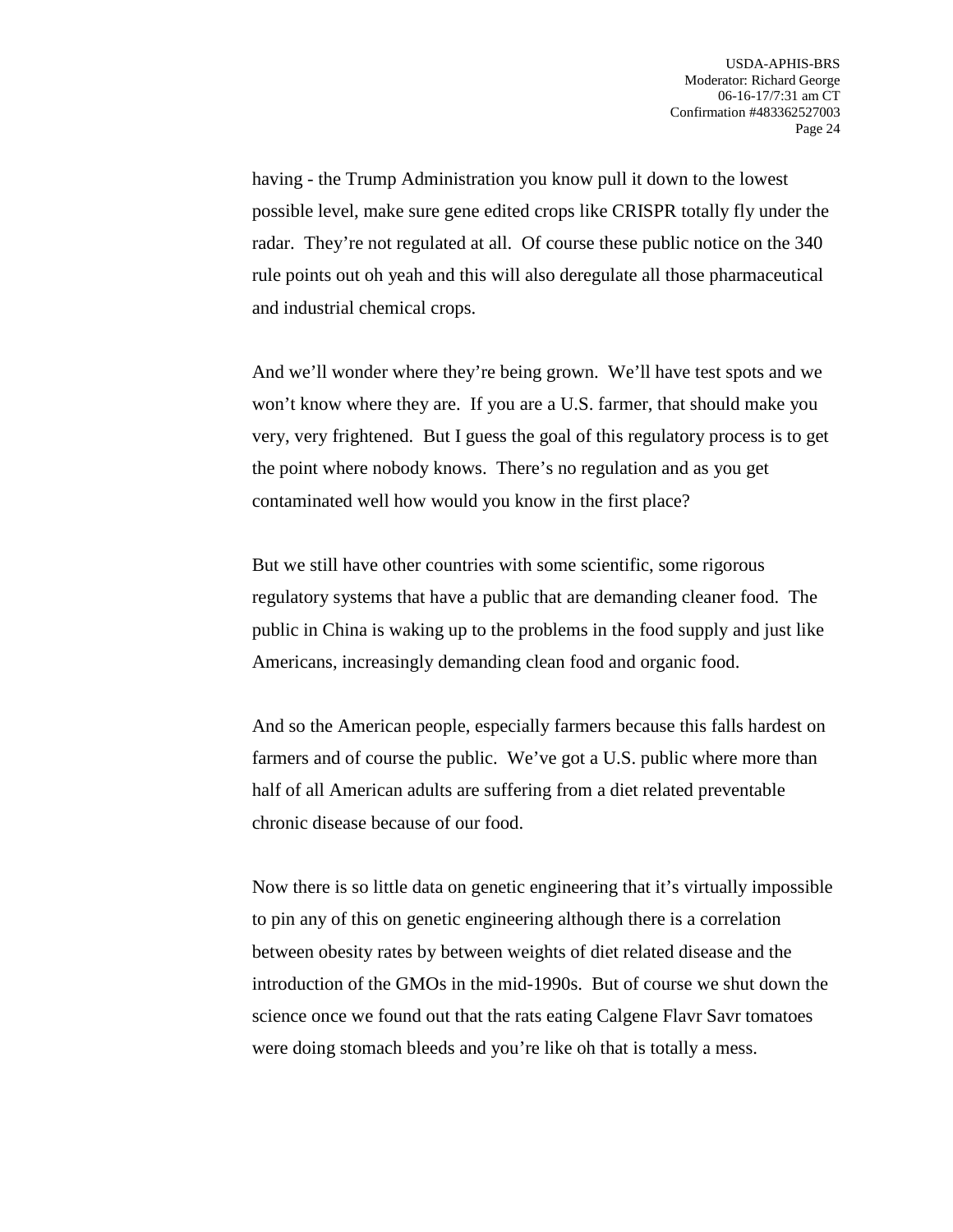Science on GMOs, we're not going to make the mistake of doing that again. Let's create a whole different regulatory system where we just look at is this tomatoes. It's genetically engineered pretty much like a tomato that's not genetically engineered. Does it have roughly the same nutritional profiles? It has roughly has the same carbohydrates and proteins and things. So we've created this completely unscientific totally deregulated system. So we have really very, very little data on the human health impact of consuming genetically modified organisms.

It's just not been listened to. And other countries saw the environmental dangers - the dangers to farmers and they shut down most GMOs without going through these rigorous food safety discussions either.

They're very, very few GMOs grown in Europe. I think it's down to one GMO that's grown in Europe. So most of the world doesn't eat the GMOs that we eat although Europe has a problem because they are importing brainless genetics engineered for their animals in factory farms.

So they've got that issue but we're the ones consuming the milk that comes from cow that overproduce milk because they've been given a genetically modified growth hormone. We're now the experiment grounds for all of the CRISPR. We're taking the new apples and potatoes and mushrooms and flax and corn and all of the new experimental vegetables that are entering the market.

We did the papayas in Hawaii. Most other countries aren't part of this experiment and so it's a little wonder that the U.S. has for developed nation we have the highest rates of obesity and diet related diseases. So of course the science hasn't been done.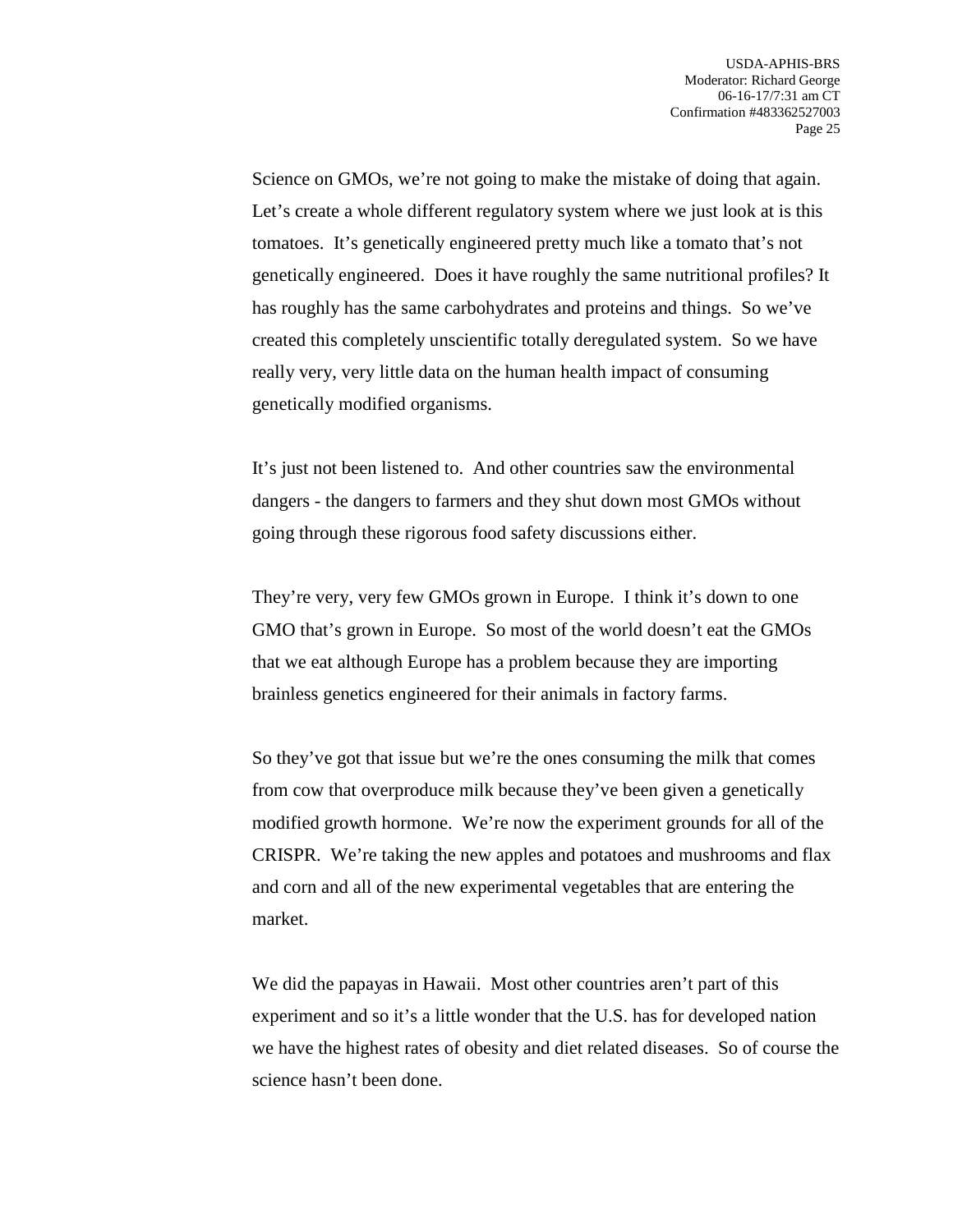So that's what needs to happen. We need to go back to the beginning, listen to what the first scientists of the U. S. regulatory agency said. Look at the few experiments that were done at that time, Flavr Savr tomato or the potato in the UK. We need to look at those experiments and then we need to assess from start fresh from the beginning. Because we just don't have a regulatory system that's worth preserving. We need to start fresh. It should come from the agencies - the agencies do have a responsibility. The FDA, the USDA, the EPA - they do have labor responsibilities under current law to regulate GMOs, to conduct pre-market safety testing and just one more thing.

Richard George: Alexis?

Alexis Baden-Mayer: American Medical Association which is not a radical institution when it comes to looking at hospice for the American public. The American Medical Association has said that we should shift from what the FDA currently does which is a voluntary assessment of GMO health risks and shift to a mandatory pre-market safety testing system for GMOs.

Richard George: Can I ask you to take a pause? I want to make sure that there's no one on the phone who's wanting to comment or in the room. So I'm going ask if you do want to make a comment and you're on the phone, please press one and then zero on the telephone keypad and let us know. We'll take a little pause here to see if anybody does.

> We do have someone. I'm sorry. Let's pause for a second to see if we can get this worked out. Oh good. So if you're on the phone press one and then zero on your touch tone - your telephone keypad and we'll see that and open your mike.

Alexis Baden-Mayer: You know we had a huge GMO labeling to date last year in Congress.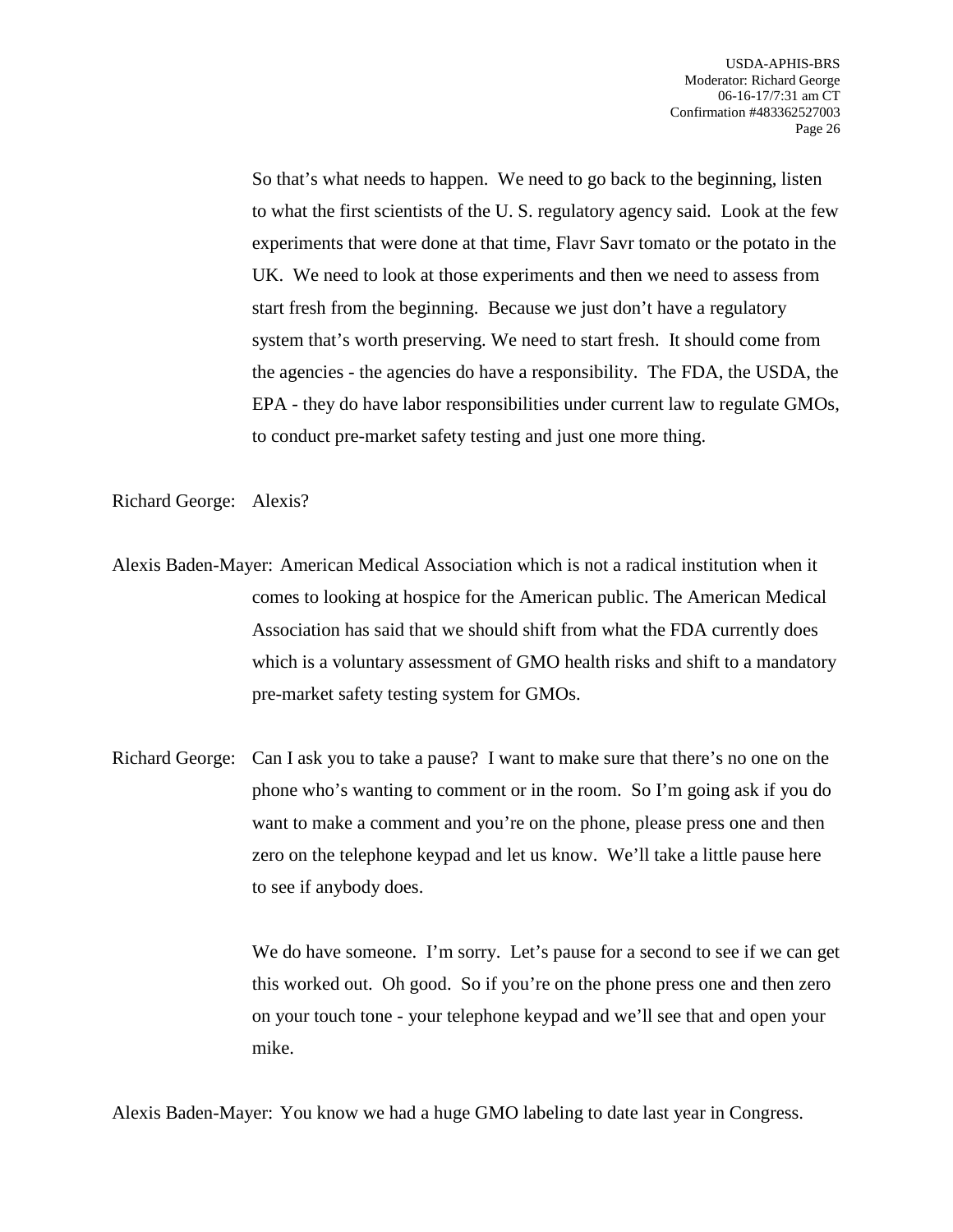USDA-APHIS-BRS Moderator: Richard George 06-16-17/7:31 am CT Confirmation #483362527003 Page 27

Richard George: Just hold for a second.

Alexis Baden-Mayer: I just figured no one was speaking.

Richard George: There's someone apparently is trying to connect.

Alexis Baden-Mayer: Okay.

Richard George: Okay. So Sapna, Sapna Brown.

Sapna Brown: Yes. Good morning. How are you today?

- Richard George: Very well thank you. Just hold one second. Alexis if you would just like to take a seat and you're welcome to come back up if we have more time. Sapna thanks so much and would you start please by just saying and spelling your name so that our transcriber might get it right and go ahead with your comment.
- Sapna Brown: Certainly. My name is Sierra Alpha -Patha November Alpha and last name Brown like the color. Thank you for the opportunity. I will be submitting comments electronically as well.

First and foremost with the recent update of the coordinated framework in early 2016 and we also seen the proposed deregulation of Canola. I don't where that is in the process, but there's three points that I want to make here today.

And first and foremost is that we cannot control GMO pollen. The initial coordinated framework draft that was authored by Dr. David Kinsbury, in the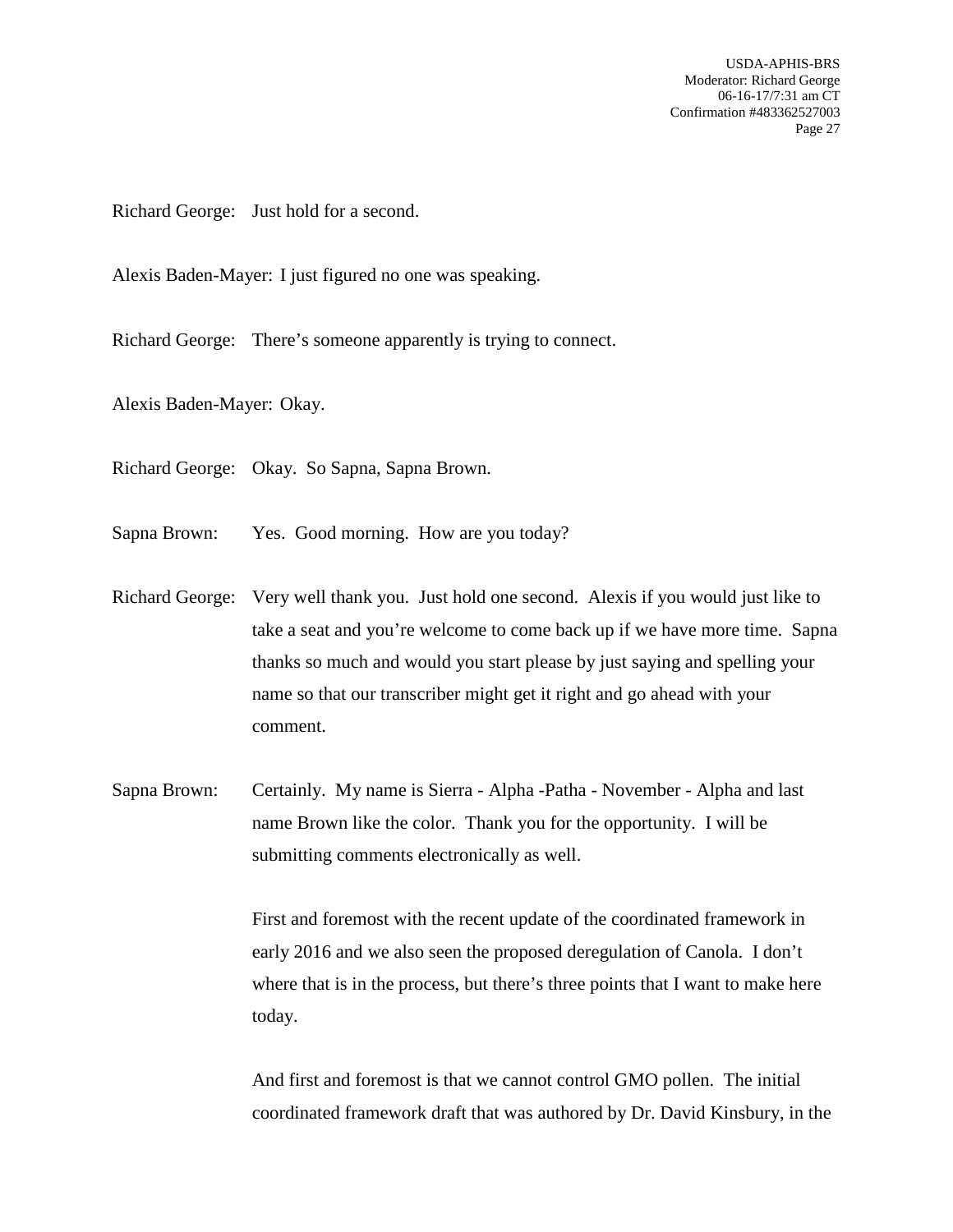80s was flawed. Dr. Kinsbury was also known to have ties to the biotech industry back then and to resign from his position with the White House Office of Finance and Technology policy.

So the initial framework was biased and it was flawed with an improper risk assessment - it never addressed the issue of GMO pollen and it still poses a threat to control GMO pollen.

And we don't understand the environmental impact of (unintelligible) and nor has it been tested on all the individual ecosystems within that GMO population and there's no way to control it. And that's a very big ripple in our ecosystem for which we do not understand the implications.

The other point I want to make is the conflict of interest. Right now biotech companies are able to manufacture GMO products and at the same time manufacture the pesticide that those GMO products must be resistant to. This is a conflict of interest. This is a bioethical issue that was never addressed when the initial GMO products were approved, when the initial policy was developed and now it's still poses an issue.

And because the biotech industry is a billion dollar industry no one is going to address this and I feel like just because this is a huge billion dollar industry that this issue should not be neglected.

The other problem that we have is a framework is supposed to help execute your policy. And here we're proposing an update to the policy and that's not the way it typically works. That is also a problem. We're not allowed to bring back plants from Hawaii yet we have GMO pollen that's able to comingle.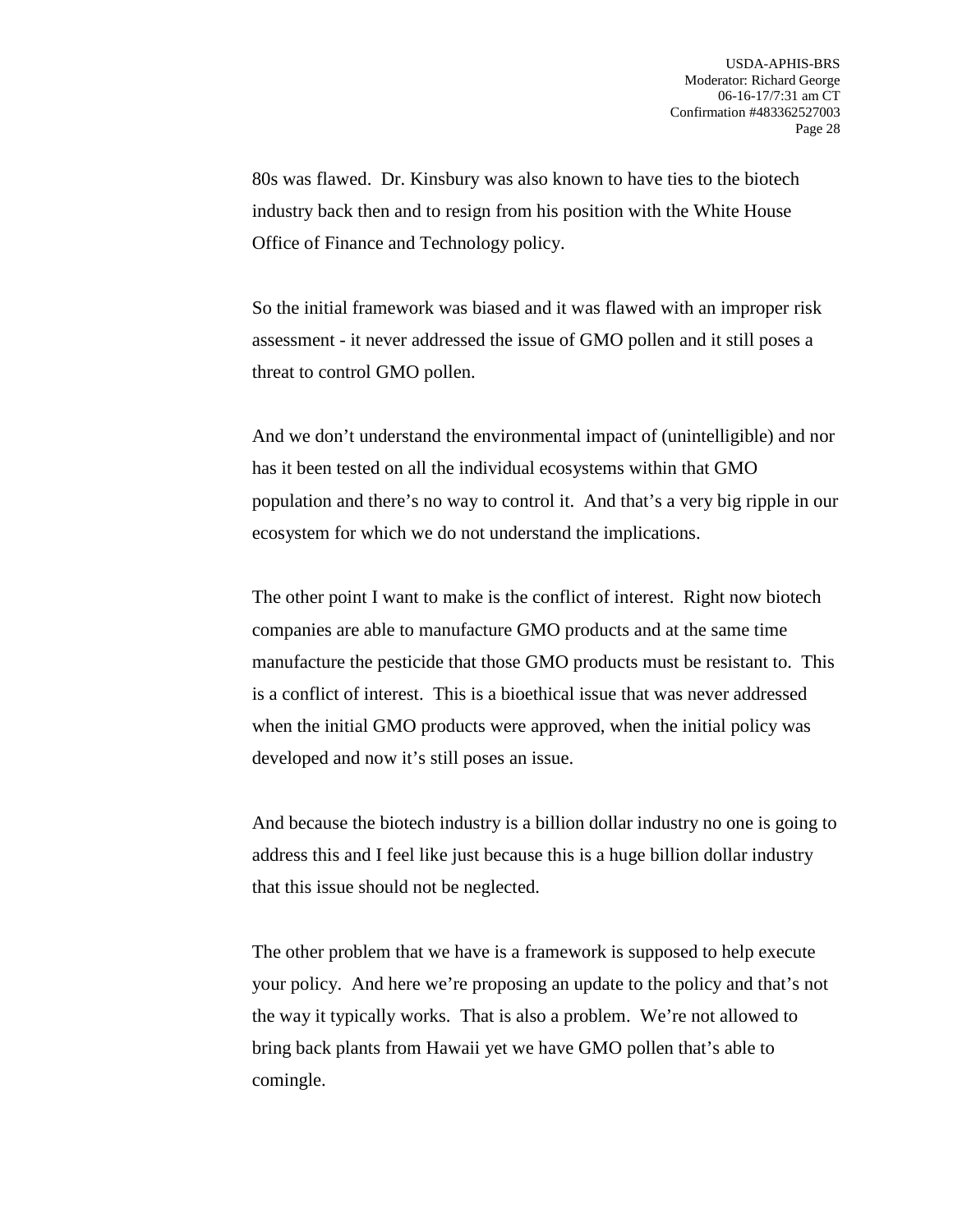And this creates problems for the organic farmers as well. There is also no independent testing of the results that the bio companies claims against products. There is no third party or independent testing and this needs to be part of the approval process.

I will be submitting comments electronically that has more detail on the points that I have communicated here today. But in the meantime, we need to advance audits under the Lobbying Disclosure Act of 1995 for biotech companies, lobbying groups, companies with the GMA and individuals and federal agencies.

We also need to start reporting the conflict of interests and The Office of Government Ethics is the office that can address this for us. Christopher is the deputy director for compliance and you can call him at 202-482-9224 to communicate these conflicts of interests within the biotech companies.

This is the equivalent of a software company making an anti-virus program and at the same time making the virus. This makes no sense. Also we can demand an office of inspector general investigation for policy violations. Right now this is in violation of the federal acquisition regulation for contractor conflicts of interest.

This is applicable to the biotech industry and the relationship with producing the pesticides and the biotech products. So as long as the USDA inspector, you can reach her at 202-720-8001. This is also fraud. Because we have these huge conflicts of interest and we have behind the scenes lobbying going on, to protect these biotech companies, this is probable cause for fraud. And those can be reported at the GAO at 800-424-5454.

That concludes my comments for today.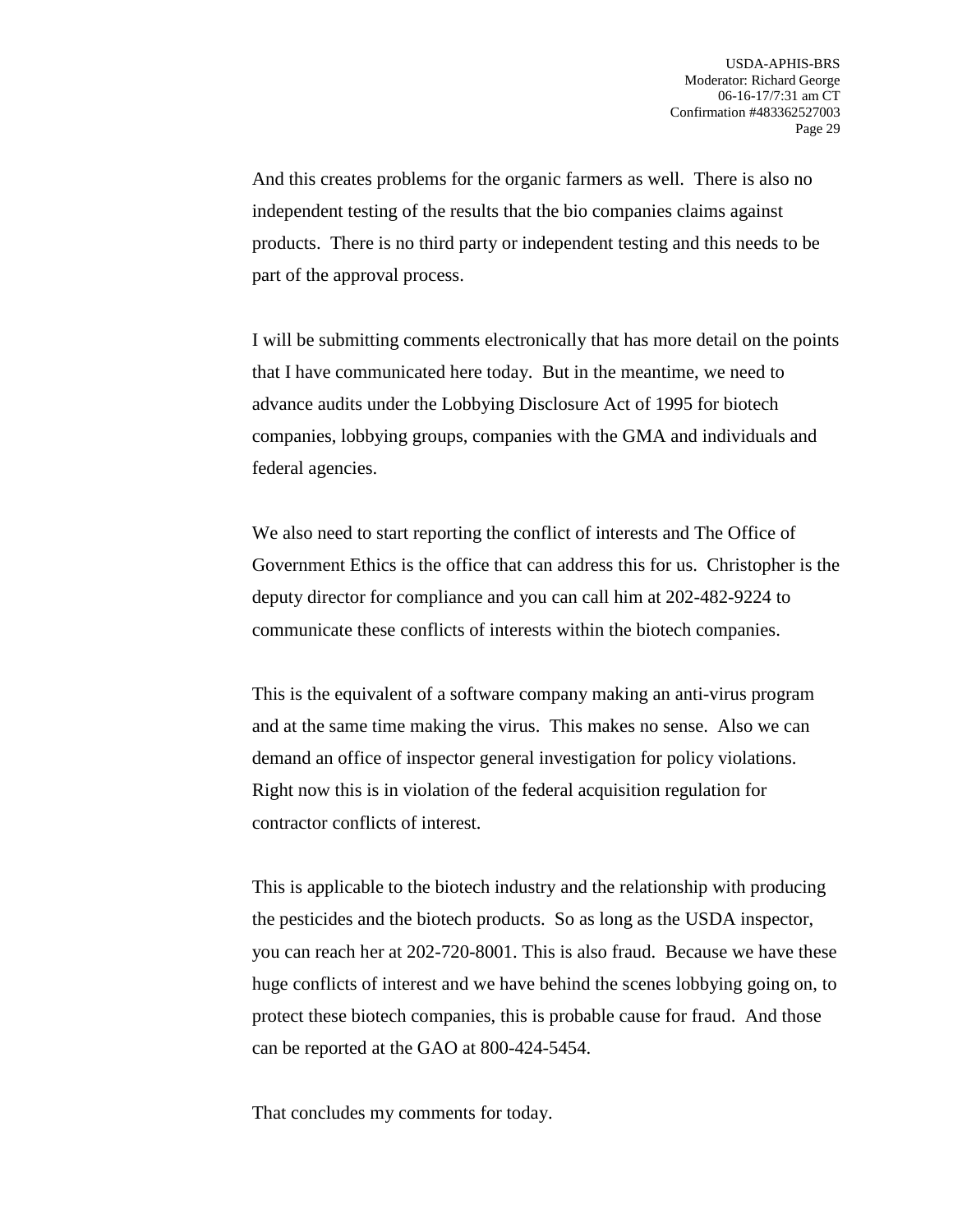USDA-APHIS-BRS Moderator: Richard George 06-16-17/7:31 am CT Confirmation #483362527003 Page 30

Thank you.

Richard George: Thank you Sapna. So I would ask if there is anyone on the phone who would like to make a comment at this time. Please press one then zero on your telephone keypad. We'll open your mike and take your comments. We'll pause for a minute to see if we have any takers. One and then zero. No.

> In that case if anyone would like to come forward or who's already spoken who would like to elaborate on their comments they're welcome to do so. Alexis.

Alexis Baden-Mayer: I'd like to comment on the lack of comments. We have a system that is so broken it has lost the trust of the American public. And I don't think there's anyone on my side of the issue in their right minds who believes that testifying today would make any difference to improve the situation for U.S. Consumers here at the USDA under Trump.

> And so I think that's why we don't have a lot of people here. The system is broken. People know that it doesn't matter if they weigh in and also they know that the industry has so many back channels to the administration.

The close relationship between Trump and Dow Chemical is just one example. We have a revolving door that shuffles people between the Lawson's that represent the industry and the regulators. And we have many, many instances historically where we see justice of states probably the most famous incidents.

We have Michael Taylor, Monsanto lobbyist working for an independent law firm whose job is lobbying. He comes into the FDA after that and well first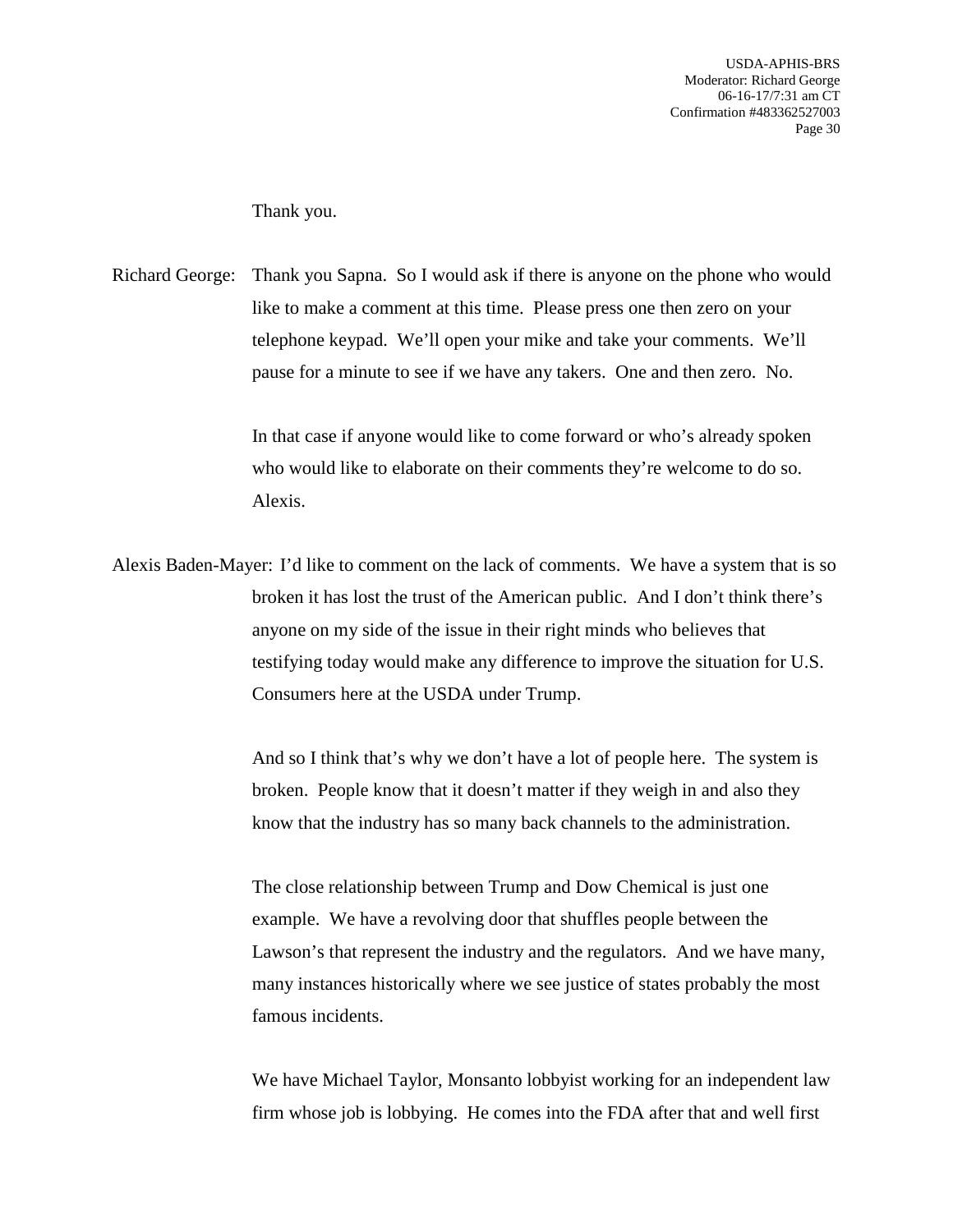he submits the action for RBGH - Monsanto's genetically modified bovine growth hormone and then as a regulator he gets to approve that same application.

That's insane and when as a consumer, as a voter, as a member of the American public when you learn these things, it makes you crazy and it makes you so hopeless. And then you start to think then how can I save my house the house of my children and what can I do in my community with my neighbors.

What can I do to help get cleaner organic food into my neighborhood -through the schools, through the grocery stores-- you start to think of really practical things and that makes so much sense? Growing your own food, learning about permaculture, learning how to grow organically, learning the environmental benefits of organic and looking at the positive things we can do with organic food.

I think that's where most of the members of the public have gone since the mid-1990s when we realized the U.S. government was totally controlled by companies like Monsanto. And there was zero hope that we would adequate safety tasting wavelength, etc.

There is a particular contact under what - for what is happening here today with the deregulatory rule and especially how it impacts the new GMOs that are created under gene editing techniques like CRISPR because in 2015 we had a massive fight over GMO labeling.

We had the state rapidly moving toward the position where the states were going to label GMOs if the federal government would not. We had a series of valve initiatives and then our first win in Vermont. Vermont became the first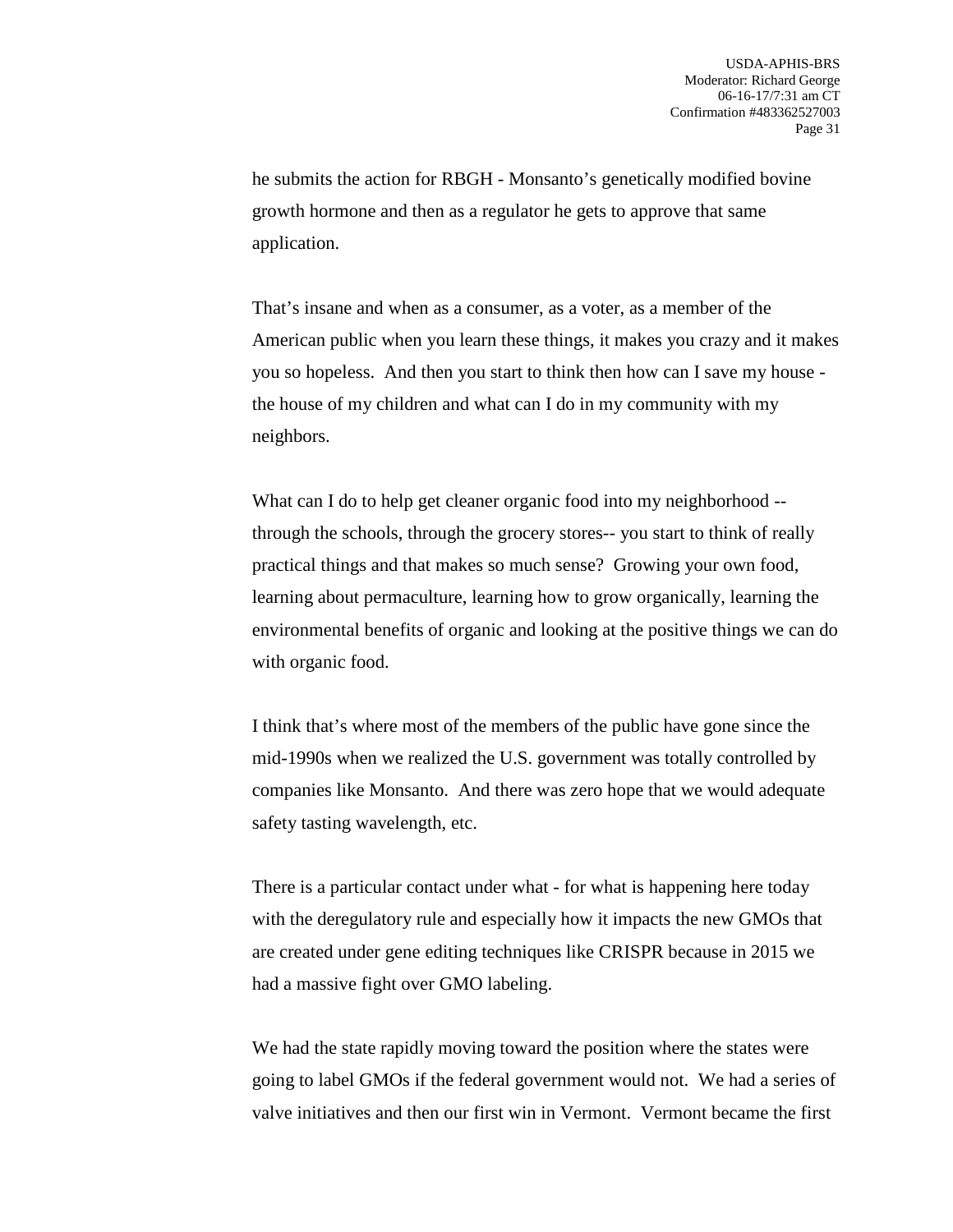state to require labels on GMOs and Vermont would have decided what a GMO is. What needs to be labeled?

This fight was quickly rushed at that point to the U.S. Congress where Monsanto can easily influence the 435 members of Congress and the 100 Senators. That's a lot easier than going 50 states and having to deal with thousands of state legislators.

Although Monsanto does that pretty well too. They make campaign contributions at every level, but they quickly realized that this is a fight that they can more easily win than at the Federal level.

So they rush forward with legislation to label GMOs federally and that passed. Now of course there would be no real labeling that any consumer could recognize because the law you could put a QR code and if you've ever seen one, it looks like a language of an alien planet.

It's a square with blocks of black and white. And if you happen to be in know, you can hold your smart phone up to that black and white square to find whatever information you think might be behind that square.

So that was the labeling that the head of Congress came up with to obviously you know created by Monsanto and friends and the junk food industry. And the Grocery Manufacturers Association which represents the junk food industry and all of these process food products that are making Americans fat that contains genetically modified organisms. They're the ones who came up with this crazy scheme about how to so called label GMOs.

So this law in the regulatory process. It can't be implemented without regulation and one of the big issues in it because it's possible is that is a foot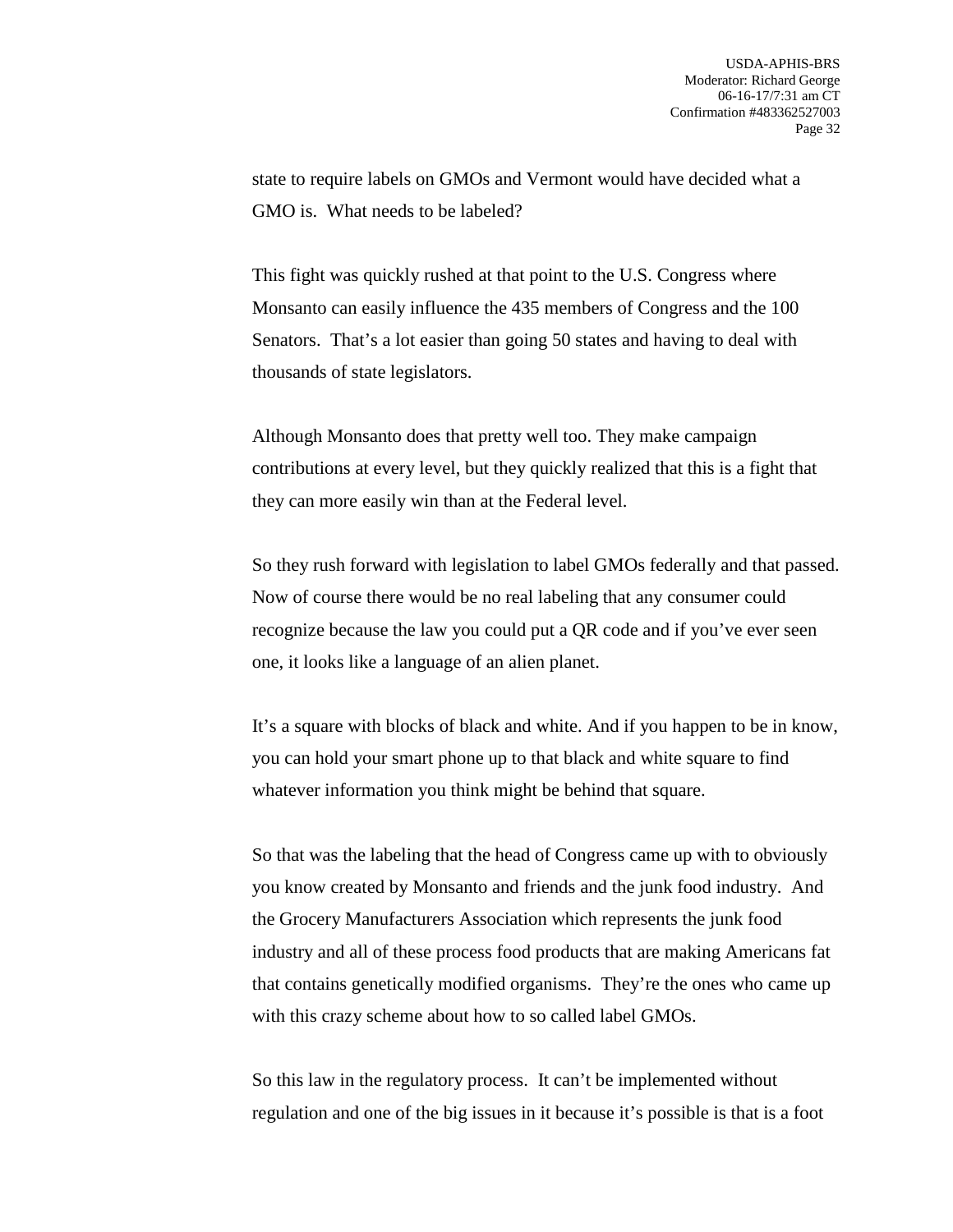in the door towards real labeling. Maybe if the American public is made aware oh yeah that QR code there that little black and white --you know box there that looks like nothing-- is supposed to inform you as to whether or not there are GMOs in this product.

It's possible that this could raise consumer awareness and create a demand for real labeling. But one of the things in this law that severely hinders those future positive impact of this law is that it has a very narrow definition of GMOs which would be further narrowed by this deregulation for 340 that would basically give a free pass and exempt almost all new genetically modified organisms created by these new gene editing technologies.

And so this is a very strategic moment for the GMO industry because as you know their first line of defense was make sure none of our GMOs ever enter any type of scientific (unintelligible) testing protocol. We do not want our GMOs fed to animals to find out what happens to those animals.

That is not the route that the companies wanted to go. And that's even like they were submitting their own data. We never even had a chance of the FDA, USDA, or EPA to demand independent science. That was never on the table.

But the companies would scout when their own data was examined. Same thing happened in Europe over Monsanto's corn when their own data that they submitted to regulators was reviewed by independent scientists and the independent scientists saw that there was a liver damage and kidney damage and there were signs of toxicity in the short-term non-governmental, nonindependent short-term company data.

Like the company's own data hinted the House Standards related to GMOs. So that was the company's first line of defense. Like don't even ask us to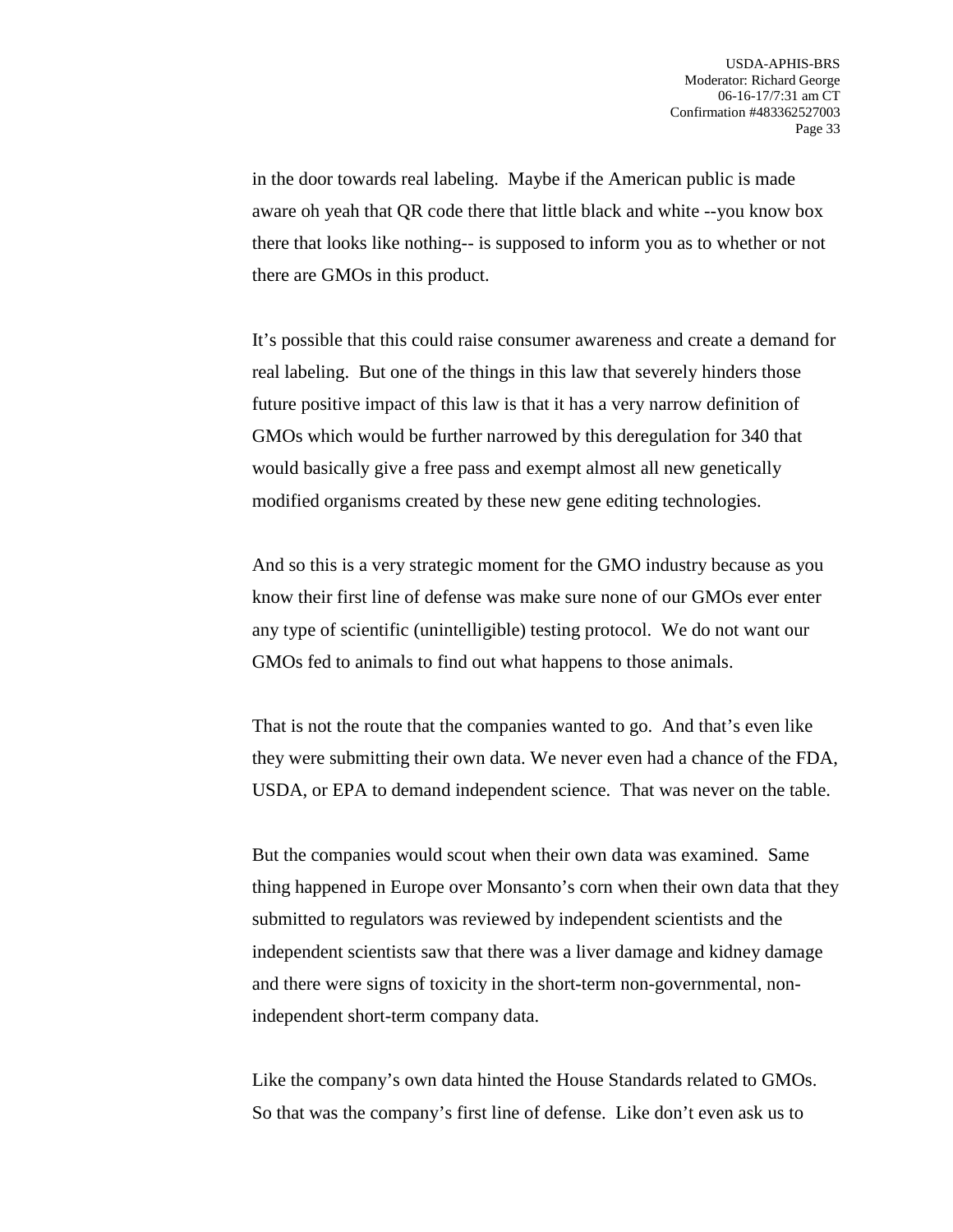conduct our own animal experiments. We do not want to go through any type of safety testing protocol.

But then the second line of defense is we are not labeling even after the StarLink disaster when like all the corn had to be pulled off the grocery store shelves because we did not know where the unapproved StarLink corn was.

You know that's huge economic losses to the industry. Even after that, those are the last of two companies represented by the Grocery Manufacturers Association. You would think that even the processed food junk food companies would see the value of labeling so that they could prevent huge disasters where you have contamination from unapproved GMOs.

But I guess the companies, what they really want like just don't have approval processes you know. Don't even pretend. Don't even rubber stamp our own submissions? We don't even want the American public to know when a new genetically modified organism is in development.

And this deregulation proposal comes very, very close. In many instances actually will prevent the American public from knowing when there is a new genetically modified food entering our food supply. This is the moment in which there is no work that any member of civil society can do to balance the devastation left by this deregulation.

Because you know it's like a new genetically modified crop is going through the approval process. We mobilize comments to oppose that. We demand actual scientific data on its safety. We participate in the regulatory process. When that regulatory process is obliterated, as this rule will do for most new GMOs, there is nothing the American public can do. There is nothing as a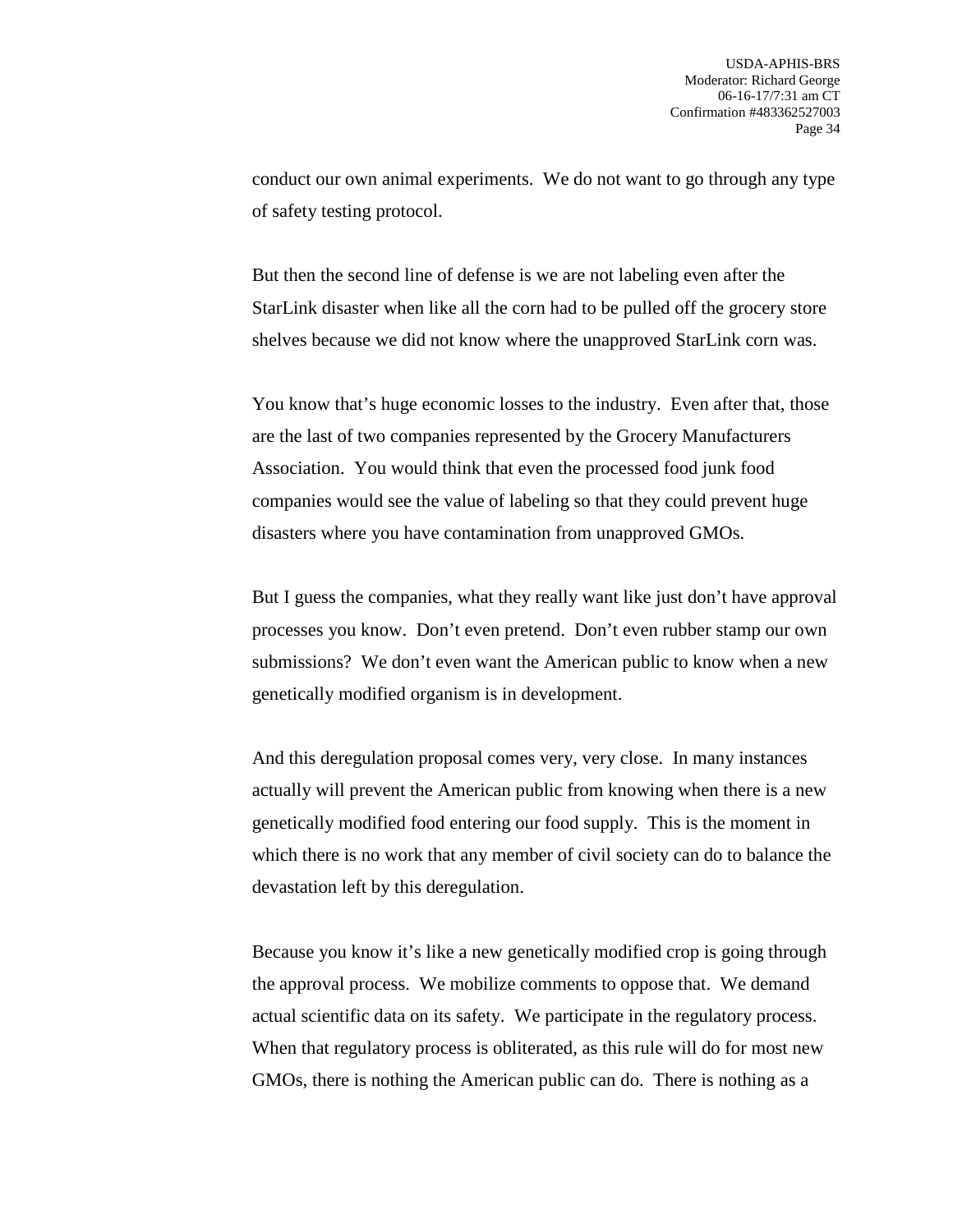member of Congress or a governor. It doesn't matter if you have status within this democracy, there is nothing you can do.

You do not know if there is new genetically modified food at the grocery store that you may be picking up right now. You don't know. The regulatory system like I said earlier, the regulatory system is moving from unlabeled, untested to completely under the radar. Unknown. We are coming to a new era, brought on by the Trump Administration where you will not know. There is no way to know.

The government is not asking for any information. This rule takes us so very close to that and I believe the many GMOs this rule could be interpreted to allow that and of course…

Richard George: I'm just going to ask you to just take a pause. I just want to make sure there is no one who would like to comment who has indicated either in the room or on the phone. If you're on the phone you would press one and then zero on your telephone keypad to let us know you would like to make a comment. So we can pause it to see if there is anyone waiting.

> One and then zero on your telephone keypad. Okay. No comments so if you would like to continue you can but for those that are here and not familiar with the building, the restrooms are right outside the door on either side of the elevators if you need to use the restroom.

Having said that Alexis.

Alexis Baden-Mayer: Thank you. So I mentioned earlier that there is practically no data on the actual human off impacts of consuming proteins from genetically modified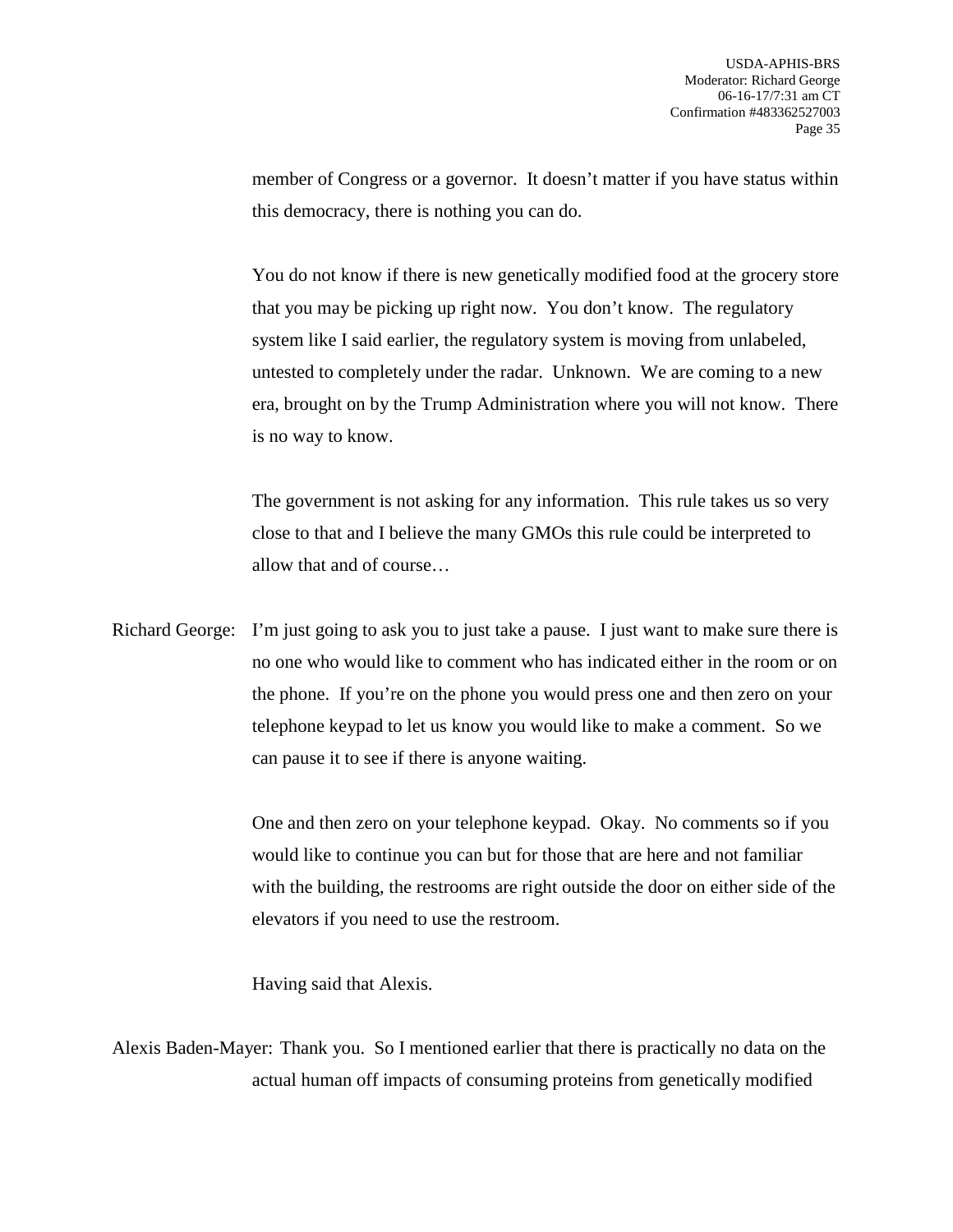organisms. Proteins that have never ever been in our food supply that our bodies are not prepared to handle.

But there is a teeny bit of data and you know we've got the whole story of the Calgene Flavr Savr tomato, potatoes in the UK as I mentioned earlier. So there is a bit of data and when you look at that available data this is what the American Academy of Environmental Medicine says. There is more than a casual association between genetically modified foods and adverse health effects.

There is causation as designed by Hills Criteria in the areas of strength of association, consistency, specificity, biological gradients and biological possibilities. The strength of association and consistency between genetically modified foods and disease is confirmed in several animal studies.

Multiple animal studies show significant immune dysregulation including upregulation of cytochem, protein molecules involved in immune responses associated with asthma, allergies and inflammation.

So we don't know much about GMOs but we know enough for medical experts to give us that warning. Now in that instance why would anyone in their right mind further deregulate genetically modified organisms? Why would we do that?

We really have to move beyond this deregulatory era and finally institute the pre-market safety testing that is needed. And I'm open-minded. You know, what gives me the ammunition to oppose genetically modified organisms is that they haven't been safety tested. You know, that Calgene Flavr Savr tomato that did go through a semblance of scientific review with actual data although it was conducted by the company.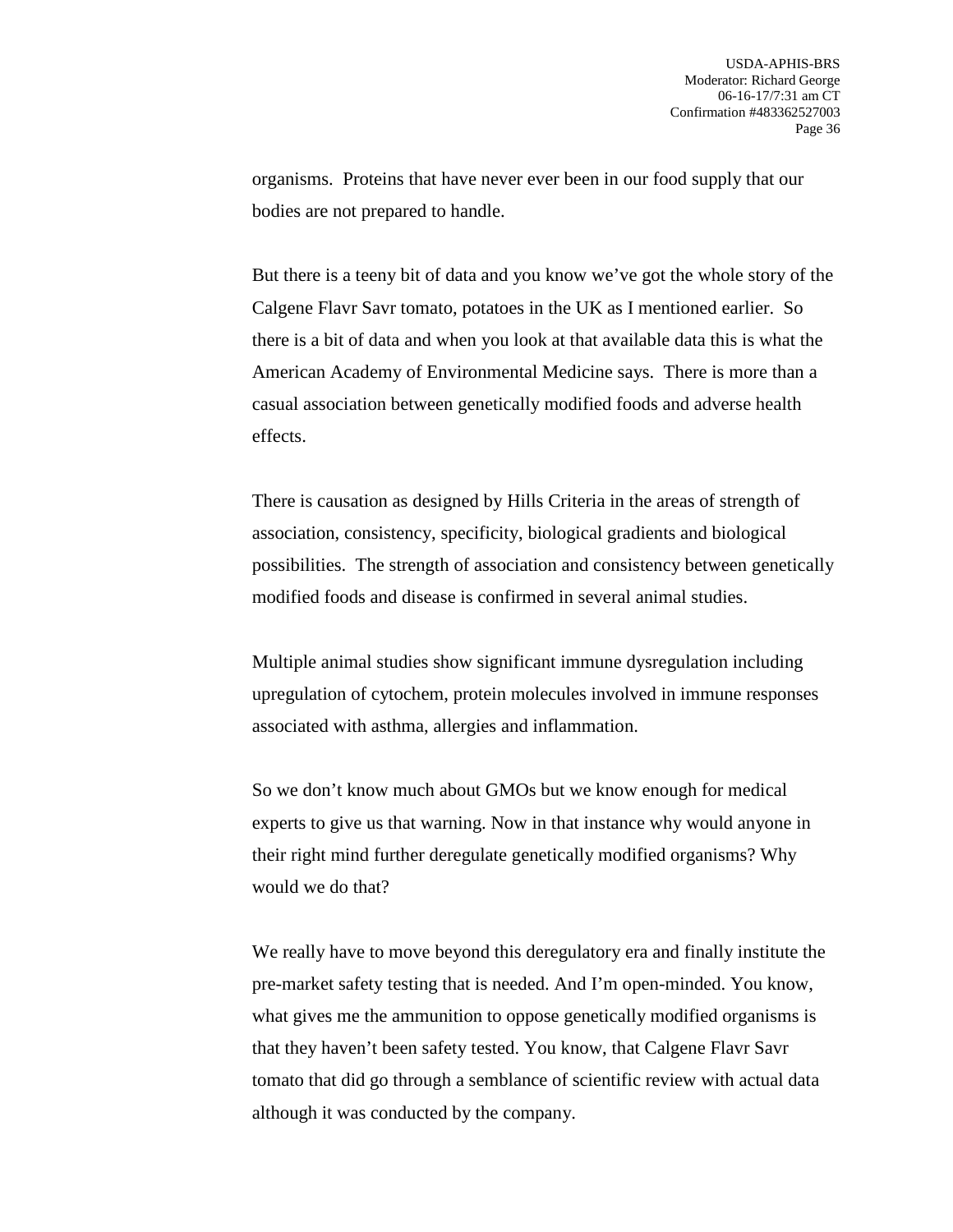You know, that tomato didn't stay on the market very long. So, you know, it's like when we know something and we know that it's dangerous of course people are going to reject it. But I'm open-minded. If we do that type of (wordless) scientific investigation and we do find for real that genetically modified organisms are actually safe as opposed to they have a similar nutritional profile as normal food, which is our current regulatory practice, you know, I'm open-minded.

I think most consumers are. I think most consumers like the idea of new technologies that can improve our food. But they are not willing to be guinea pigs in an experiment where we're conducting a human experiment right now in the United States that would be unethical and illegal to perform if we actually did it under control.

You know, if we did it as a controlled experiment it wouldn't be allowed. I can't take a group of school children and say let's feed half of them organic and let's feed half of them GMOs. And then let's track their health over their lives. That would be, you know, if we were talking about a GMO that wasn't approved on the market yet, that wouldn't be allowed.

I couldn't do that. But that's actually what we've done. We've taken a whole generation and it's not my generation and I feel sorry to say but I, you know, I actually got to reproductive age before GMOs entered the marketplace. I graduated from high school in 1992. So it's not my problem. I've reproduced. My children are healthy.

It's a problem that rests on the younger generation, on my younger cousin who was born around the time that I was in college. So is - after I graduated from high school and this was when – she was born the same year that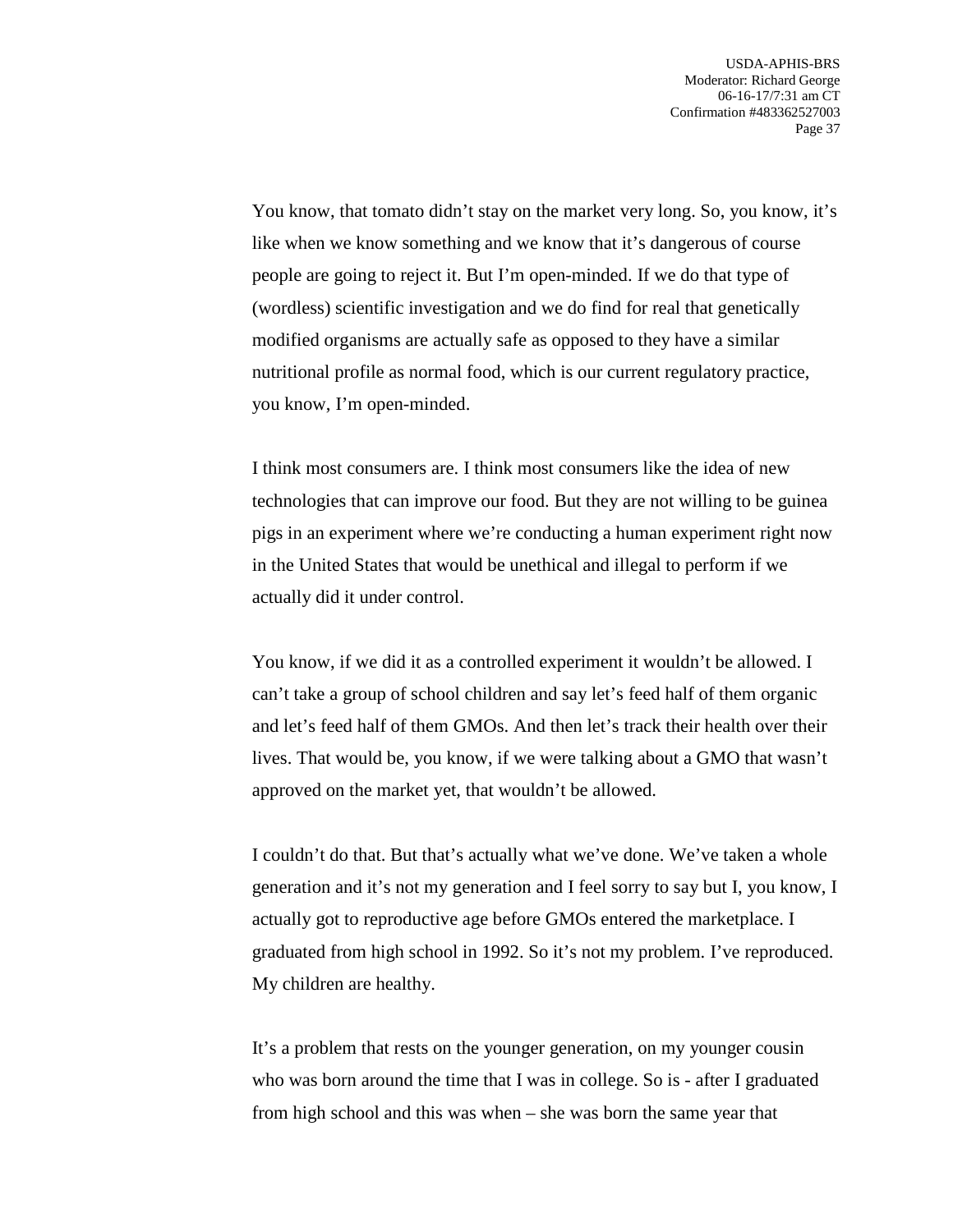Monsanto's genetically modified bovine growth hormone entered the market. And she probably drank rBGH milk, genetically modified milk for all her life.

And so far she seems healthy and smart and I am very proud of her. But, you know, it's like we're going to see this generation coming up, like my generation had problems with reproduction. And we're going to see the next generation coming up and we're going to see the health problems associated with our diet. And it's not all GMO and it's one of those things that makes it really challenging when you don't do experiments on these novel proteins that have never before been eaten by human beings.

And you don't actually test the GMO that you're putting into the food supply, you'll never really know. So, you know, is it high fructose corn syrup, the way that it's processed, the residues of Mercury or is it the fact that the genetically modified corn was modified with proteins that we never ate before.

So we don't – we just are left in the dark. And what we see right now, as I mentioned earlier is we do have a population that is growing increasingly unwell. More and more diet-related diseases, chronic preventable diseases, more and more cancers, more and more allergies, more and more issues with our kids coming up where we're having – we see a generation that is increasingly obese, allergic.

We have the whole autism problem, ADHD. We just see a population that's not well. We're, you know, maybe it's the junk food. Maybe it's that the junk food is genetically engineered. It's going to be really hard to tell. But there are medical professionals who as I mentioned what I read before is – that look at the data that we had when we considered having a real regulatory program for GMOs.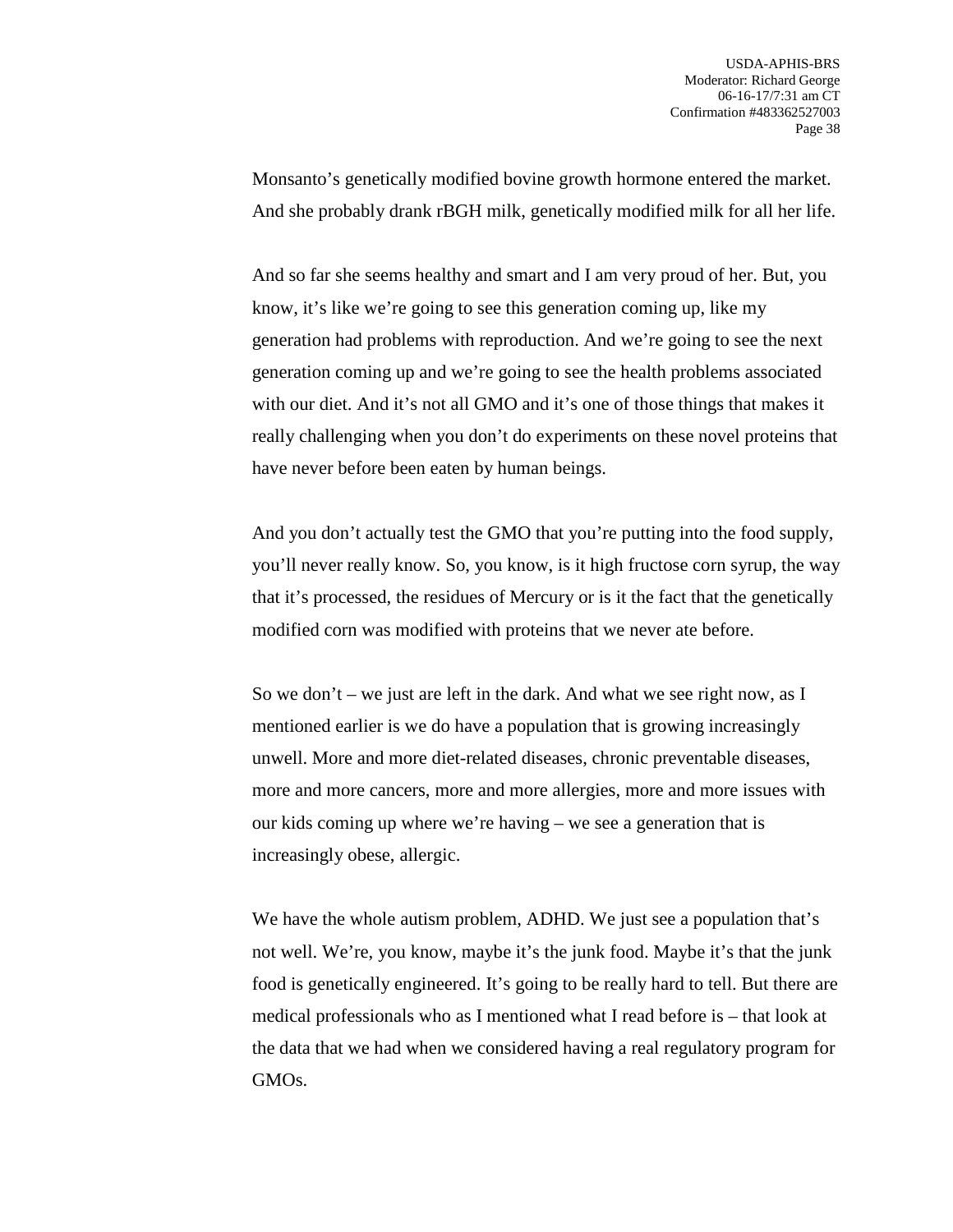And they look at that data and they mention the things that have turned out to be chronic in our society. So they do talk about the autoimmune problems and the allergies. And they say that the little data that we were able to grab before the industry trounced on our regulatory system and our democracy, they say that that indicates the same problems that we're seeing show up in our population.

So I think it's just so important to safety test. That's all there is to it. And it's so important also for farmers to be protected. You know, I mentioned the contamination scandals that started in 2013 when Syngenta rushed the Viptera genetically engineered corn to the market and the USDA said grow it. And yet it wasn't approved in China and China rejected the corn from U.S. farmers.

And China is still not buying corn from U.S. farmers. The economic losses calculated by the farmer's lawyers and this is still in litigation - \$13 billion in economic losses. Just the economic losses. And they're also asking for punitive damages. This is what happens when we don't have an adequate regulatory system.

We have poor human health and we don't know the cause. We have farmers who get contaminated and they lose their markets. Billions of dollars; \$13 billion from one – one contamination event. It's just a disaster.

And this new rule is an invitation for more disasters. And it's an invitation for countries like China and a Chinese governmental connected, largest chemical – Agrichemical Company in the world now also owning Syngenta – it's an invitation for these companies to perform their experiments here in the U.S., under very, very little regulation.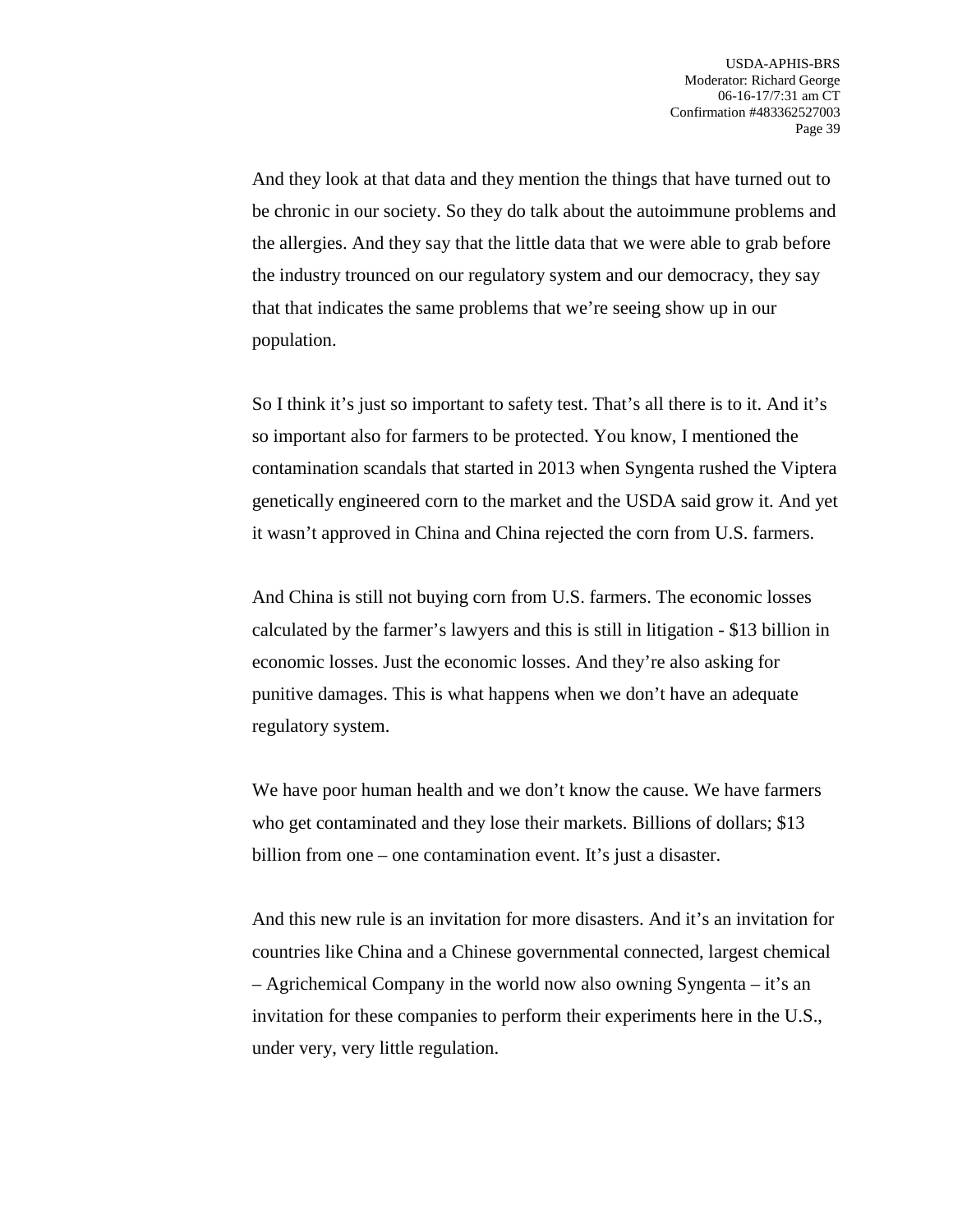And I'll just summarize. I haven't, you know, I've talked about what we should have and why we need it. But I haven't really mentioned…

((Crosstalk))

- Alexis Baden-Mayer: …can I just I have just a very brief thing. It's will take less than a minute.
- Man 1: We have someone on the phone who's waiting for a lot of time. If you'd like to come back up and finish when there's time, that's fine.

Alexis Baden-Mayer: Thank you.

Man 1: Okay.

Alexis Baden-Mayer: Just one quick thing.

Man 1: We have someone on the phone. Can we open their mike please?

Clifford Laufer: Yes, my name is Clifford Laufer and what I see – on a very high level of this situation – is that GMO pollen is uncontrollable. It can go anywhere. And in fact in situations where GMO pollen has escaped and contaminated other crops it is the other crops who are penalized. The people who have those other crops who are penalized for this situation.

> So you have this wild, uncontrolled propagation of GMO pollen. When you combine that with what these latest changes to whatever weak regulations already exist so that modifications to modifications – that is GMO modified GMO pollen is allowed to happen with no announcement, no determination, no way for anyone to know what's going on.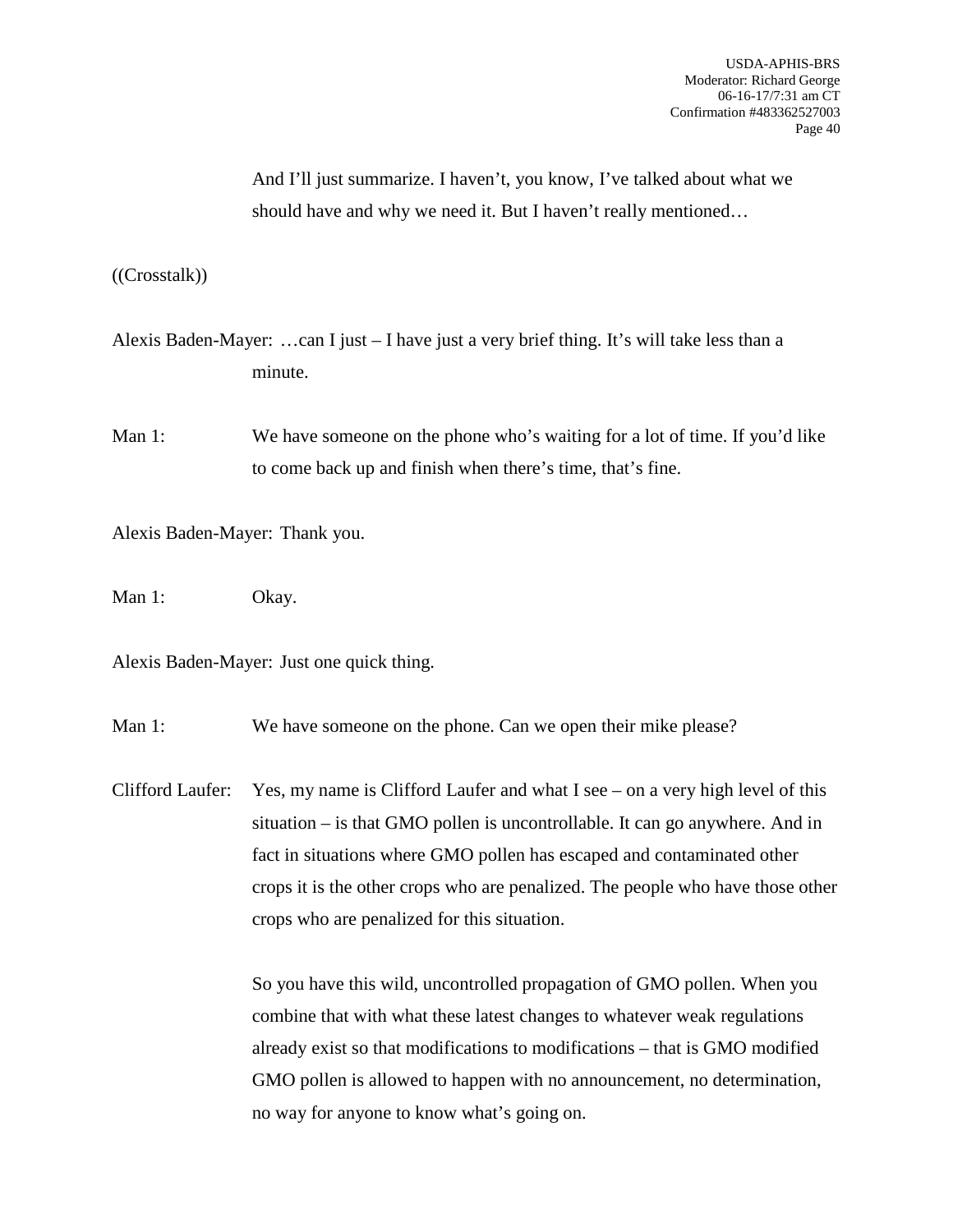Then it seems to me you have an even more uncontrolled situation that is so dangerous that it's going to be impossible for anyone who wants to have a safe food source to have any confidence that their food source is safe. So these changes to the regulations are going so far in an unsafe direction that – please don't approve. Thank you.

Man 1: Clifford before you go...

Clifford Laufer: Yes?

Man 1: ... would you still like – would you just please repeat your name and spell your name for us please so our transcriber can get it right. Thank you.

Clifford Laufer: Okay. Well Clifford,  $C - L - I - F - F - O - R - D$ , Laufer,  $L - A - U - F - E$  $- R$ .

Man 1: Great. Thank you so much Clifford. Thanks for your comment.

Clifford Laufer: All right.

Man 1: Okay so I will ask if there's anyone else on the phone who would like to comment, please press "1" and then zero on your telephone keypad. We'll pause for a few seconds here.

> Seeing none I would invite anyone who has commented who would like to comment more to feel free to do so at this time. (Alexis)?

Alexis Baden-Mayer: I don't think anyone has summarized for the record the impacts of this new rule for 340. So this is Alexis with Organic Consumers Association.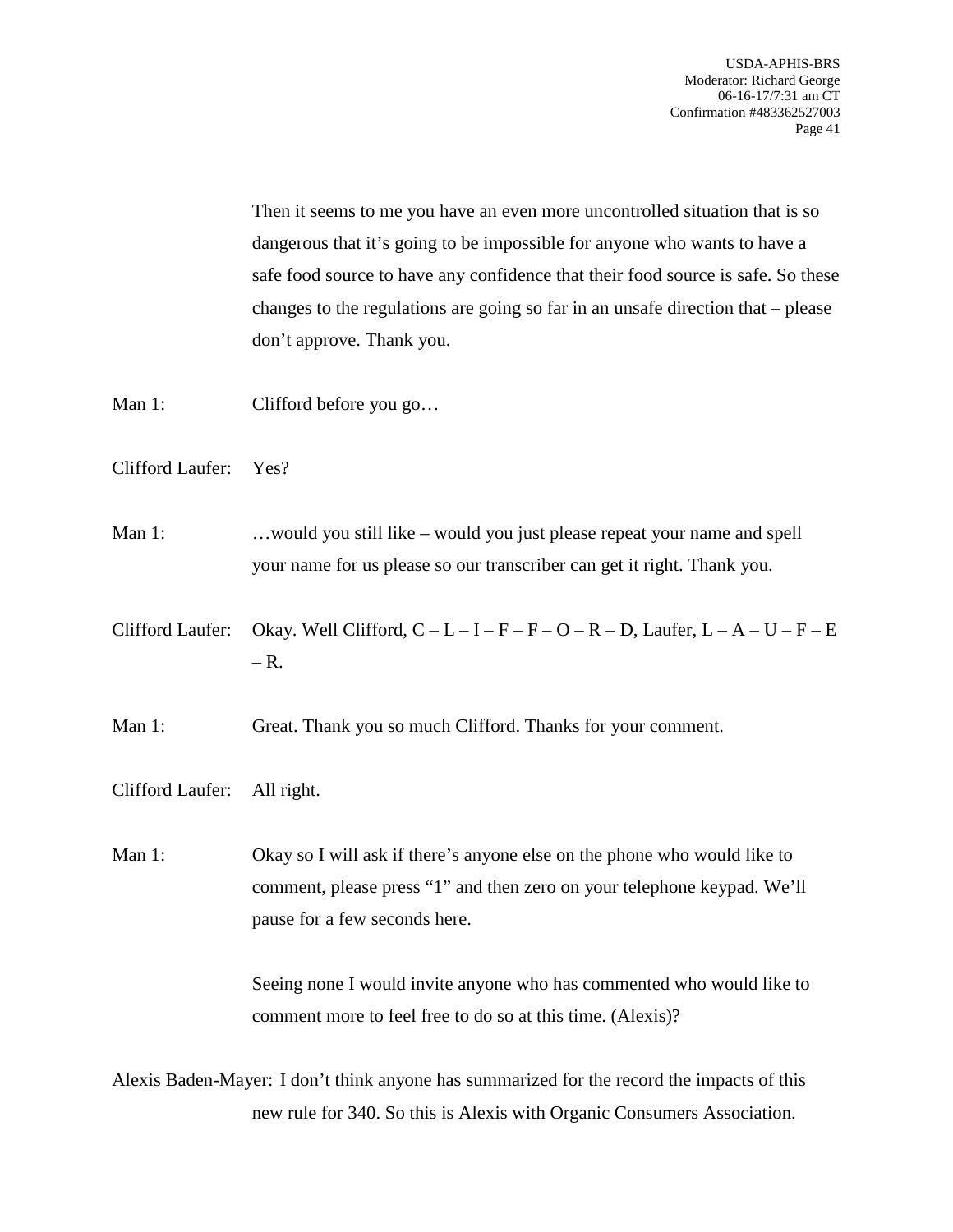This proposed rule would exclude form the definition of genetically engineered organism vast categories of new GMOs produced through techniques like CRISPR which involves genetic modifications that can be obtained through mutagenesis, marker assisted breeding, tissue culture or protoplast, cell or embryo fusion or where the offspring of an engineered organism do not contain the genetic modification.

Now if you've ever looked at a patent for a novel food product you will see that the patent holder includes all of those techniques plus transgenesis. Because if you are a patent holder and you want to control your product you have to imagine every possible way your product could be created. And so my guess is that this is a very, very large loophole.

Because it's, you know, how are we going to prove that. I have a new GMO and I used transgenesis or gene-editing or whatever it was that I did but I'm going to claim – because of this new regulation – that it could have been done through these other techniques. Now how do you prove that I'm lying?

It's officially if my patent says that it could have been done under any of these techniques because my patent was not written by scientists, it was written by a lawyer. And the lawyer's objective was to protect my intellectual property. So the lawyer made a laundry list of every single possible way this could be proved – or this could be produced.

How do you prove that my genetically engineered organism couldn't be made by one of these other unregulated techniques? It's pretty much impossible so this is a very, very large loophole. And it is definitely a (guest to dodge DuPont) and to all of the other companies that are using the new CRISPR and gene-editing technologies. And they're making this case like oh, yes, well I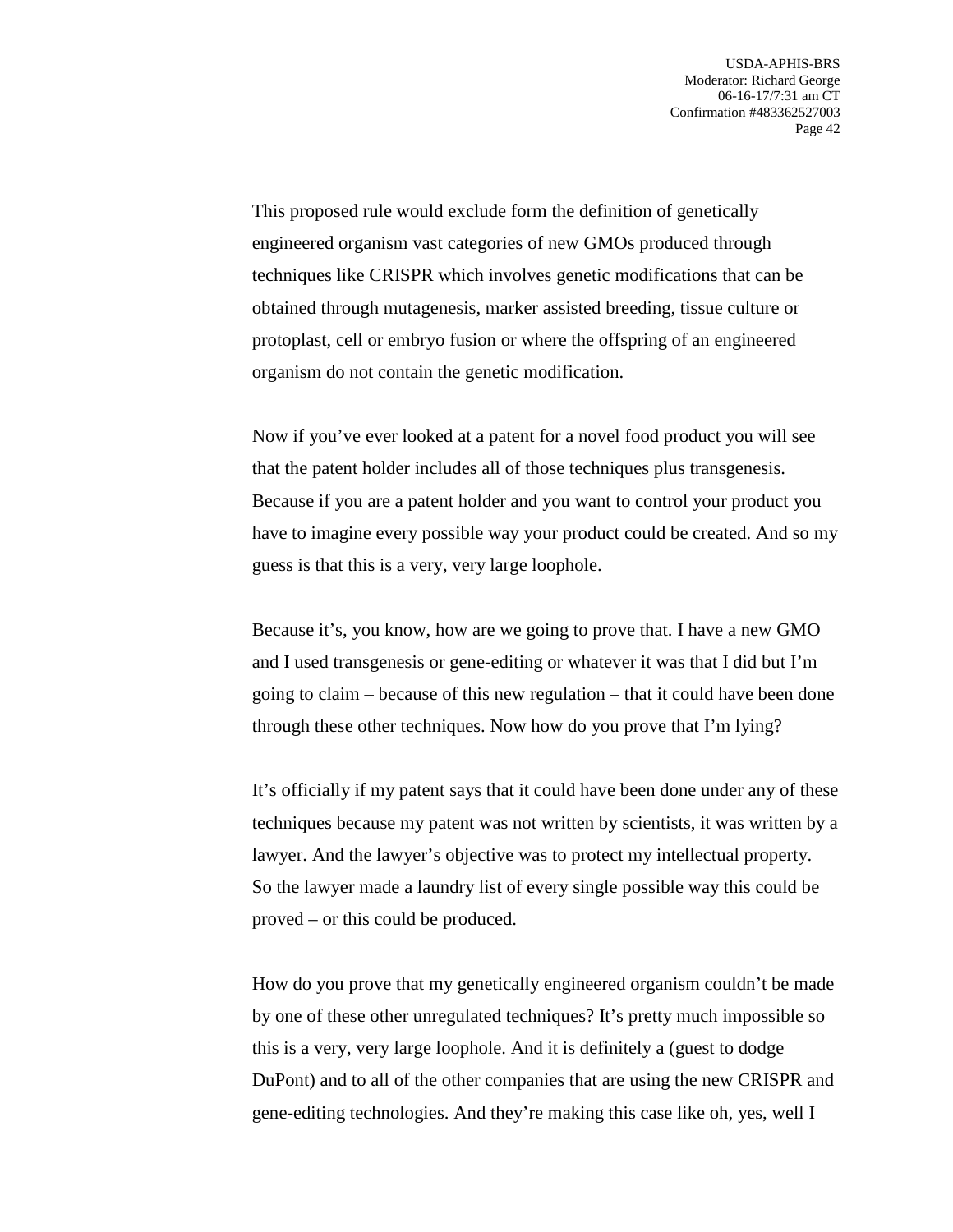mean we are genetically engineering this but we could have created it through different forms that you don't regulate.

And therefore you should not regulate us. That's a really crafty argument. You know, as a lawyer I applaud that crafty lawyer who came up with that. Probably a patent lawyer looking – hey look at this. What, you know, on our patents look at all these ways that we say we could create something and some of those are not regulated. And the way we create it right now is regulated, why don't we come up with a loophole that says it doesn't have to be regulated if it could be created through an unregulated process.

Genius. Absolutely genius. The Dow and DuPont lawyers and Monsanto – whoever was involved in that I applaud you now. It's evil genius.

And consumers watch out because here comes the train of new GMOs that are not regulated at all even though they actually are genetically engineered. But they created this loophole under the law to allow them not to be regulated if they could be produced through a technique that's not considered genetically engineered under the law.

It's so crafty it's, you know, it's - so it would be very hard for somebody to figure this out looking at the regulations if they hadn't looked at patents for GMOs. It's just beyond crafty. Evil, evil genius.

Here's another thing that the new regulations do. They relax permitting requirements that let us know when and where crazy new GMO experiments are happening. Let's go back to a scandal that the former Governor of Iowa and then former USDA Secretary Tom Vilsack weighed in on. The Protogene contamination scandal.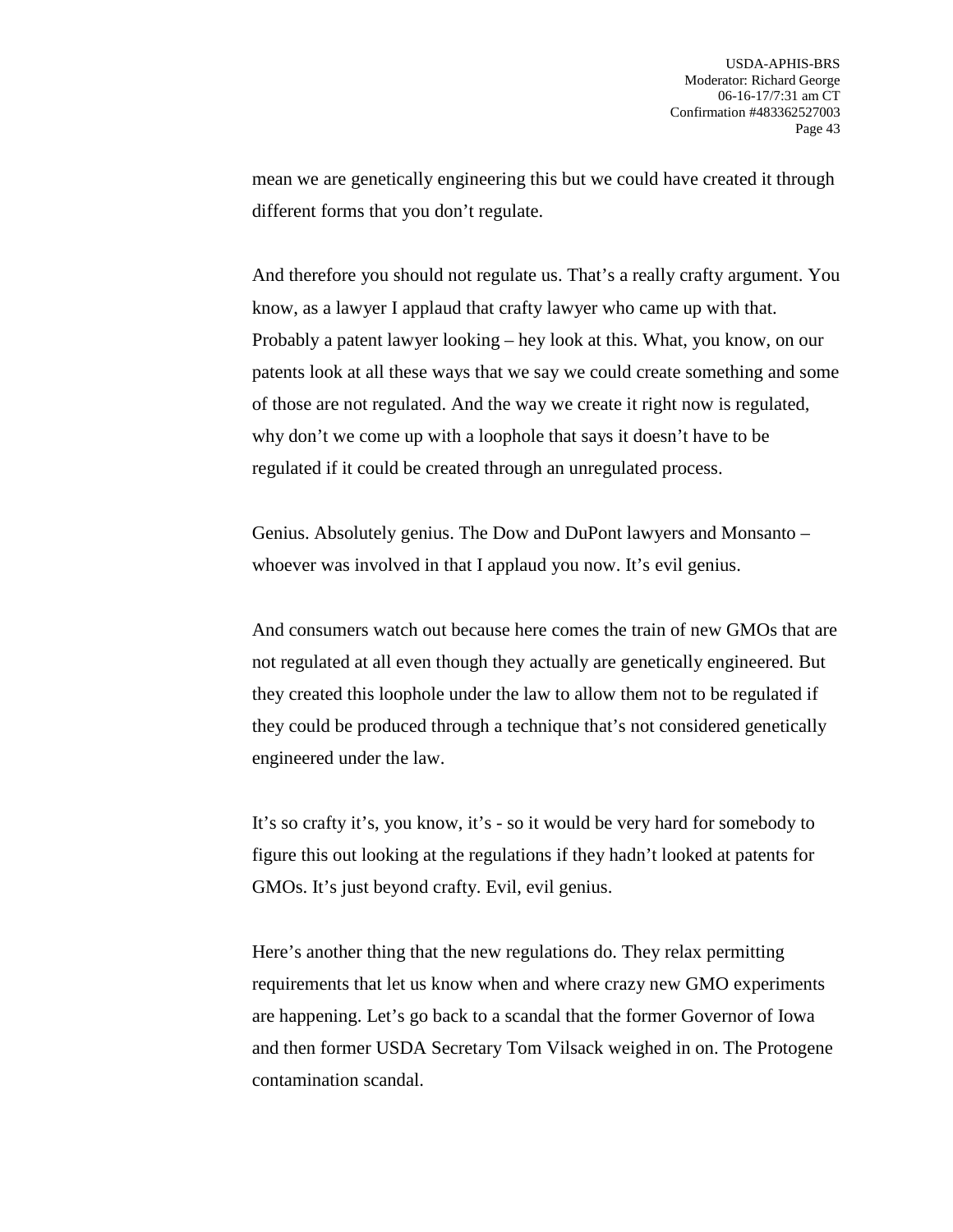Protogene, company in Iowa, had this great idea. Let's make a pig vaccine and let's grow the pig vaccine in (corn). The same corn that we have in the human food supply. How about that?

And I guess the idea – yes it did kind of make sense because we see pigs corn so why not grow the pharmaceuticals that we give to pigs in corn? Great idea. Awesome. Let's – so we did. And then quickly because as we've mentioned and several of the commentators have mentioned, you can't control pollen. Pollen from corn can travel a very long distance.

And so these test plots, complete test plots, like government regulators had not said oh yes we think it's a great idea to grow for the market pig vaccines in corn – but they let them do it. And the thing was we knew that they let them do it because there was a regulatory system that required this process where you had to know when and where the crazy new GMO experiment was happening.

I think it was crazy that they let them do it. But at least we knew when and where it was happening. So that when somebody, thankfully, tested the corn – probably another government or maybe a USDA organic certifier like, you know, something – we're relying – we have such a broken regulatory system that we're relying on other people to catch our mistakes.

So anyway the mistake was caught. The pig vaccine  $-\text{corn}-$  ended up in normal corn and it created a huge problem. But of course the Governor of Iowa, Tom Vilsack at the time he said, you know, it would be – it would just be too horrible to put any restraint on this burgeoning new industry of pharmaceutical crops to institute regulations to protect farmers or consumers in this instance.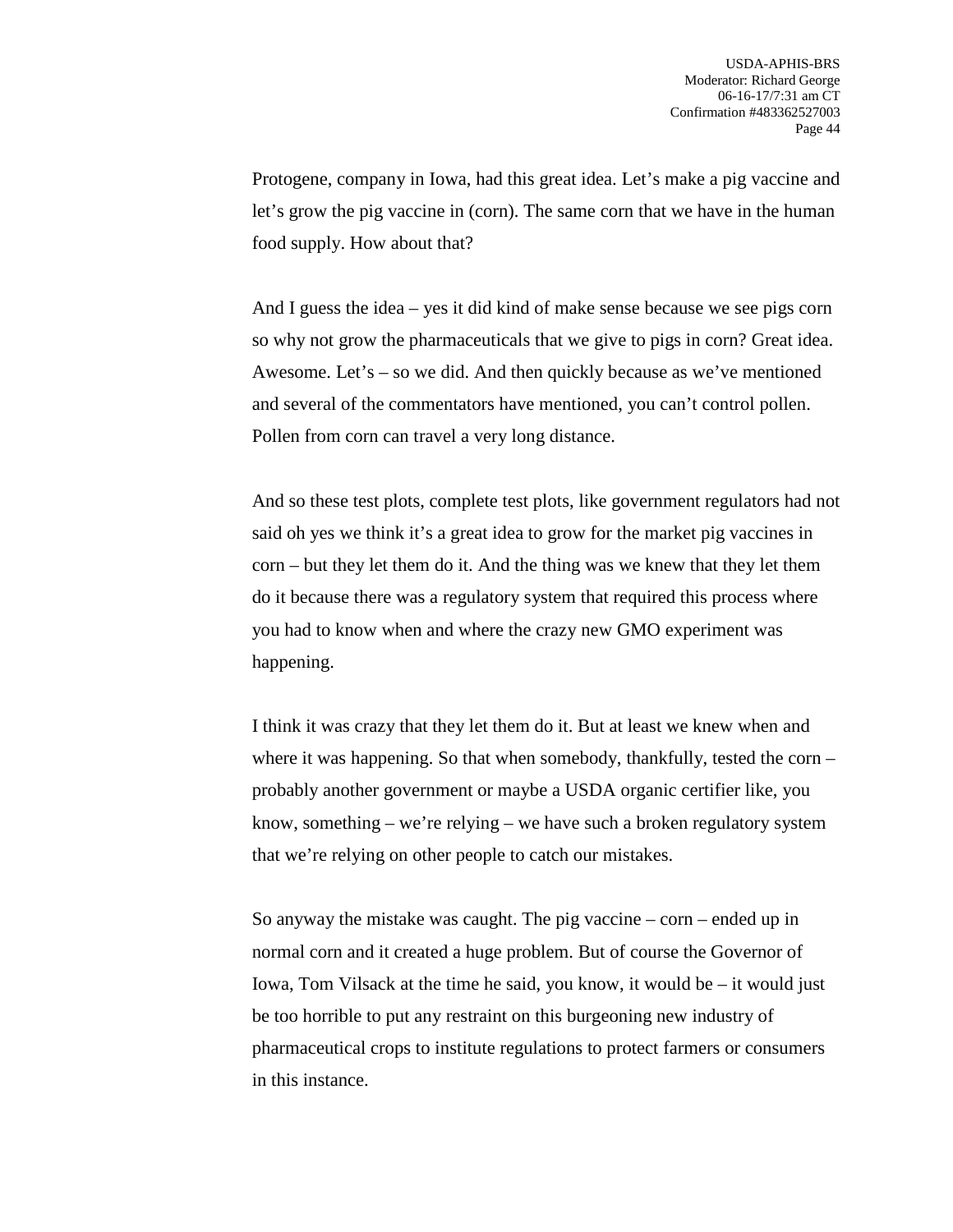So the Governor of Iowa didn't step up and do anything. Later he was thanked by the biotechnology industry organization by getting the title of Biotech Governor of the Year. And we didn't get great regulations after that. Like the situation didn't change. And probably as we speak there are crazy experiments happening, pharmaceutical crops, crops producing industrial chemicals and they're growing right now, right next to the same fields that are growing our food.

It's happening. But we actually have a process right now in the law that allows us to know when and where. And this new rule obliterates that process.

And so like I said we're moving really, really, really close with this new rule to a point where we have no idea. The regulatory system has left the building. There's still new GMOs but we don't know when, we don't know where, we don't know what. And we're not regulating it anyway.

So that's a very scary place to be. All right. Here's another – so we're gutting this – this rule would gut the already weak approval process where the USDA rubber stamps Monsanto and Dow's own science so that for most GMOs the companies wouldn't have to submit any data at all.

And I mentioned that earlier because it's – we don't have a great system now. And we don't always require companies to submit data. We don't always require them to submit data with certain experiments that would actually tell us something about the human health impact of the new GMOs.

But we had a process where we could. And now we're about to head off a process where the regulator's hands are tied. The decision has been made. They cannot make a decision otherwise. We are not going to require data from the companies on health and safety, etc.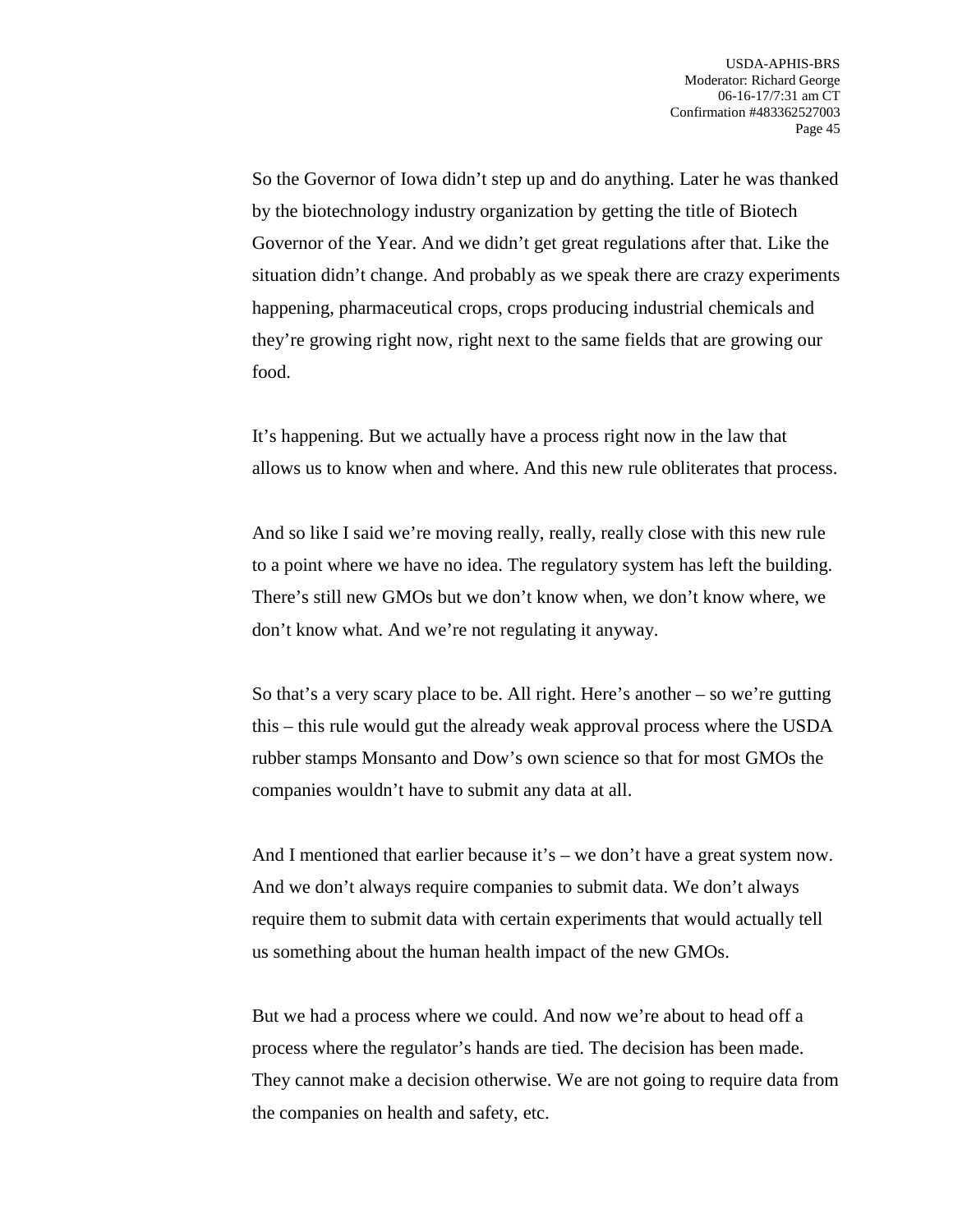So we're just living dangerously close to zero regulations. And then as the rule mentioned or as the Federal Registry notice on the rule, the proposed rule mentioned, this rule proposes to end oversight of most bio factories. The GMOs that are engineered to produce pharmaceuticals and industrial chemicals despite their unique danger.

So they're – this rule is a deregulatory rule. And there is no safety – there's no way to catch it if a GMO has very dangerous, unique intent. So I mentioned earlier that this new rule seeks to exempt vast categories of new GMOs. Well what if one of those was designed to produce a pharmaceutical, an industrial chemical and it was put into the same food and grown right next to the same acres farmed growing the food.

And yet it's intended for industrial or pharmaceutical purposes. But it no longer meets the definition of GMO because that definition has been sapped of its power. It's been reduced to the point where most new GMOs are not going to be considered genetically engineered under the law.

Tough luck. There is no special requirement here that just because a GMO poses a particular danger that it should be regulated under the law. This is a huge loophole. This is a scary  $-1$  should say it's a scary, scary result of a huge loophole.

So probably when you're thinking oh yes the CRISPR stuff, all that geneadditive stuff and then anything that any company can claim what could possibly be produced through a form of modification that's not regulated as genetic engineering.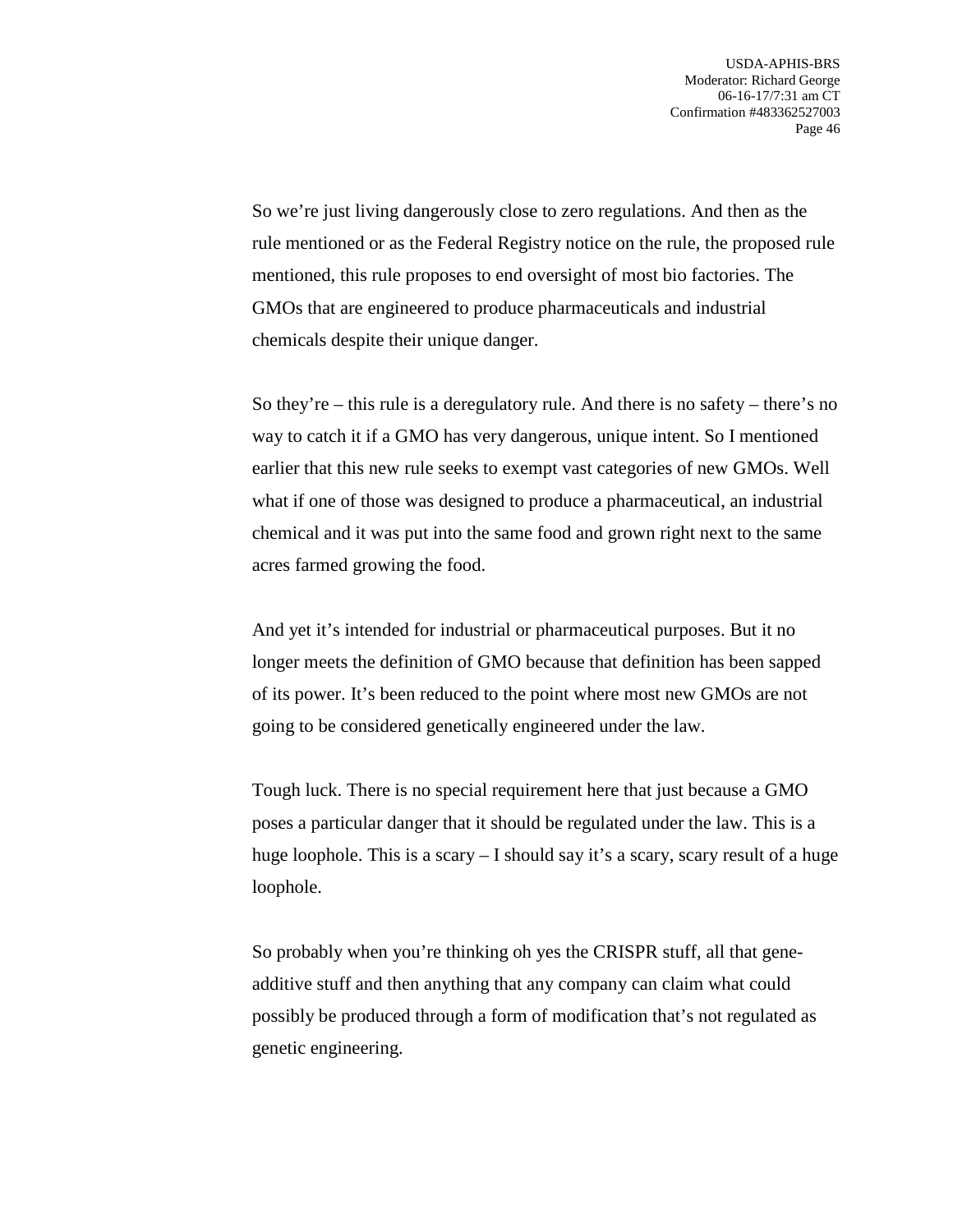Man 1: Can I ask you to just pause, just for a second. We're going to invite those who are on the phone if they'd like to make a comment to please let us know by pressing "1" and then zero on your telephone keypad.

> And now we'll pause just a second to give folks that opportunity. Or if anyone else in the room would like to make a comment just raise your hand. Be happy to take it. So we'll pause for just a second or two.

Seeing that there are none you're welcome to continue.

Alexis Baden-Meyer: Yes. So this rule is quite scary. Not only will – if this rule goes through and is finalized we won't know much about the genetically engineered food – or genetically modified foods that are entering the market after this. Because most of them won't be considered genetically engineered. And they won't be regulated any more.

> This rule intends to create a very, very, very large loophole that many scary things could go through. And I think everybody, you know, it's like we get Washington Post articles that talk about how great CRISPR is. And there's so much, you know, like shiny, new, happy technologies propaganda out there because these companies are massive.

> They spend a lot of money lobbying. They spend a lot of money on advertising. They spend a lot of money on influence peddling. They practically buy universities. They collude with scientists. They undermine our regulatory process.

> I mean we just had information come out of the lawsuit on behalf of Roundup exposed cancer victims who are trying to get some justice for having been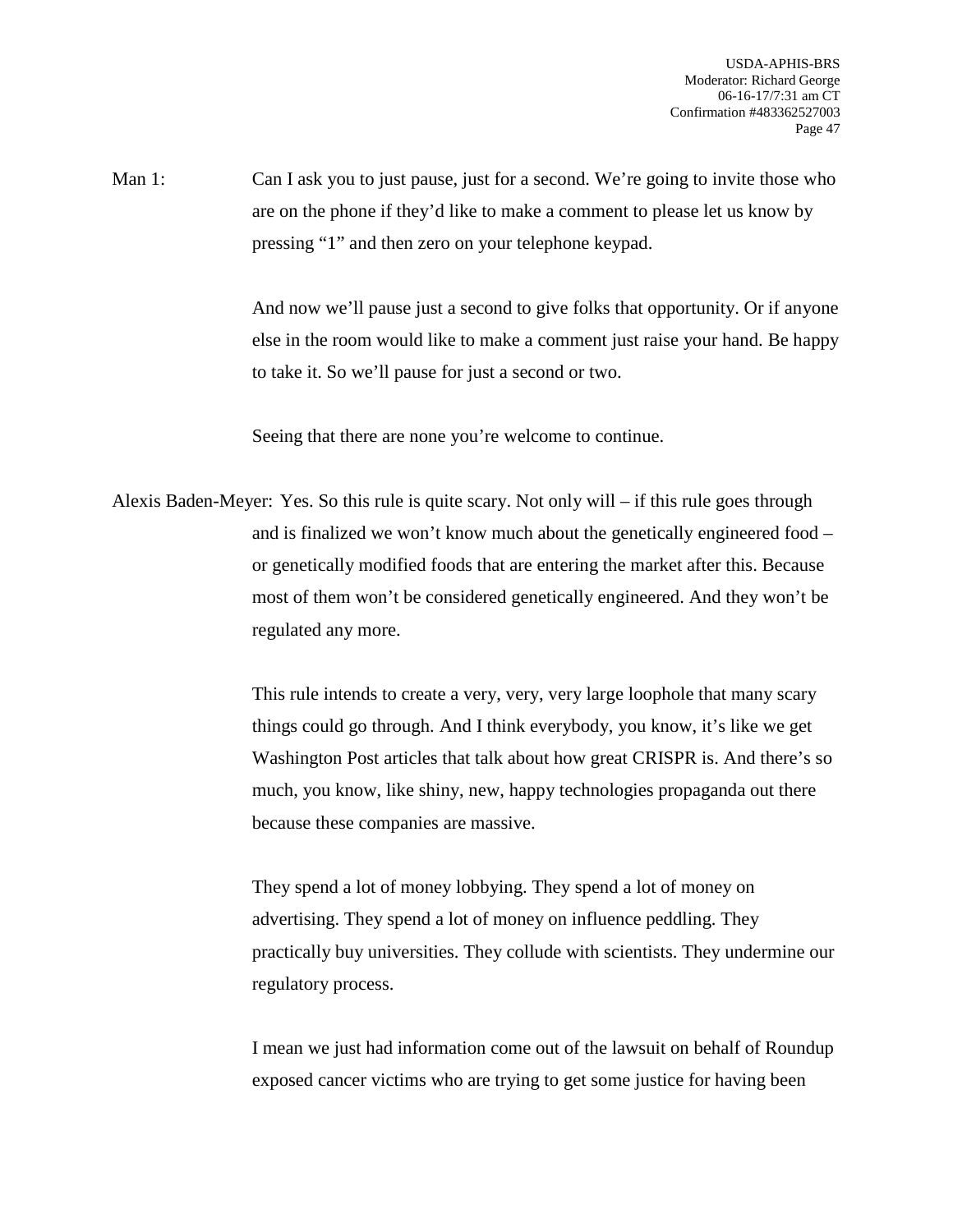victims of Monsanto's Roundup and having gotten Non-Hodgkin's Lymphoma from exposure.

We've got this lawsuit happening and then through that lawsuit we learned that Monsanto colluded with an EPA employee to shut down – basically shut down the regulatory process that was trying to determine whether or not Monsanto's Roundup is a probable human carcinogen as the World Health Organization has determined.

So we already have a situation where despite whatever regulations or laws are on the books, the companies get what they want. They do what they have to do to get what they want. And now we're just serving it up on a platter to them. The Trump administration is just saying here, why don't we rewrite the definition of genetically engineered so that most GMOs will never meet that definition.

We are ending the era where we learn more and more about genetic engineering. We are ending an era where we have the capacity to investigate what is in our food supply. It might not be safety tested, it might not be labeled but we at least had a regulatory system that allowed us to investigate as citizens and eaters to participate, to weigh in on the regulatory system.

Like how many more of these public hearings could possibly happen? I mean I'm not sure what more you could do to – legally. I mean probably a lot of this is not legal but I'm not sure what else any crafty Monsanto lawyer or USD regulator could think of to deregulate.

Like how many more opportunities will my organization have to come to a public forum and speak on the record about GMO regulation? I mean this might be it.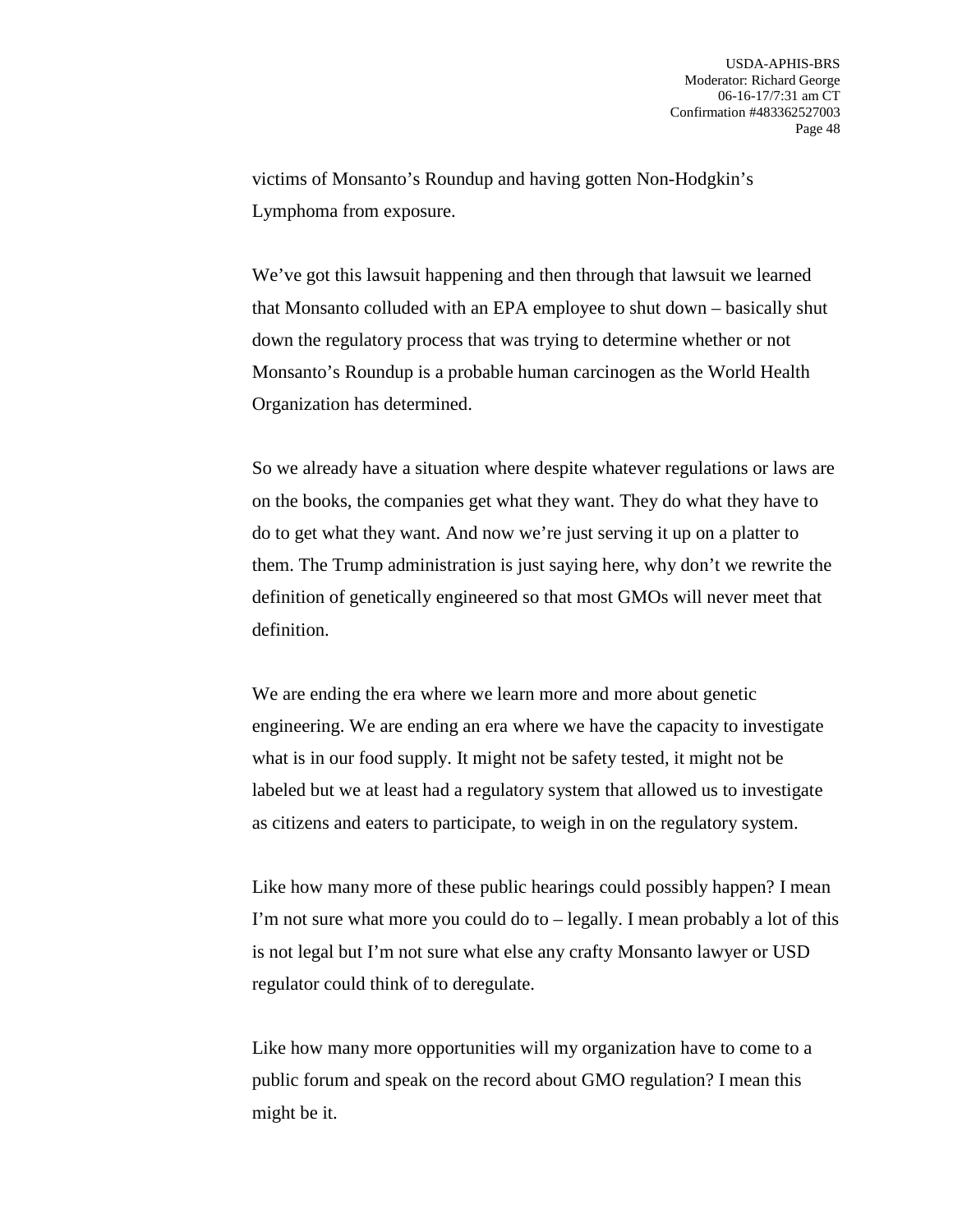The way – the direction that this rule takes us – this might be it. After this if this rule functions the way that the companies intend it to and hopefully it won't. I mean I still have great faith that our court system can protect us from the worst possible outcomes of this rule.

You know, it's the last place we go to when the democratic process has failed us that the court system can require the government to follow NEPA etc., and follow certain rules to maintain an adequate regulatory system. But I fear that this is just getting so dangerously close to no regulation at all that this might be one of the last opportunities.

And so I'll be an old woman saying to people that are two generations from me do you know what happened to our food starting back in the 1990s. It will become like an old wives tale. People will wonder if it's an urban myth. Because there will no longer be a regulatory system that follows the progress of the industry.

And that is a very, very dangerous place for all of us to be. We need to have, you know, at minimum a regulatory process that keeps up with new technologies. Not keep up with them to exempt them; which is what this rule does. This rule's like hey gene-editing, cool. Exempt.

You know, this – we don't want to - it's not enough just to keep up with new technology so that you can deregulate it. That's not a good way to regulate. We need a regulatory system that can at minimum keep up with new technology to at least make the public aware of what's out there, so that we can choose organic.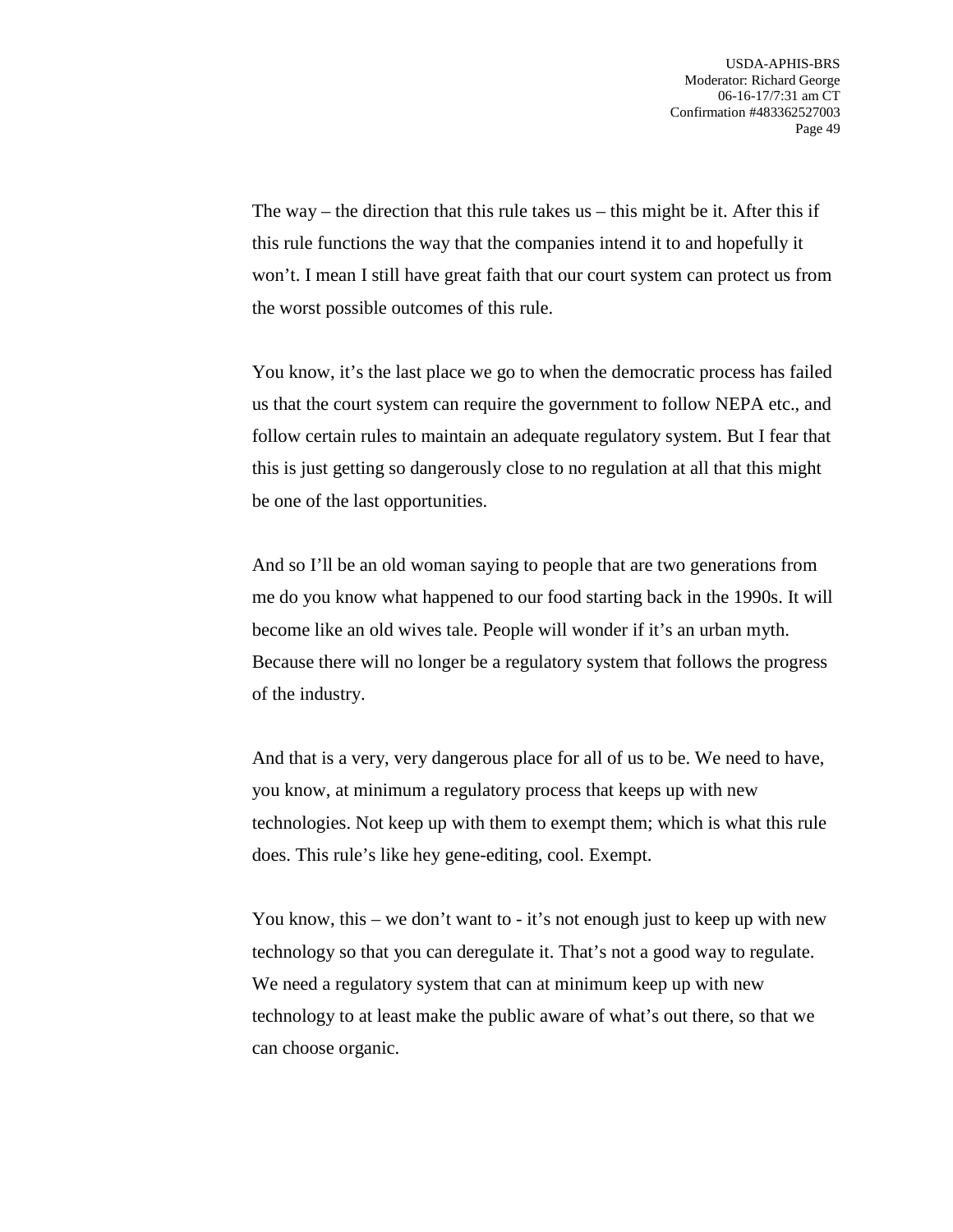Because if we can't tell, you know, this light might shift to the organic realm. Well it wasn't considered genetically engineered by the USDA, why can't they have it in organic. I think we're going to see those petitions coming before the National Organic Standard Board. And, in fact, we already have.

There is an Algae Oil, DHA which has been approved for use in organic even though my organization made the argument that it was genetically modified, that it was genetically engineered. Or under the organic definition we have – in organic we have excluded methods.

So now if – well as the USDA further narrows what can be considered genetically engineered then it's harder to keep these new technologies out of organics. Or should require that they be labeled because as I mentioned Congress passed a law to label GMOs, it's very weak. It doesn't require real labeling.

And now with this new deregulation they're going to interpret what should be labeled to be very, very narrow. So it's no place to start even to argue, you know, it's like you get to a point where as an advocate there – what am I asking for? I'm asking for things that the U.S. Government at the USDA has determined are genetically engineered to be labeled. Well that doesn't catch half of the real genetically modified organisms our there.

So this law doesn't just impact what happens at the USDA. It has ripple effects, ripple effects throughout our entire food supply. As a human being, as a citizen, as a voter, as a consumer it is going to be much, much harder to track the new GMOs that are entering our food supply.

They were never regulated. But now we won't even know that they're coming. And when we tried to develop a food system of clean food, of non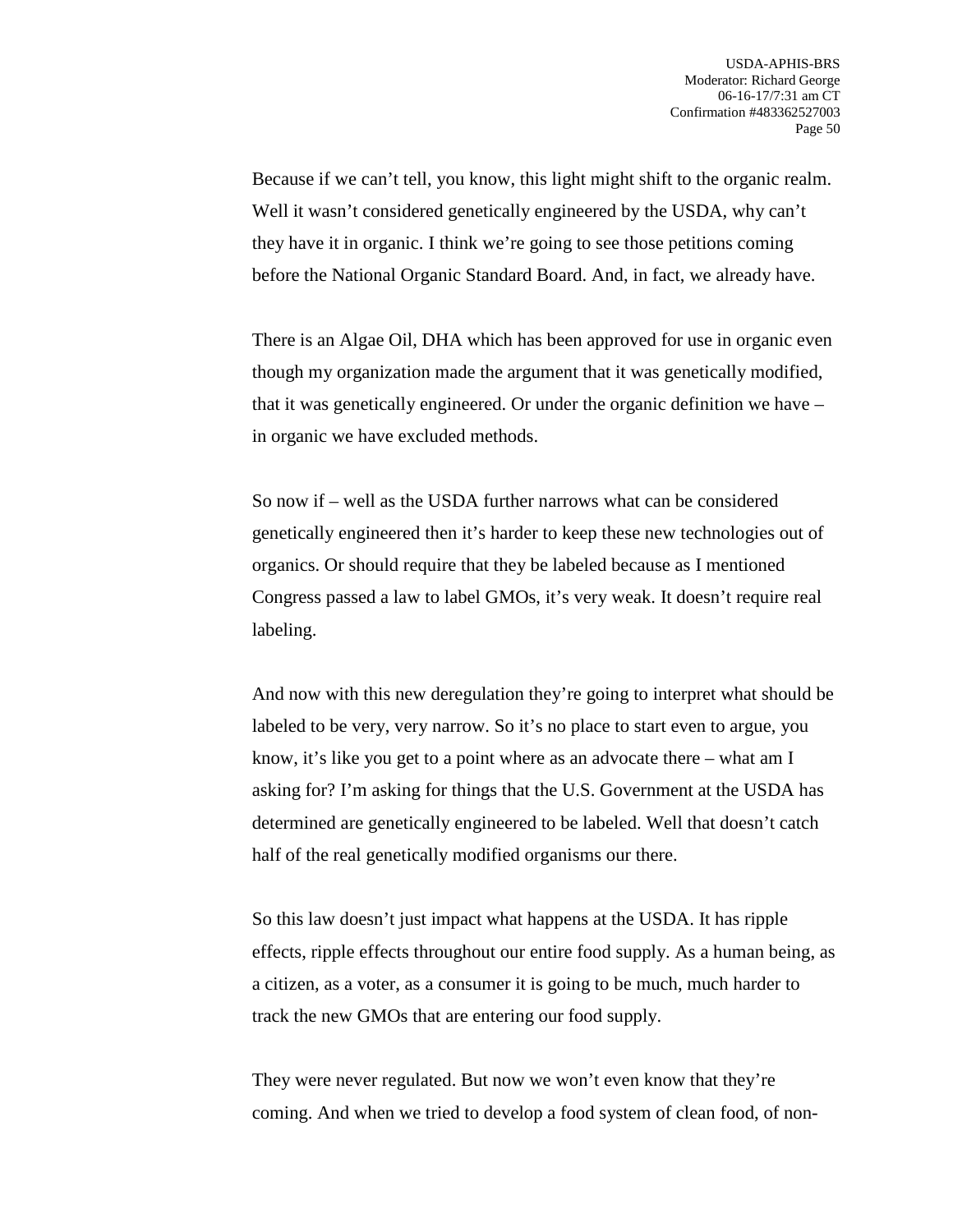GMO food, or organic food you have all these things in the environment that can potentially contaminate and yet they're not regulated. There will be companies that should – will even argue that they should be allowed in organics.

It's a very, very scary scenario to be in. And it's just time to take a step back. It's time to scrap this whole process and come up with the regulatory system that American consumers and American farmers have always deserved and always needed. We have to protect human health. We have to protect farmers and their export markets.

It's amazing what farmers have had to do under the – the process which we've had in the past which actually had a regulatory system as opposed to what this rule would propose. When new GMOs got rammed through the old regulatory system farmers had to make very hard decisions about how to protect the export market.

So for instance in California where the farmers are growing alfalfa for the export market and the Imperial Valley where they grow the most alfalfa for the export market in the United States, they had to just make an agreement. They had the Farm Bureau broker an agreement locally to not grow genetically modified alfalfa. And they just had to agree to it.

And there wasn't any – they couldn't look on anyone at the USDA to put in the restrictions on how these new GMOs should enter U.S. (fields). There is – the USDA has put so many things and these are regulated GMOs, far more regulated than the ones we will see in the future if this rule goes through.

But there was nothing to protect farmers once these new GMOs got into the marketplace. And so farmers just had to self-protect; conventional farmers as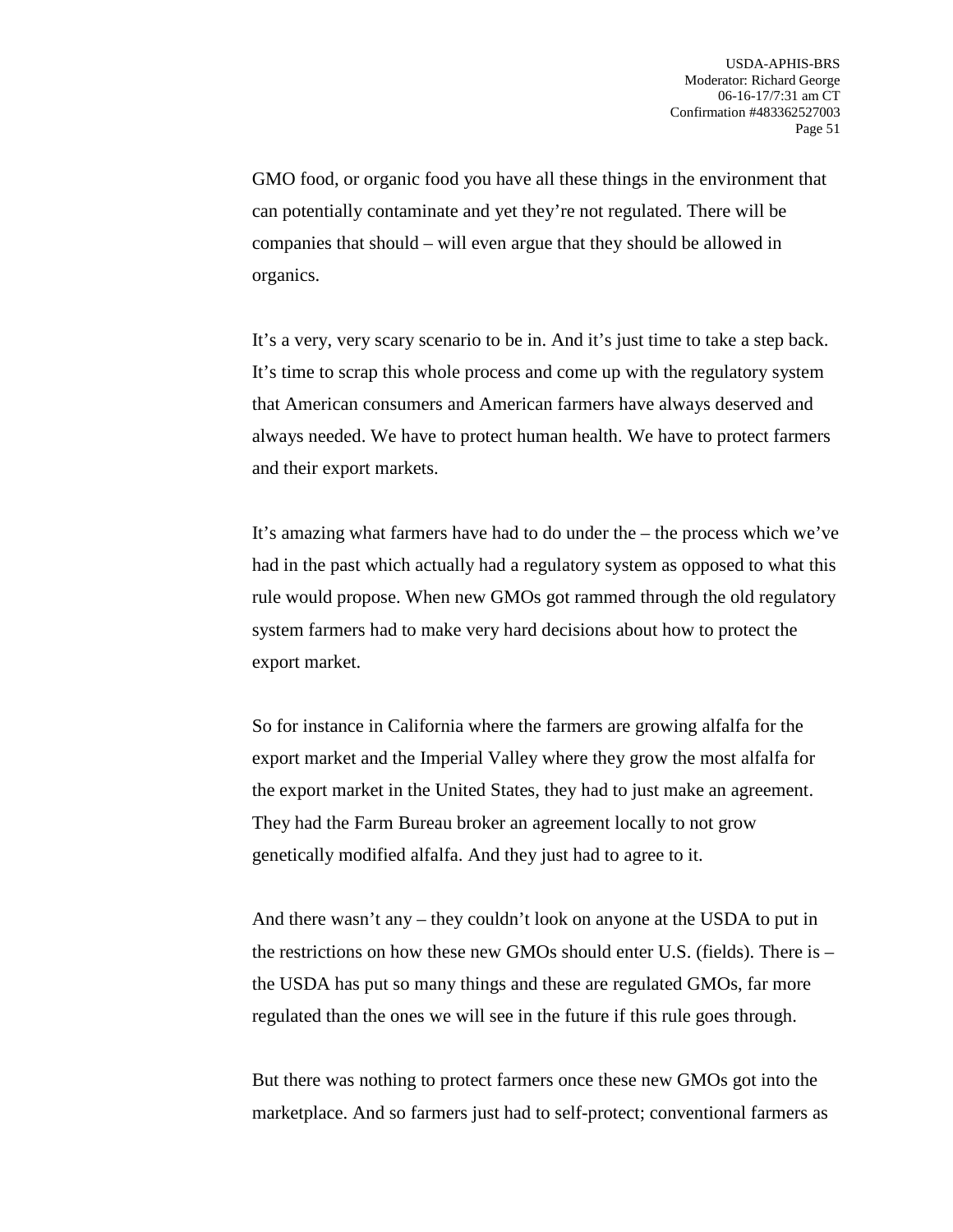well as organic farmers. It's extremely costly for organic farmers. They have to self-protect. It is a costly endeavor because every farmer is surrounded by all of the GMO crop. And all of the test crop as well.

All these pharmaceutical, industrial crops that have entered our fields. And now we're getting to a point where we won't even know when or where or how because often when you go to your regulatory agency as one of these biotech companies and you're making this argument that this rule invites you to make, this rule says we won't regulate you if your product could have been produced by these unregulated means.

It's really going to – we're going to get so little information about how these crops are actually produced. And not a regulation is slipping but that – as regulation slips our knowledge about our food supply goes down to virtually nothing. If the regulators can't require this information…

Man 1: What's this? Can I ask you to pause for just a minute? We'll go ahead and invite others to comment if they care to; whether you're in the room or on the phone.

> If you're on the phone listening and would like to make a comment please press "1" and then zero on your telephone keypad. And we will take your comment at this time. Give folks a minute or two to do that if they choose to; "1" and then a zero on your telephone keypad.

Being there are no takers, you're welcome to continue.

Alexis Baden-Mayer: All right so I recommended especially to the APHIS regulators if you weren't around in the 1990s when these things first started to be investigated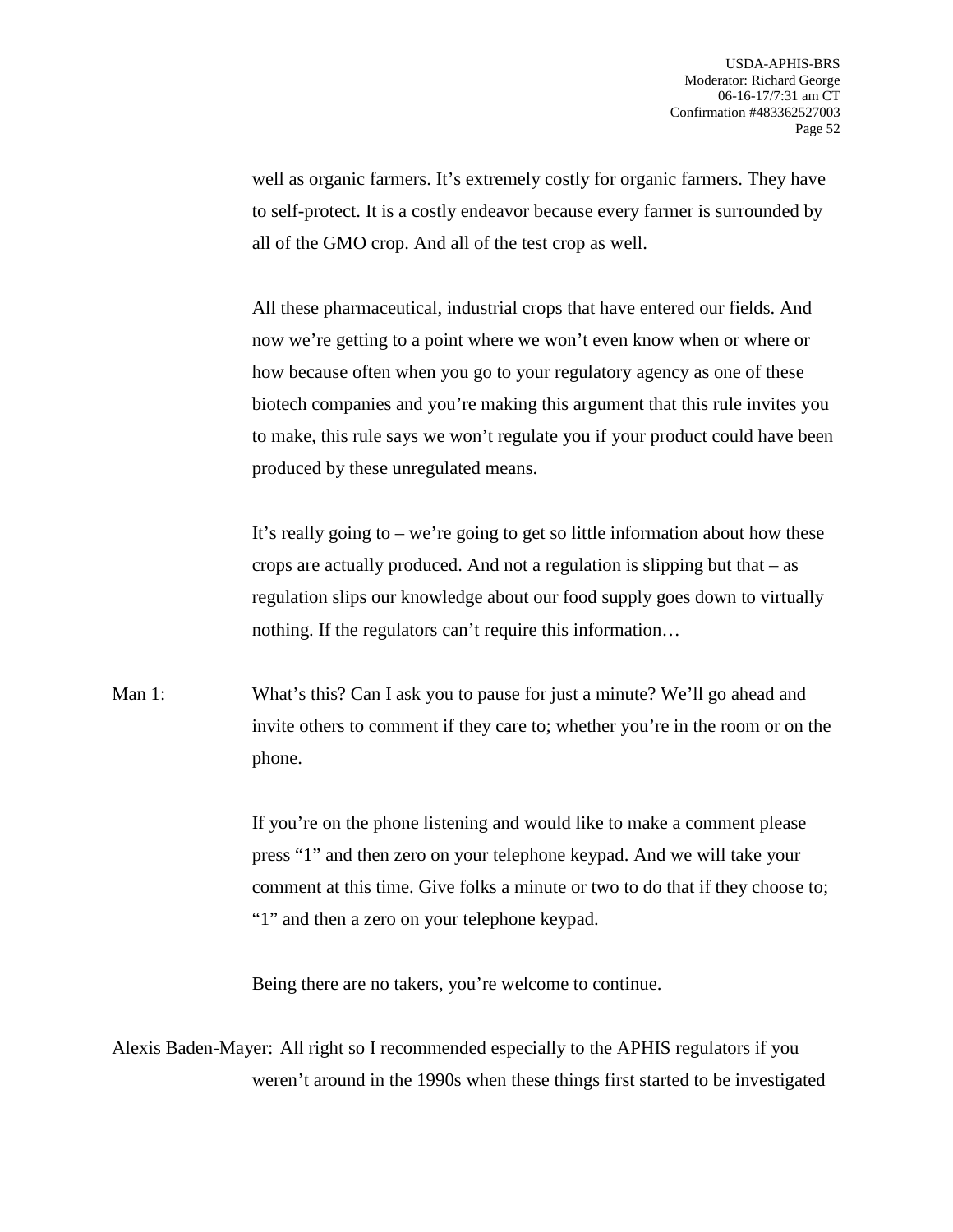and a regulatory scheme was being created for them, it's really important to read the history. And to know what happened.

So I recommended two books. One by Steven Druker, Altered Genes, Twisted Truth; one by Belinda Martineau who actually was the GMO spy interest. But this is a really great book that is really enlightening about the situation because Steven Druker, he was a public interest lawyer who through a lawsuit got a lot of documents from the USDA and the FDA to figure out what was going on behind the scenes.

So that's a great history. But Belinda Martineau, her book First Fruit she has the history from the company's perspective. Because she works for Calgene as a bioengineer on the Flavr Savr tomato. So these are our excellent histories. And like I said I'm going to be an old woman saying like did you all know what happened to food in the 1990s?

You know, it's going to be great because if we go this route as deregulation we just won't know what's happening – the new technologies that are entering the market. So this may be a very – I hope this is not the case but it may be that this is a very special, unique time in the history of the U.S. food supply when novel technologies were used to create new foods and we actually knew what was going on.

And so we have – we actually knew in the 1990s what products were entering the marketplace, how they were produced, what sort of scientific data there was to give us information about how they might impact human health. We actually knew. And we have these two books that are of great history of that time; very important for anyone who is, you know, most of us are too young to have lived through that and known what was going on at the regulatory agencies.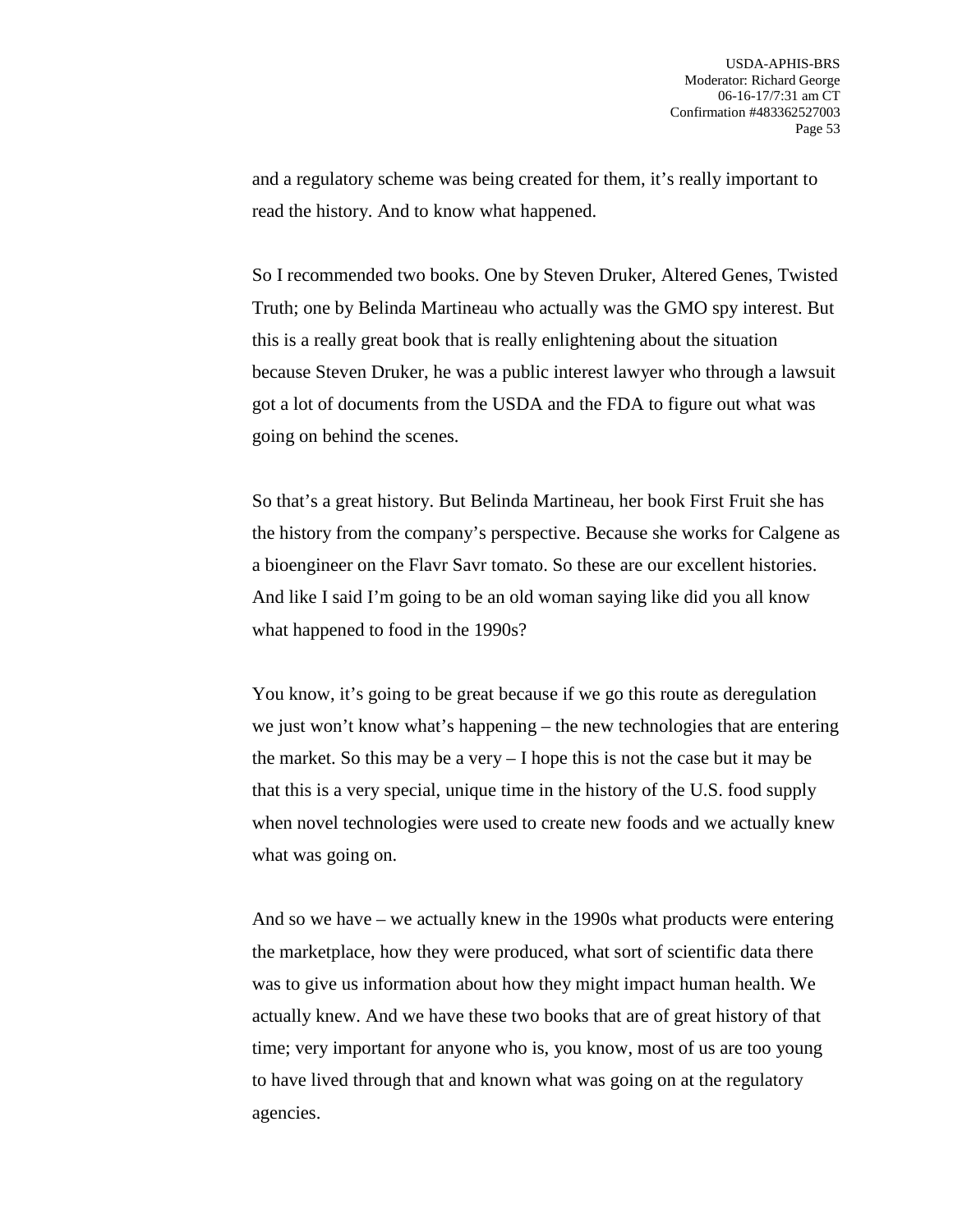So even for people who worked at (basis) and USDA and FDA and EPA it may have – this is still an incredibly important history. So these – it produced a regulatory system that – what the scientists wanted – at the FDA what the scientists wanted was a sincere regulatory system that really would monitor these new GMOs for their potential human health impact.

And when that data was collected, data done by the company, when Calgene submitted its data for review the government regulators were very concerned because of the things that they were concerned might happen with genetic engineering were happening with the Calgene crust. The stomach legions with the rats was the one that, you know, that sticks in your mind.

But I want to read a little bit of what Steven Druker has written about this situation. Because he was the public interest lawyer who did a lawsuit challenging the government regulatory system for GMOs once it was finalized. So after considering doing real scientific regulations the government, influenced by Monsanto and other corporations decided to do this substantial equivalency system instead.

So instead of figuring out what happens when animals eat novel GMOs let's just see whether the GMO and the normal food is pretty must the same and then we'll decide if we ever have to regulate it. And so Steven Druker has written about this issue. And here's his summary of what happened.

And okay so he says, "Although it purports to be based on solid science and open flow of information on which science depends, the massive venture to reconfigure the genetic core of the world's food supply has substantially relied on the propagation of falsehoods. This advancement and very survival has been crucially and chronically dependent on the misrepresentation of reality to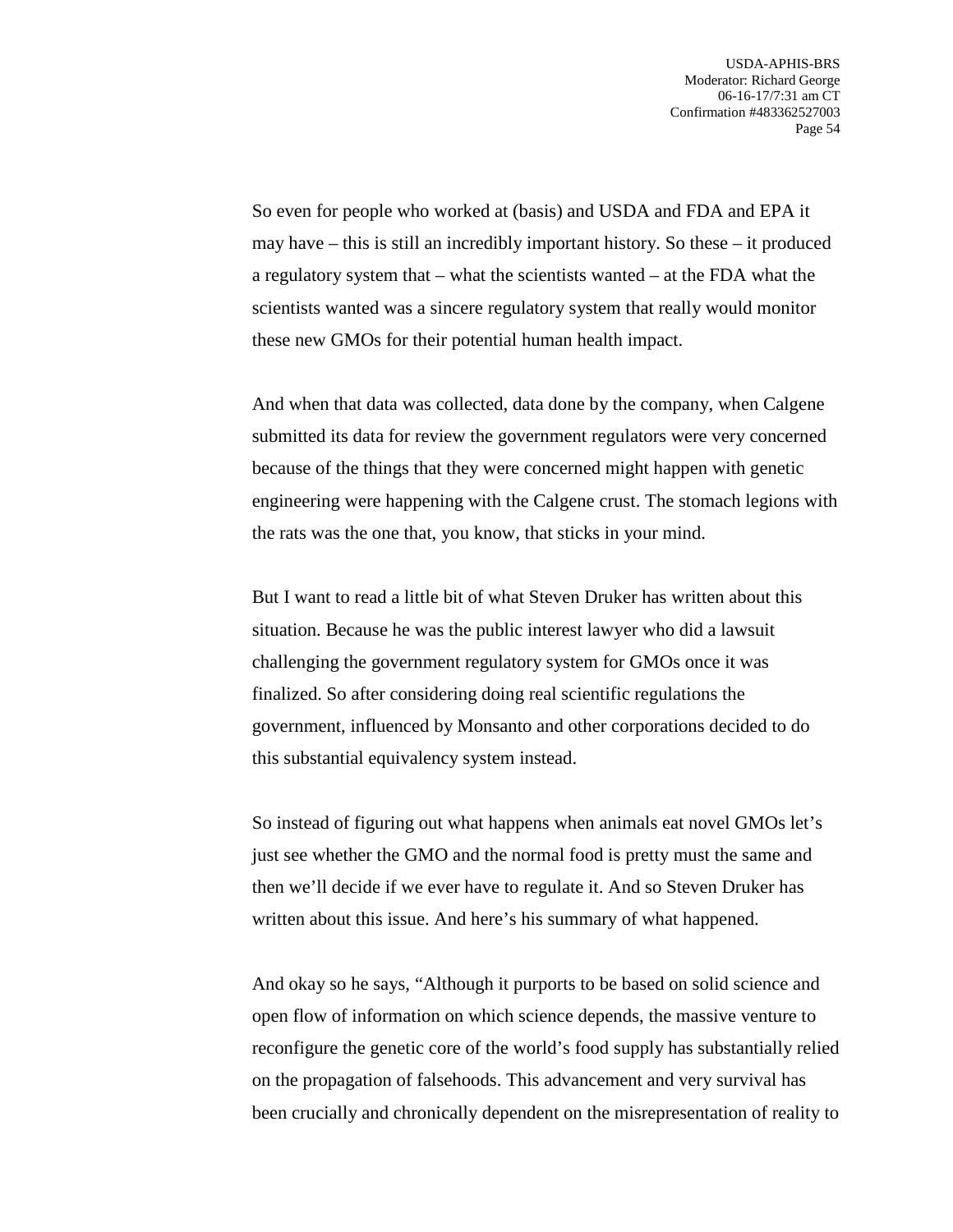the extent that more than 30 years after the creation of the first genetically engineered plant, the vast majority of people the world over including most government officials, journalists and even scientists continue to be misled about the important facts."

"Moreover contrary to what people would expect with biotechnology industry has not been the main source of the deception. Instead the chief misrepresentation has been issued by respected government agencies and eminent scientists and scientific institution."

"The following paragraphs describe several of the key deceptions and delinquencies that have been essential in enabling the genetically engineered food venture to advance. All of which are more thoroughly documented in my book," Steven Druker's book, "Altered Genes: Twisted Truth."

The disaster was caused by genetically engineered industries first edible product was obfuscated. Sorry I didn't read that right, let me repeat that. The disaster caused by GE's first edible product was obfuscated. The genetic engineering venture received an alarming jolt when its first ingestible product caused an epidemic that killed dozens of American's and seriously sickened thousands, permanently disabling many of them.

The product was a food supplement of the essential amino acid Tryptophan that had been derived by – derived from genetically altered bacteria. Although it met the standard for pharmacological purity like all other Tryptophan supplements it contained minute amounts of impurities. However unlike the conventionally produced supplements one or more of this accidental addition was highly toxic, even at extremely low levels.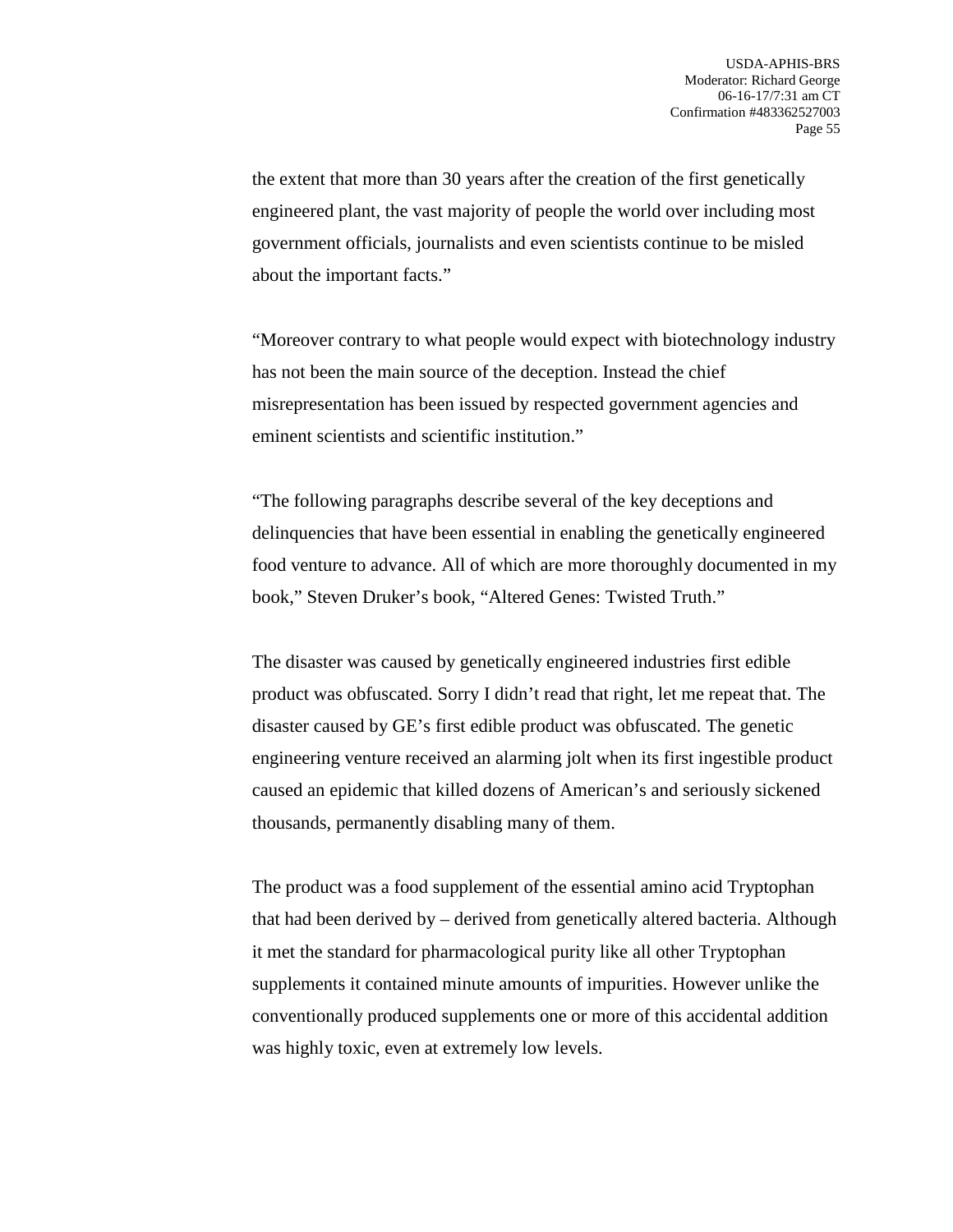Because none of the Tryptophan supplements produced via non-engineered bacteria had ever been linked to disease and because genetic engineering can create unintended disruptions within the altered organism there were legitimate reasons to suspect that the process had induced the formation of the extraordinarily toxic substance that caused the calamity.

Consequently the proponents of genetic engineering including the United States Food and Drug Administration, the FDA, which admits that it had the policy to foster biotechnology, strove to convince the public that the technology was blameless.

But to do so they had to issue a string of (respective) statements. Those deceptions have been highly successful. Consequently, despite the fact the evidence points to genetic engineering as the most likely cause of the toxic contamination.

Most people who know of this tragedy are under the illusion that the technology has been exonerated. Worse, because GE proponents routinely claim that none of its products has ever been linked to a health problem, most people aren't even aware that such a catastrophe happened.

The problems linked to the first GE whole food were also covered up. The first whole food produced via genetic engineering Calgene's Flavr Savr tomato was also problematic. Calgene voluntarily conducted feeding studies and the FDA scientists who reviewed them expressed concern about a pattern of stomach lesions that raised a safety issue.

The pathology branch concluded that safety had not been demonstrated. And other FDA experts concurred. They wrote that the data raise – quote – raise a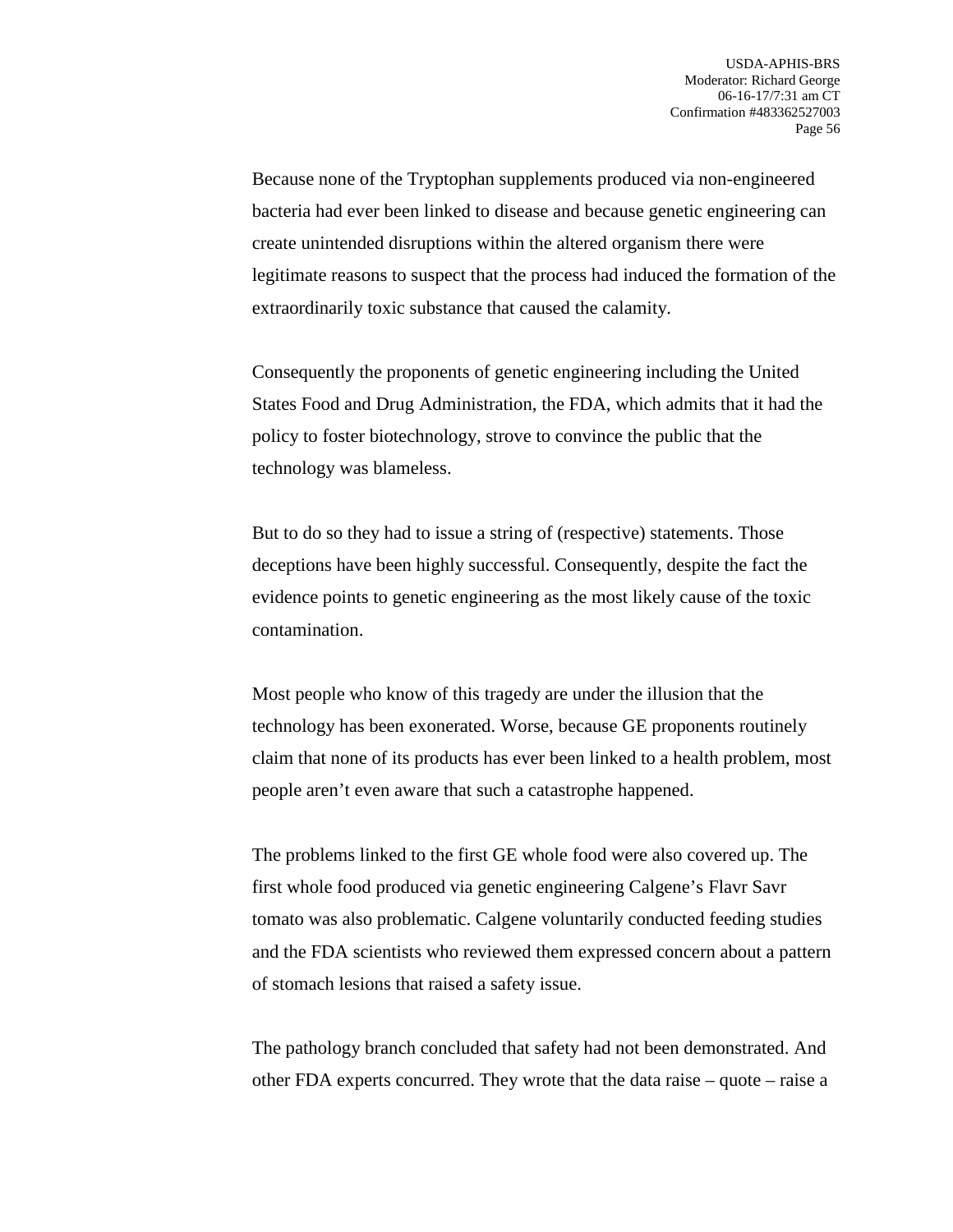question of safety unquote and that they quote "fall short" end quote, of satisfactorily resolving it.

Another agreed that "unresolved questions still remain". Nevertheless the FDA claimed that its scientists had determined that all safety questions had been resolved and that the tomato had been demonstrated to be just as safe as other tomatoes.

And because the FDA kept the lid on its own scientist's memos no one outside the agency was aware of the fraud. The memos only came to light four years later in 1998 when my organization, Steven Druker's organization, the Alliance for Bio Integrity led a lawsuit that compelled the FDA to hand over more than 44,000 pages of its internal files.

However, because the mainstream media has failed to adequately report what those documents revealed most people are still unaware of the FDA's misbehavior. GE foods reached the market through governmental fraud. If the actual fact about the toxic Tryptophan and the troubling tomato have been disclosed the GE food venture might well have been brought to a halt.

And, at minimum, would have been slowed and subjected to more rigorous testing. A similar effect would have resulted if concerns that other FDA experts had expressed about GE (serves) in general had been publicized. Those concerns appeared in memos written a few years before the GE tomato entered the market.

And they revealed that the agency scientists didn't agree with the biotech proponents claims that GE is substantially the same as conventional breeding. For example an FDA microbiologist stated, "There is a profound difference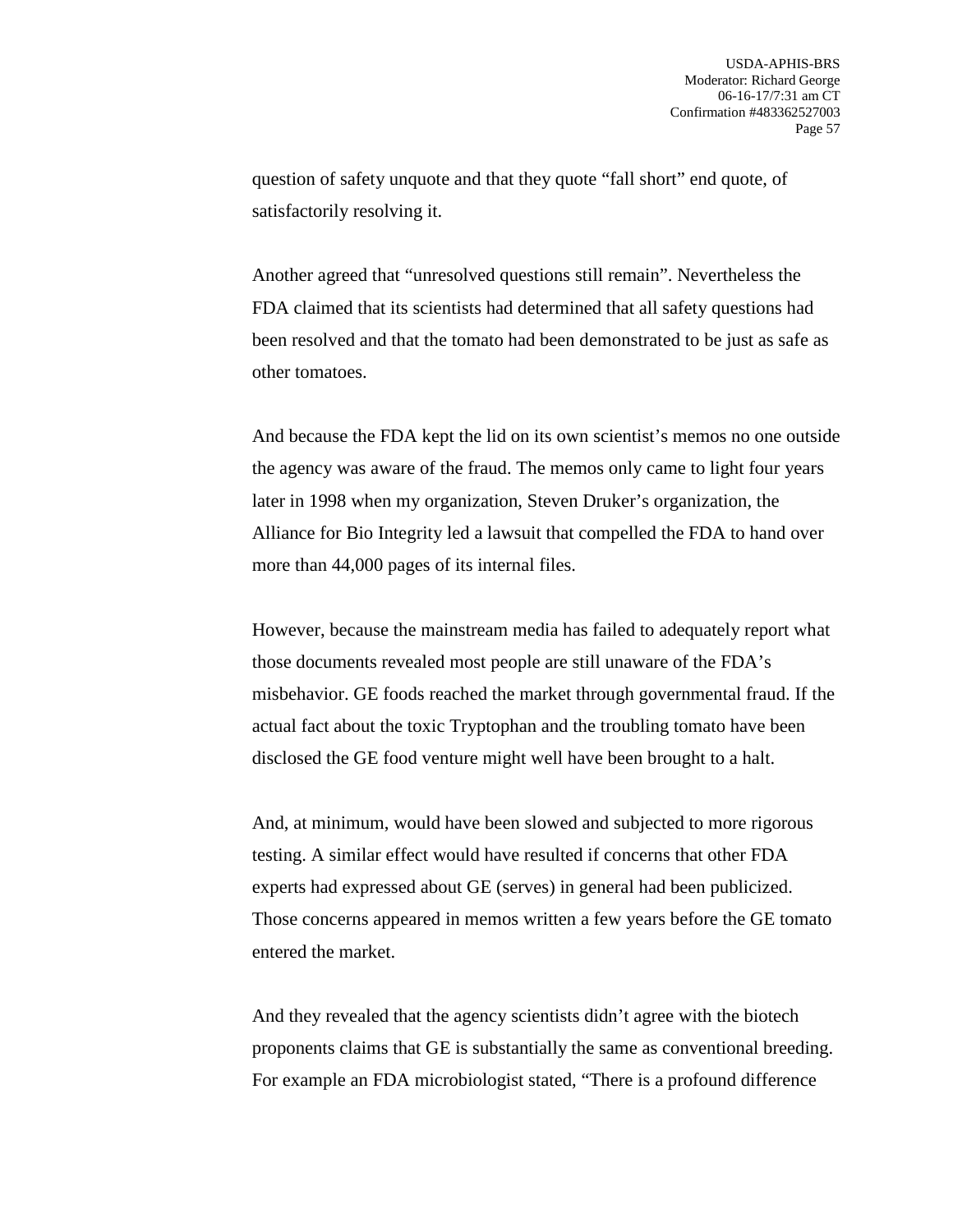between the types of unexpected effects from traditional breeding and genetic engineering." He added that GE "may be more hazardous."

A toxicologist warned that GE plants could contain unexpected new toxins. The director of FDA's Center for Veterinary Medicine stated CVM believes that animal feeds derived from genetically modified plants present unique animal and food safety concerns."

He explained that residues of unexpected substances could make meat and milk products harmful to humans. The pervasiveness of the concerns is attested by an FDA official who studied the expert input and declared the processes of genetic engineering and traditional breeding are different. And according to the technical expert in the agency they lead to different risks.

In light of the unique risks those experts called for GE foods to undergo careful testing capable of detecting unexpected side-effects.

Man 1: Man.

Alexis Baden-Mayer: Moreover the FDA biotechnology coordinator acknowledged there was not a consensus about safety in the scientific community at large. He also admitted that the allergenic potential of some GE foods is particularly difficult to predict.

Man 1: Alexis we're going to ask you to just pause for just a second. We're going to invite, once again, perhaps there might be some latecomers to the call if they'd be interested in commenting. And so we're – want to give them that opportunity every few minutes.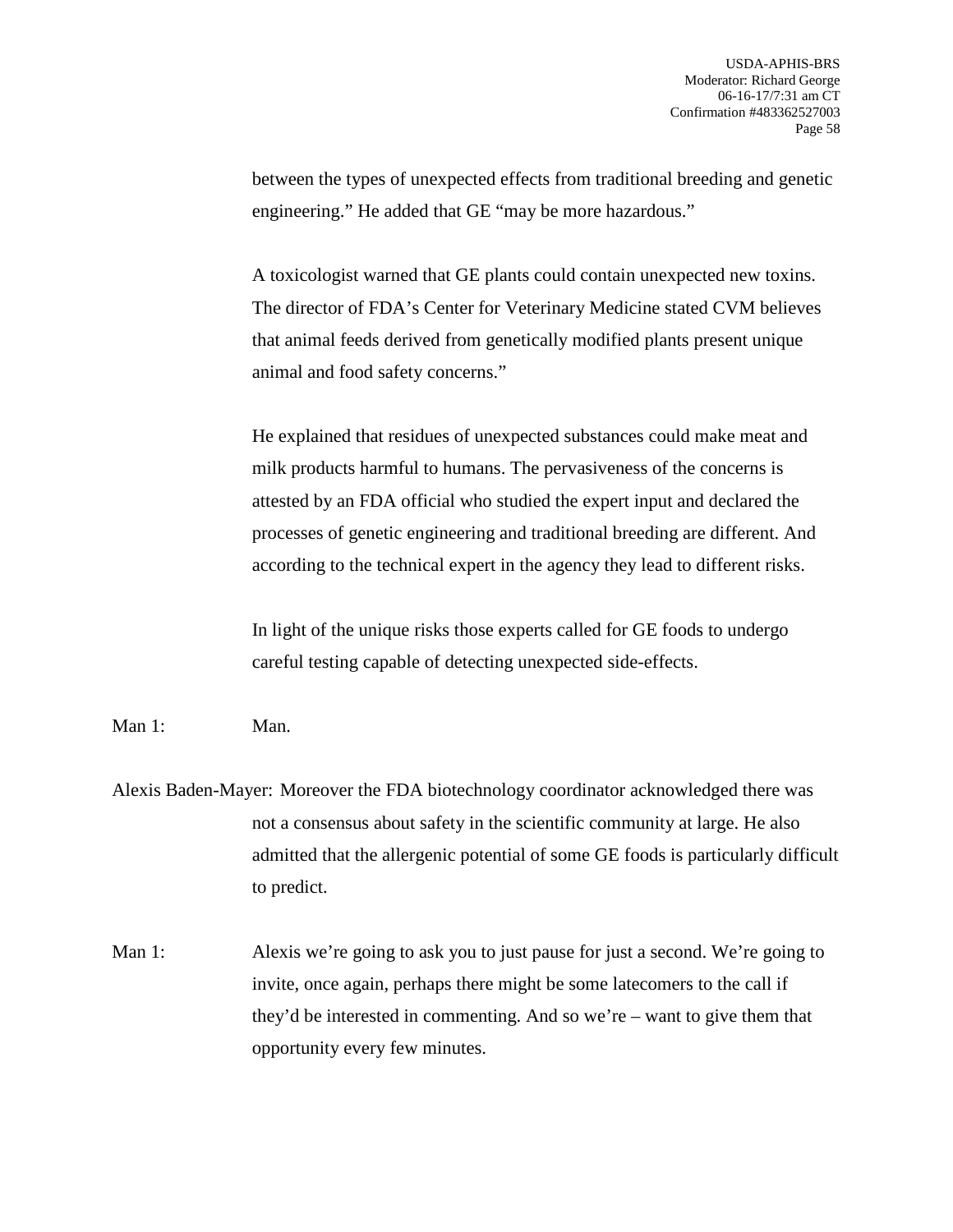So is there anyone on the phone who would care to comment? We'd love to take your comment at this time. Press "1" and then zero on your telephone keypad. We will see that and we will be happy to take your comment. We'll pause for a second to see if anyone takes us up on that by pressing "1" and then zero in your telephone keypad.

I'll also mention if anyone else who has already commented would like to elaborate on their comments; they're welcome to do so. If you're on the phone you could press "1" and then zero. If you're in the room just raise your hand.

It seems that there are none at this time so you're welcome to continue.

Alexis Baden-Mayer: Thank you. I appreciate that. I just wanted, you know, looking through this again there's always been this issue of allergenic risks.

> And so this last quote was from the FDA biotechnology coordinator who acknowledged – who admitted that the allergenic potential of some GE foods "is particularly difficult to predict." And that made me recall the review of the salmon, the genetically engineered salmon that the FDA approved under the Obama administration.

> That – I mentioned already that the salmon had lower Omega 3s than any time of salmon including farmed salmon. And it had higher IGF-1 levels – a growth hormone that is – correlates – levels of which correlate with cancers in humans. So it had low Omega 3, high IGF-1and it actually was also, according to (Tufts) it was more likely to trigger an allergy than normal salmon, even the farmed salmon.

And then the FDA ultimately concluded that these differences while observable in the company's data  $-$  so (off a bounty) creates a genetically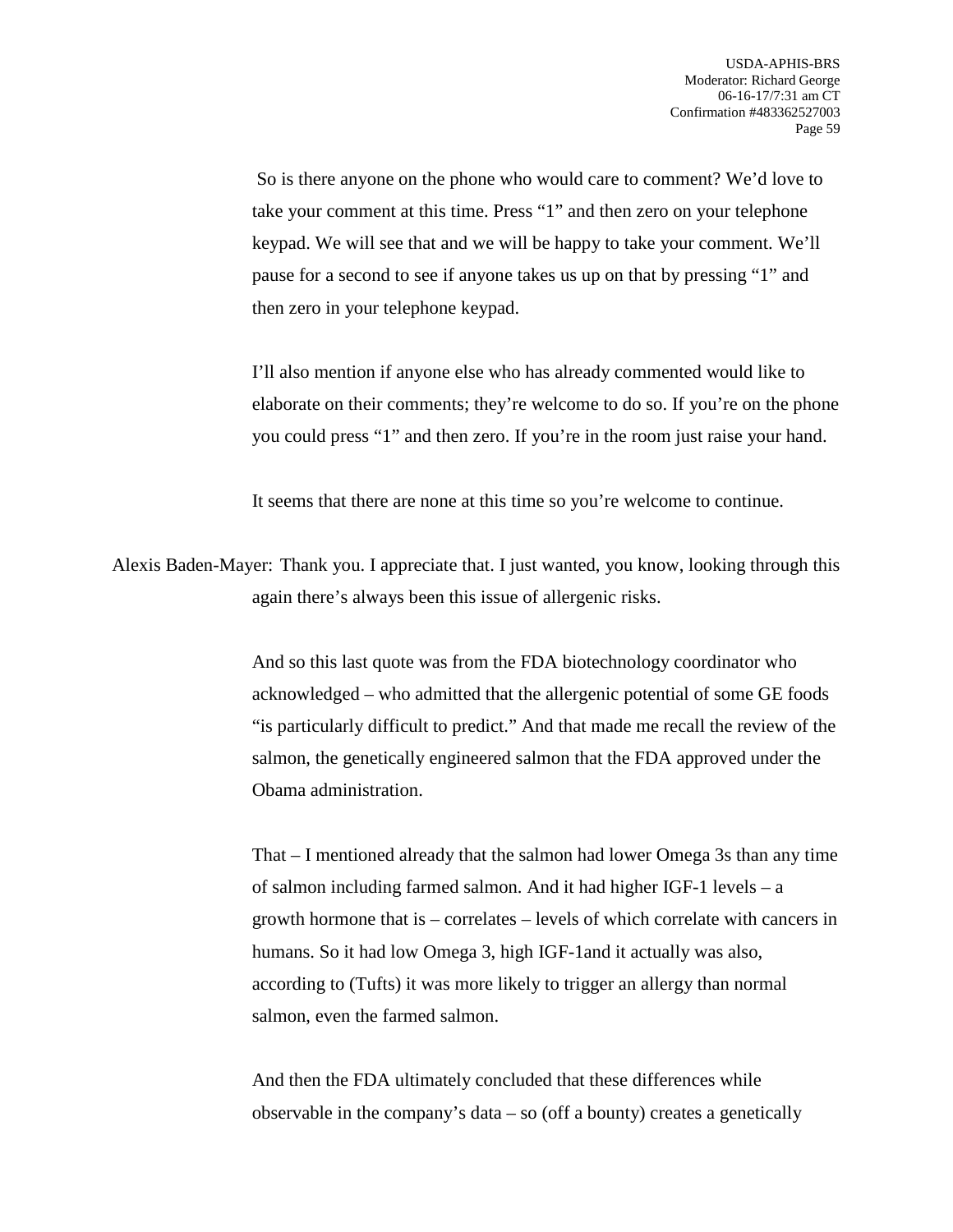modified salmon, they submit their data to the FDA regulator and then the FDA regulator review this data.

So even by the company's own data it was clear in this data that the FDA published and submitted for public comment that under all these things, good and bad, about salmon this genetically engineered salmon was an outlier. But ultimately the FDA chose to decide the differences were not large enough to make it necessary to regulate the salmon as I believe it should be regulated to conduct more pre-market safety testing, to label it, etc.

Or perhaps to keep it from the market considering these dangers like IGF-1 associated with cancer, high in the genetically modified salmon. That should be a reason but even the Omega 3 I mean we're chronically deficient in healthy fat in the American public. And salmon is one of the foods that we're encouraged to eat and the genetically modified salmon has very low levels of Omega 3.

So I just wanted to bring these comments on the history of GMO regulation up to date by showing how they play out, how the new GMOs go through the regulatory scheme.

So Steven Druker, author of Altered Genes, Twisted Truth continues; Nonetheless in May 1992 the FDA claimed that "the agency is not aware of any information showing that foods derived by these new methods differ from other foods in any meaningful or uniform way." It also asserted that there is overwhelming consensus among scientists the GE foods are still safe, that they don't require any testing.

Accordingly the agency doesn't require a smidgeon of testing and allows GE foods to enter the market without any. If the FDA had told the truth and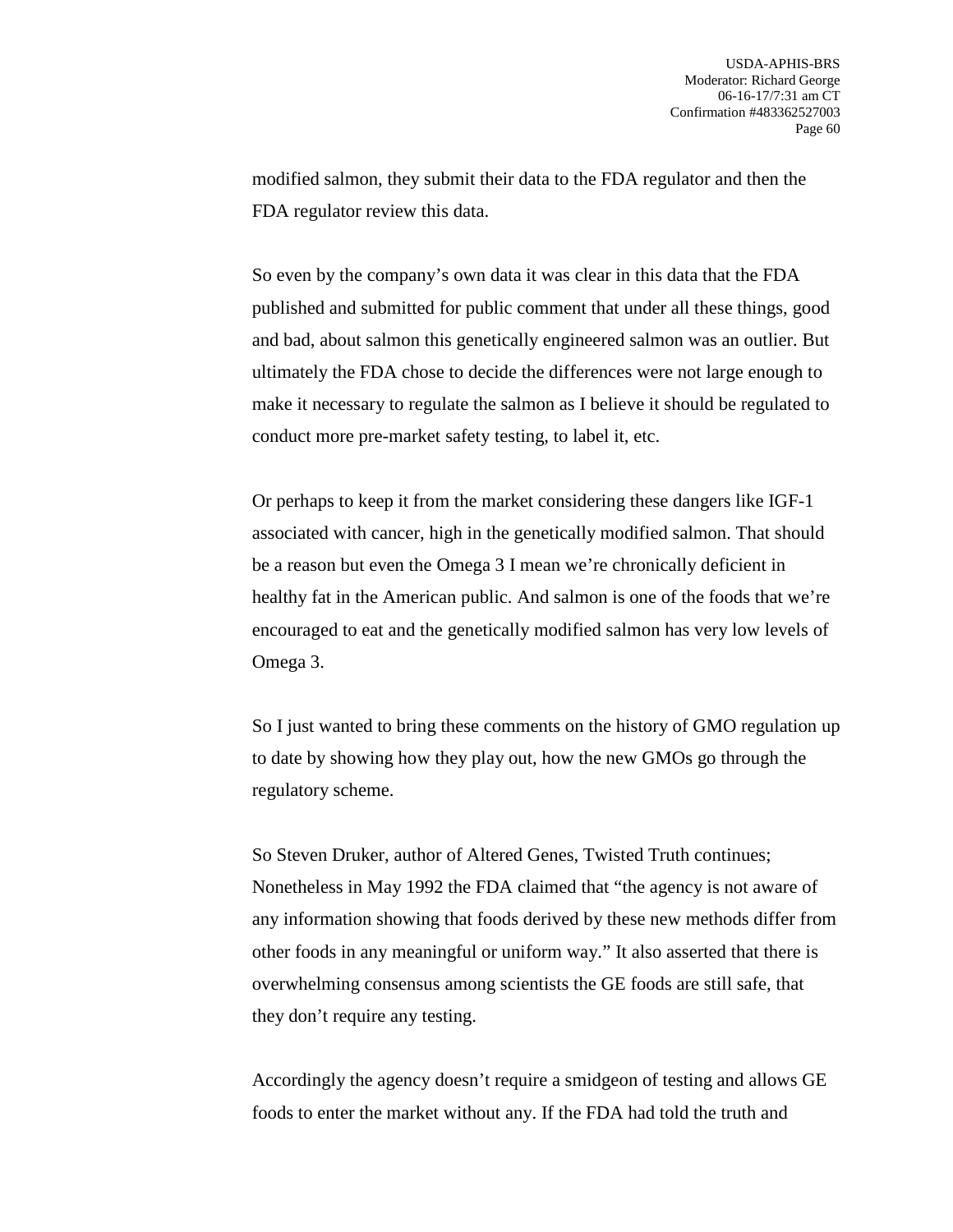disclosed the extent of concern of its own experts the subsequent history of the GE venture would have surely been very different and might well have been quite short.

At the least any GE foods that did not reach market would have been subjected to much more rigorous testing than regulators anywhere had required. The state of the research and the degree of expert consensus has been misrepresented. Like the FDA other GE proponents habitually claim there is an overwhelming expert consensus that GE foods are safe.

The American Association for the Advancement of Science has declared that "every respected organization" that examines the evidence has determined they are "no riskier" than conventional ones. But this is flat-out false.

For instance, in 2001 the (unintelligible) of Canada issued the report concluding that, A, it is "scientifically unjustifiable" to presume that GE foods are safe; and B, the "default prediction" for each should be that the genetic alteration has induced unintended and potentially harmful side-effects. Moreover the British Medical Association, the Public Health Association of Australia and the Editors of the Lancet, a premiere medical journal, have all expressed concerns about the risk.

And in 2015 a Peer Review Journal published a statement signed by more than 300 scientists asserting that there is not a consensus about the safety of GE foods and that their safety has not been adequately demonstrated. GE proponents also falsely profess that the safety of GE foods has been thoroughly demonstrated when in reality many well-conducted studies published in Peer Review Journals have detected harm to the animals that ate GE food.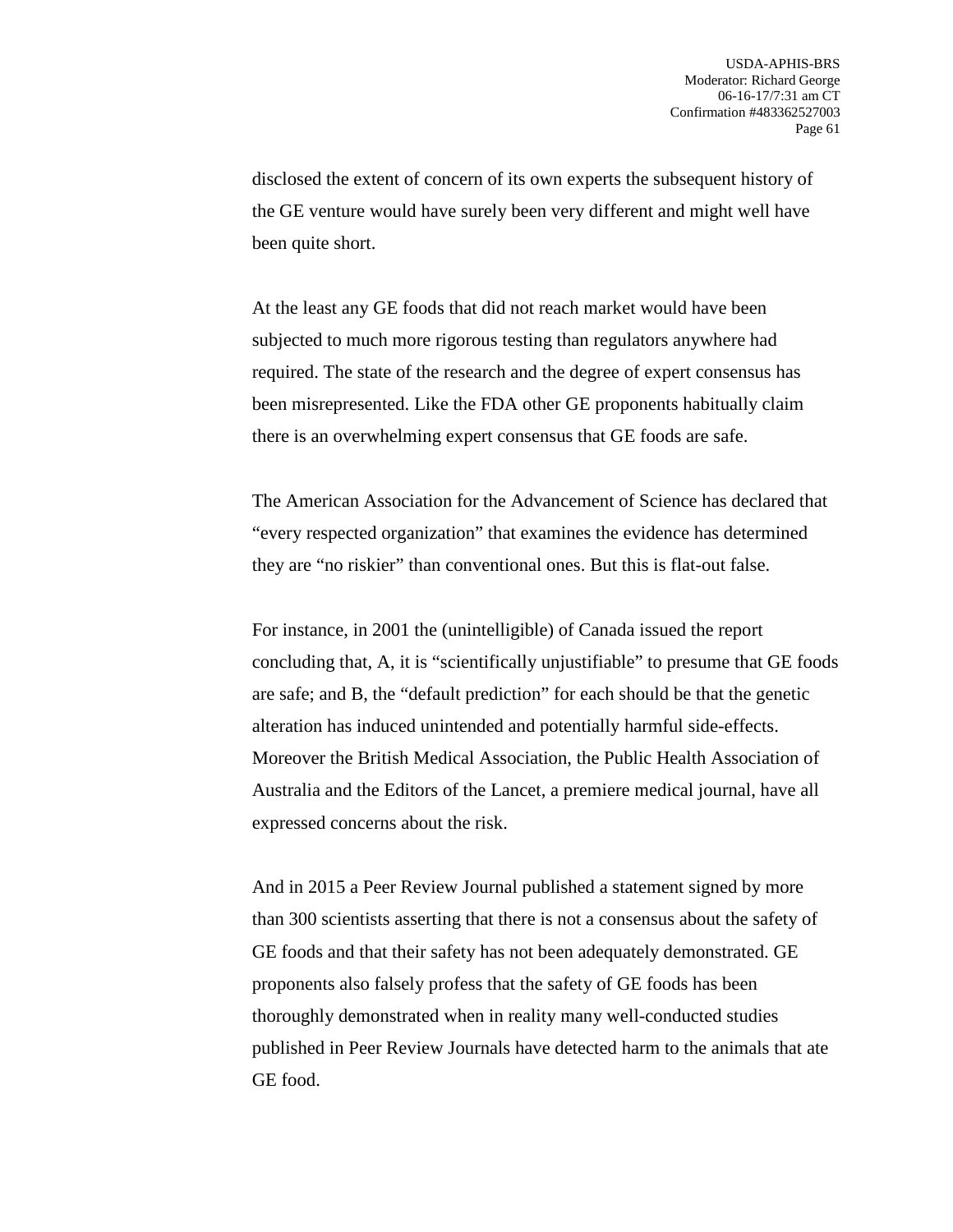In fact a systematic review of the toxicological studies in GE goods published in 2009 concluded that the results of "most of them" indicate that the products "may cause hepatic, pancreatic, renal and reproductive effects that may alter hematological, biochemical and immunological parameters the significance of which remain unknown."

It also noted that further studies were clearly needed. Another review that encompassed the additional studies that had been published up until August 2010 also provided cause for caution. It concluded that there was an "equilibrium" between the research group "suggesting" that GE crops are as safe as their non-GE counterparts and "those raising still serious questions or concerns."

Between 2008 and 2014 eight such research reviews were published and although some interpreted the data in favor of GE crop, as a whole they provided no grounds for unequivocally proclaiming safety.

As (Sheldon Krenski) a professor at Tufts University observed in a comprehensive examination that itself was published in a peer review journal "one cannot read the systematic reviews and conclude that the science on health effects of GMOs has been resolved within the scientific community."

Yet GMO proponents routinely proclaim that it has been conclusively resolved and that safety is a certitude. Two compelling and disturbing conclusions, thus even from this brief summary it's clear that the GE food venture has been chronically dependent on twisting the truth and this dependence can be readily detected in virtually every statement that's been issued in support of its products.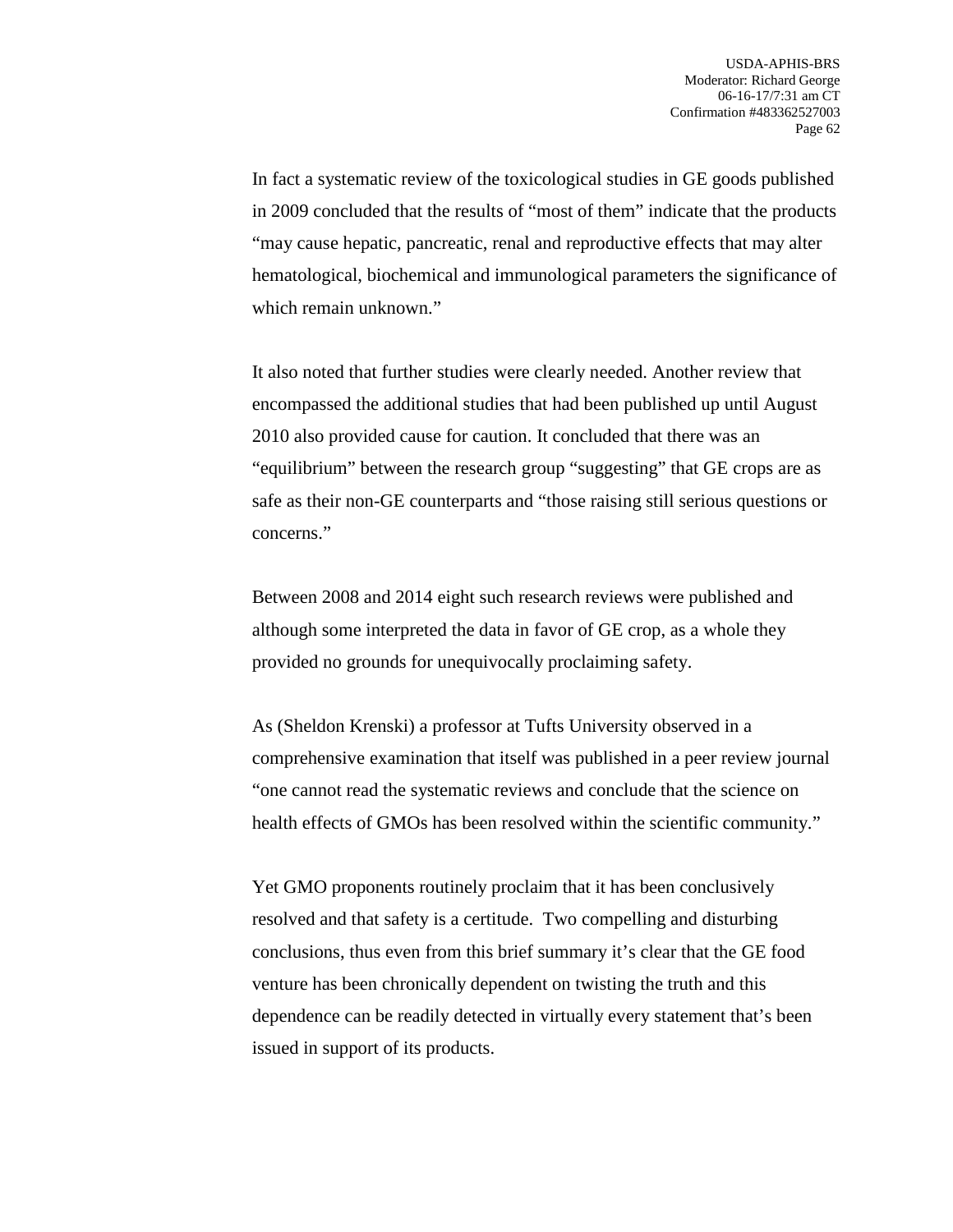A striking example is the guide to GE crops published by the U.K.'s Royal Society in May 2016. Although it professes to provide accurate science-based information, analysis reveals that its case for the safety of these crops is based on multiple misrepresentations.

So if the world oldest and most scientific institutions cannot argue for the safety of GE foods without systematically distorting the facts, it indicates that such distortion is essential to the argument.

Moreover when the multitude of distortions and deceptions that have been issued on behalf of these products over the last 35 years are compiled and irrefutably documented as in my book Steven Druker's book Altered Dreams, Twisted Truth the confusion that the GE food venture could not have survived without them becomes virtually inescapable.

And another conclusion is equally obvious. The incontestable fact that the evidence has been methodically misrepresented is in itself compelling evidence of how strongly the aggregate evidence raises reasonable doubt about the safety of these foods.

Because it was as favorable as the proponents claimed, so if this was as favorable as the proponents claimed, there would have been no need to distort it so that's a common argument that is logically found.

If these genetically-modified organisms are so necessary and so safe, why won't the company submit to the premarket safety testing that institutions like the American Medical Association has demanded?

I want to go back to this issue, why are we standing in an empty room? Why has the public so lost faith in this process that it doesn't bother participating?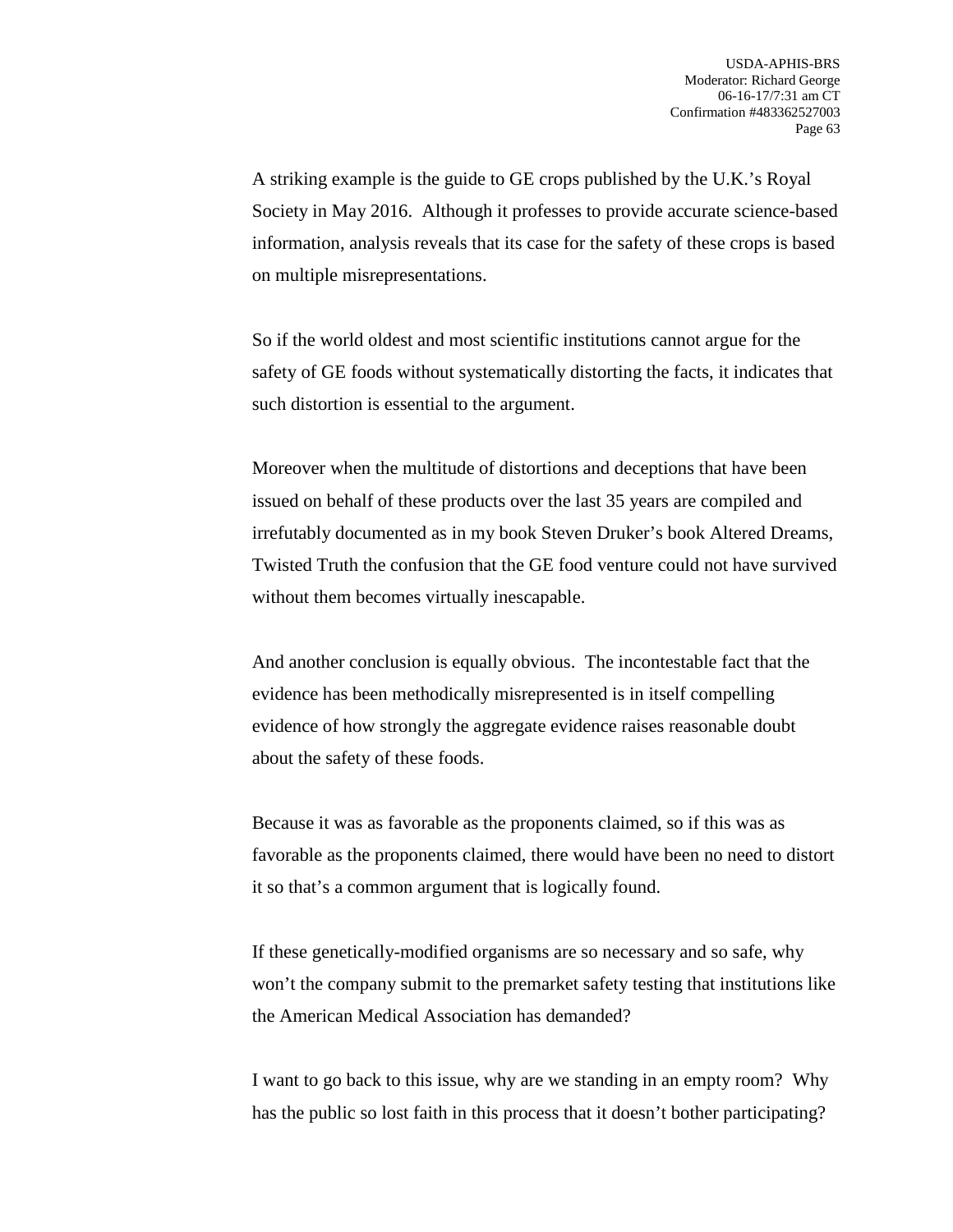|                                                                                                | There's (truly) a problem of misrepresentation of the GMO issue. The most          |
|------------------------------------------------------------------------------------------------|------------------------------------------------------------------------------------|
|                                                                                                | the click baits in the (least week) has been that Melania Trump has                |
|                                                                                                |                                                                                    |
| Man:                                                                                           | I'm going to ask you to pause just for a second and I'm going to                   |
|                                                                                                | (unintelligible) that on the phone who may want to comment?                        |
|                                                                                                |                                                                                    |
| Woman:                                                                                         | (Unintelligible) are you interested in this or are you just (illness) and food you |
|                                                                                                | don't care about? Just tell me where you are.                                      |
|                                                                                                |                                                                                    |
| Man:                                                                                           | I'm sorry, someone on the phone, please would you just to make a comment           |
|                                                                                                | on our proposed revisions to biotechnology regulations? We're hearing some         |
|                                                                                                | sound in the room, if you would just identify yourself and make your               |
|                                                                                                | comment if you choose to. Hello?                                                   |
|                                                                                                |                                                                                    |
| ((Crosstalk))                                                                                  |                                                                                    |
|                                                                                                |                                                                                    |
| Man:                                                                                           | I think someone on the phone is, are they not muted or                             |
|                                                                                                |                                                                                    |
| ((Crosstalk))                                                                                  |                                                                                    |
|                                                                                                |                                                                                    |
| Man:                                                                                           | Okay, I will invite anyone on the phone who would like to make a comment at        |
|                                                                                                | this time to just press 1 and then 0 on your telephone keypad and we'll see        |
|                                                                                                | that. You had a little strange audio there for a second or two. Also if you've     |
|                                                                                                | already commented and would like to say more, please feel free to do so now        |
|                                                                                                | by pressing 1 and then 0. Seeing none, Alexis, we invite you to continue.          |
|                                                                                                |                                                                                    |
| Alexis Baden-Mayer: Thank you. Yes, I just wanted to mention that this publicly this debate is |                                                                                    |
|                                                                                                | getting obscured by false news and as I began to say, the click bait in the last   |
|                                                                                                | week or so stories claiming that Melania Trump has banned Monsanto from            |
|                                                                                                | the White House and it turns out that this story was completely fabricated.        |
|                                                                                                |                                                                                    |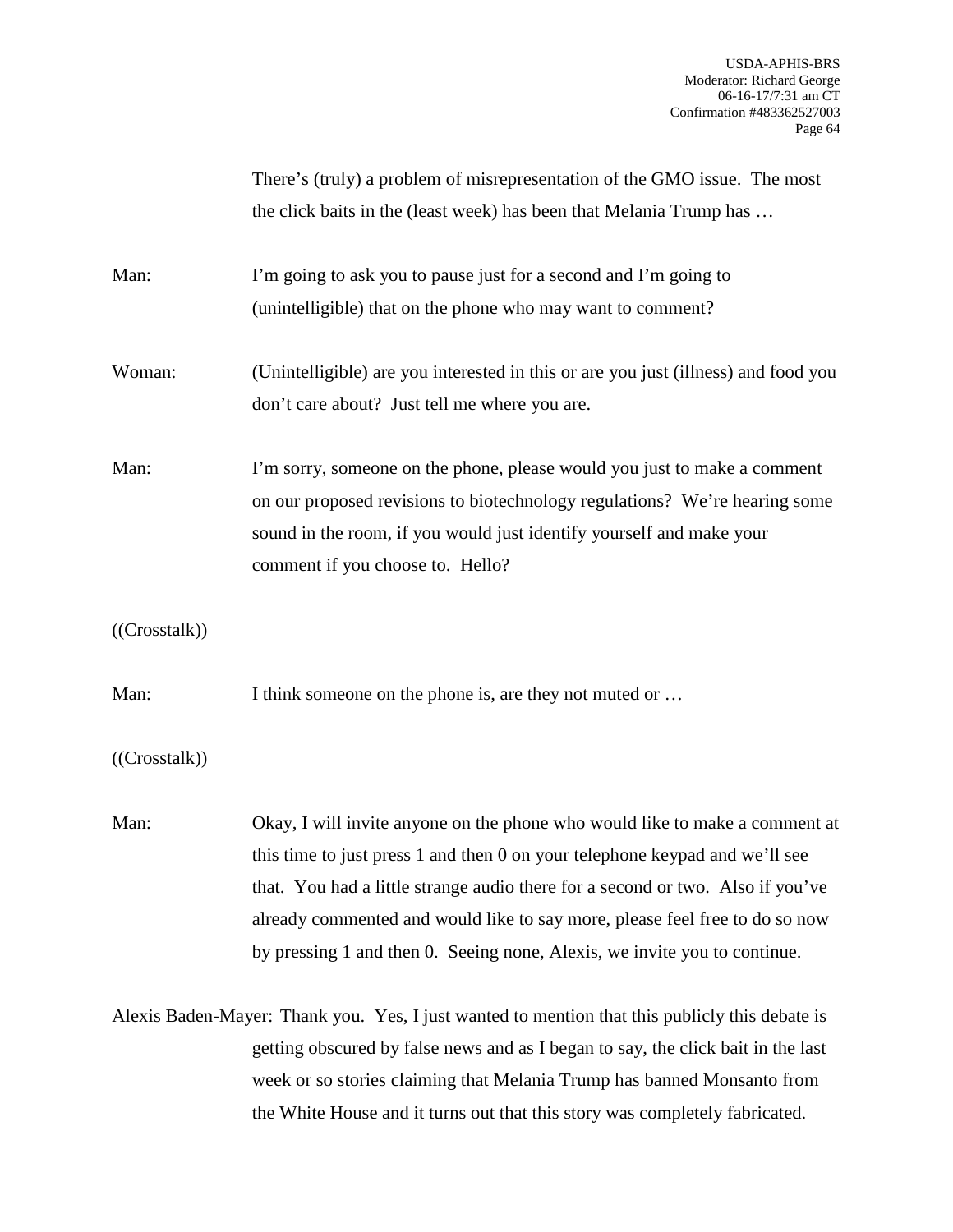It was plagiarized from a story about an anti-GMO activist that used that woman's quote and claims that these are things that Melania Trump was telling a friend so it's you know, it's just amazing.

We're having to deal with this deregulatory pressure at a time truth is at a very high premium. It's very, very challenging to find-out you know, for your average voter, consumer, human being in the United States. It's really hard to know what's actually going on so if you, you know, Google Trump and GMO you would probably get that story about Melania Trump banning GMOs from the White House.

You probably wouldn't get the Federal Register notice that the USDA is considering changes to Rule 340 so it's a challenging time to be an activist organizing on this issue because it's very difficult to tell what's real and what's false in the news but that's why I'm here to correct the record and to help everyone learn and recall the history of how we got to this point.

Why are we in a continuing deregulation plan for GMOs rather than giving the public the safety testing, the labeling and the protection for farmers that we need so I want to I told you now two books that are essential reading on this topic, Steve Druker's book Altered Dreams, Twisted Truth and then Belinda Martineau's book First Fruit.

And I'd like to read you this article written by (Ken Rosenboro). It's called A Scientist's Journey from Developed GMO Believer to Skeptic and it briefly summarized Belinda Martineau's book. There are many imprecise aspects this is a quote - "There are many imprecise aspects of genetic engineering, many related to our very incomplete knowledge about genetics and genomics.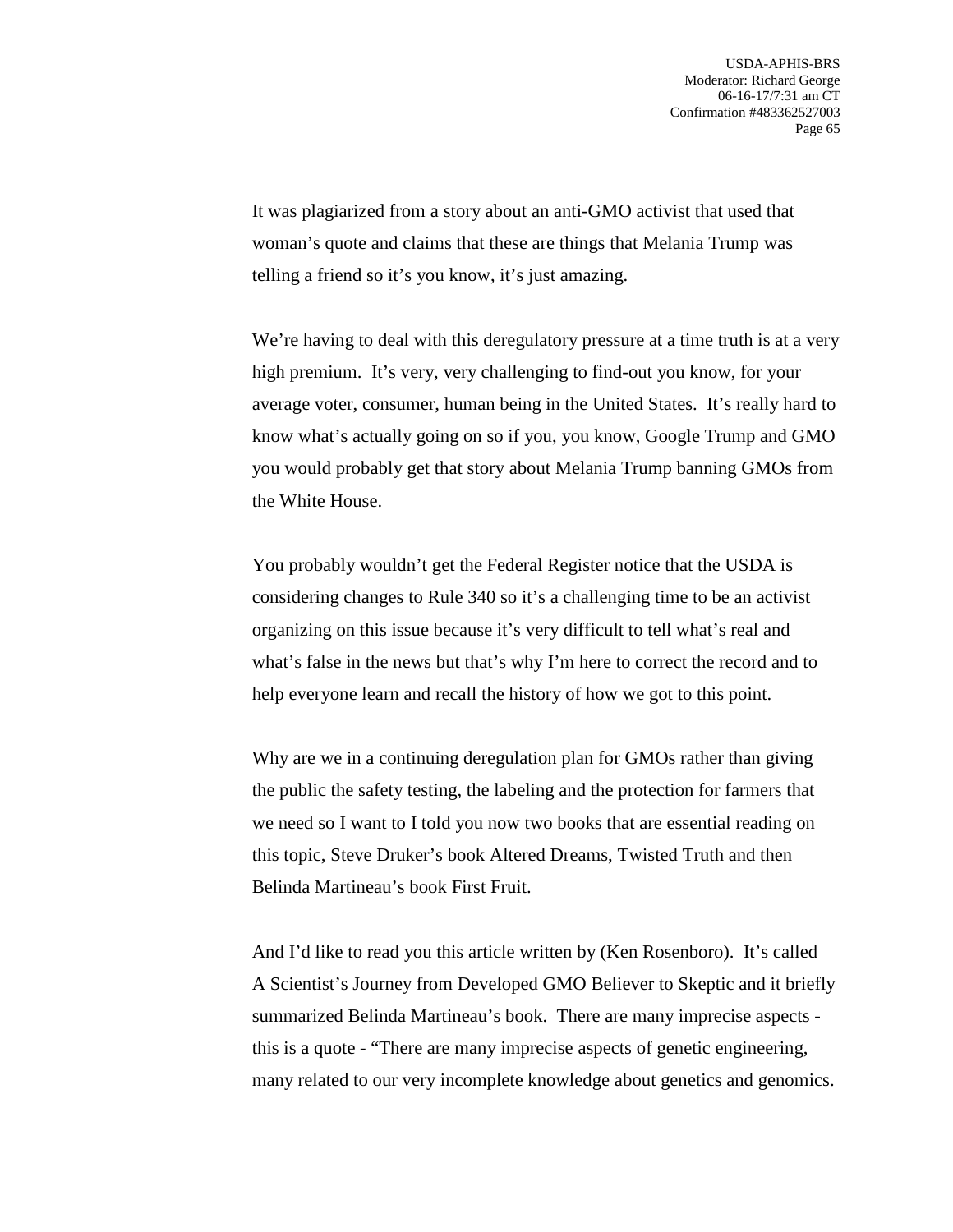That is why regulation of every product of this technology should be required and why they should be labeled" so that's a quote from GMOs tomato developer now skeptic and she's written a book about GMO foods.

So Belinda Martineau Ph.D. was the genetic engineer who helped develop the world's first commercially-available genetically-engineered whole food, the flavor-saver tomato but during the development of that tomato, she says, "She was transformed from a devout believer in the promise of agricultural biotechnology into a skeptic wary of its uncertainties."

Belinda now works in academic research. She wrote a book about the flavor saver and her personal transformation, First Fruit, the Creation of the Flavor Saver Tomato and the birth of biotech foods and occasionally gives talks to promote discussion of the technology "warts and all" as she puts it.

She also published a blog, biotech blog, biotech salon where she aims to clear "the entire situation" about the science supporting genetic engineering so this is an interview form and (Ken) says tell me about your involvement in developing the flavor saver genetically-modified tomato.

And Linda Martineau says, "I carried-out experiments and library research and coordinated outside researchers the company hired to carry-out additional studies and help write the documents Calgene, Inc. submitted to the U.S. Food and Drug Administration to demonstrate the safety of the flavor saver tomato."

Question, what led the flavor saver team to promote and label its tomato as genetically modified? That's something else you all might not remember if you weren't around at the time, this tomato came on the market labeled. It might be a big reason why it didn't stay on the market very long.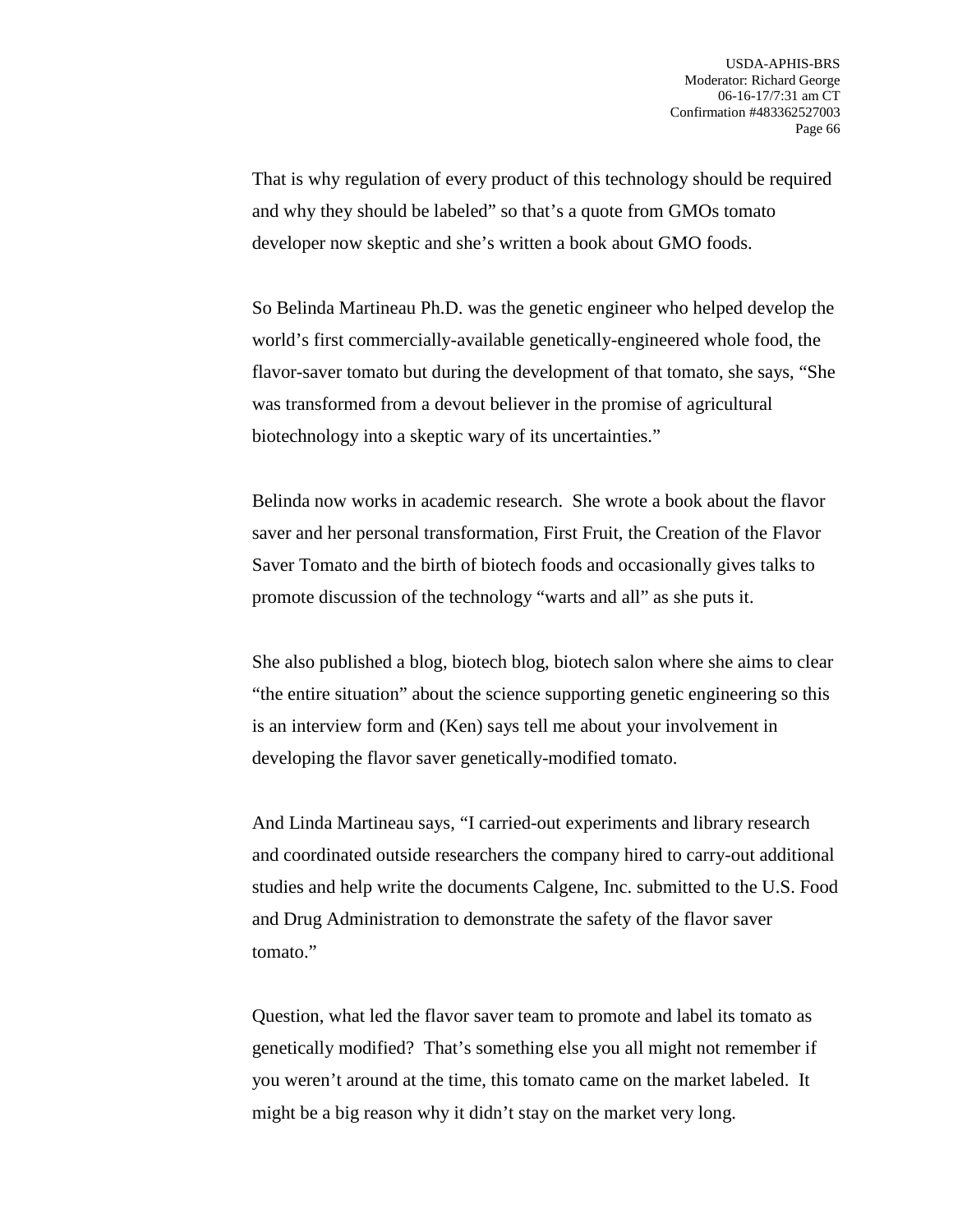But I'll let Martineau speak to this. Martineau says, "I give credit for challenging transparency and the decision to label flavor saver tomatoes as grown from genetically-modified seeds specifically so the company's CEO at the time (Roger Salquist), we had nothing to hide and Roger thought consumers would be more accepting of the product if we were completely aboveboard about it."

Question, what caused the failure of the flavor saver tomato in the marketplace? Martineau, "The GM trait meant to keep tomatoes (firmer) while they ripen naturally on the vine didn't keep them sufficiently firm to allow trucking them to market on a large scale. Calgene spent more money getting the tomatoes to market in good shape than it charged for them in the grocery store."

Question, what led you to become skeptical about GM food? Martineau, "The major incident was when the FDA asked us whether we were sure that only the DNA we intended to insert into the tomato's DNA was actually inserted.

After we answered 'yes' they asked us to carry-out the experiment that would demonstrate that was indeed the case. In fact, the experiment showed what in 30% of the tomato plants, sometimes more, much more DNA, DNA that was not well-characterized and usually contains an additional antibiotic resistance gene, was inserted into our plants."

Question, the Calgene scientists weren't aware how this added DNA got into the tomatoes? Martineau, "We did not expect the additional DNA to be inserted and as far as I know, scientists still haven't figured-out how to avoid this from happening. There has been one case of a GM crop plant called BT 10 which contains such extra DNA, including a gene conferring resistance to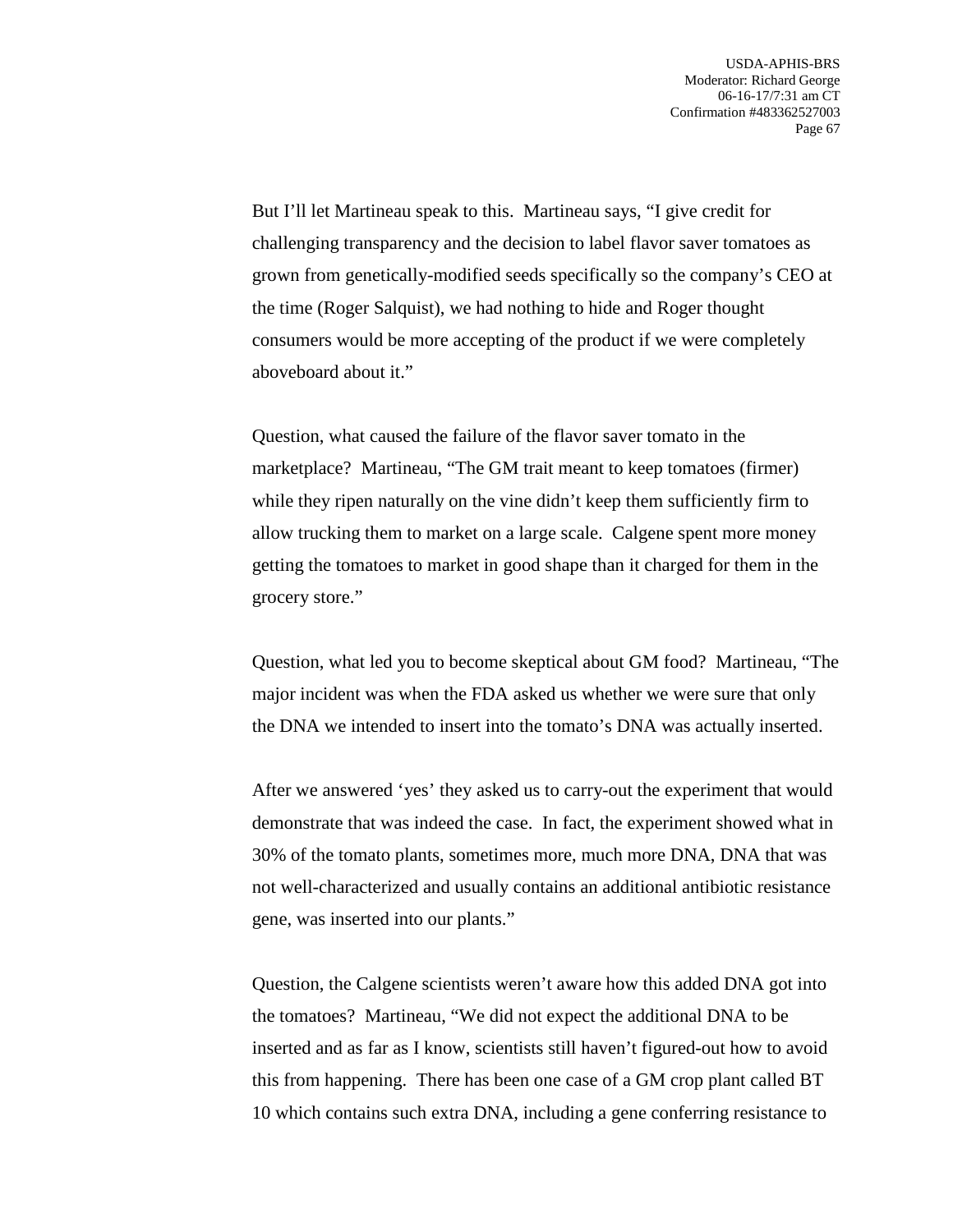the antibiotic ampicillin. Fortunately the crop developer pulled the product from the market."

Question, what are other risks you see with genetically engineering of food? Martineau, "There can be risks associated with the genes being inserted. For example, the gene inserted into Star Link corn failed multiple tests designed to determine whether it could be a human allergen."

"The FDA and Center for Disease Control were worried enough about Star Link corn's possible allergenicity that the U.S. corn crop was monitored for the presence of that GM corn for several years after it was taken off the market. The gene in another GM corn crop BT 176 was found to present a much higher risk to monarch butterfly larvae than the other BT corn crop."

"There are also risks associated with the fact that genetic engineers have no control over where in a plant's DNA their gene will land and they often land in another gene, mutating that gene. Unexpected changes can occur in GM plants as a result of such unintended insertions and other possible mutations."

Question, John Vandermeer a professor of ecology and evolutionary biology at the University of Michigan has said that genetic engineering is based on "dramatically incomplete knowledge of the genome" which he compared to a complex ecosystem. Do you agree with that perspective?

Martineau, "I agree with Dr. Vandermeer. Genetic engineering is based on the reductionist belief that taking a gene out of its context in one organism and inserting it essentially randomly into another organism's genome comprises a 'precise' process that requires minimal regulatory oversight before being sold in grocery stores for human food.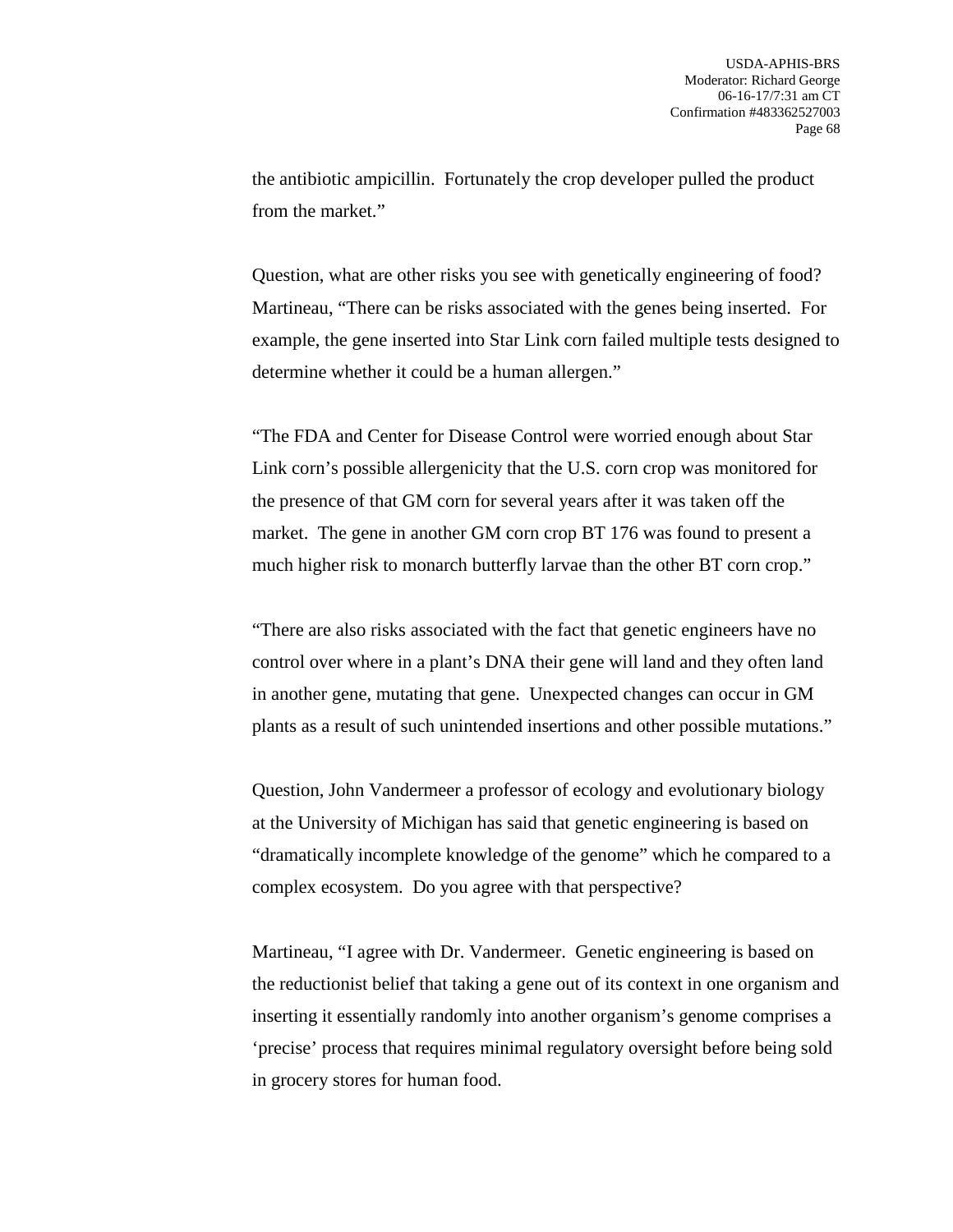I heard a plant scientist claim that "we know exactly what we're doing" with genetic engineering and then ask audience members to support grants for plants because "there's a lot we still don't know about plant genomes."

It might be laughable if this situation wasn't affecting the food system in the U.S. and worldwide. There are many imprecise aspects of genetic engineering, many related to our very incomplete knowledge about genetics and genomics. That is why regulation of every product of this technology should be required and why they should be labeled.

Question, what was your reaction to Professor (Seralini)'s study which found harm to rats fed GM corn being retracted by the Journal of Food and Chemical Toxicology?

Martineau, "I realize that there are issues with the number of strength of rats used and where (Seralini)'s results are test article related but I still think that the best way to resolve the controversy is to repeat the experiment using many more and perhaps a different strain of rats.

To retract the paper for being inconclusive is highly unusual and this entire incident "represents a dangerous erosion of the underpinnings of the peer review process" to quote an editorial in the current issue of Environmental Health Perspective.

And just to clarify this article, this interview is from March 2014 and the (Seralini) study was republished in another peer review journal.

Man: Alexis I'm going to ask you to just pause, I'm going to invite anyone on the phone who might want to make a comment to do so at this time by pressing 1 and then 0 on your touch-tone phone. If we have any takers.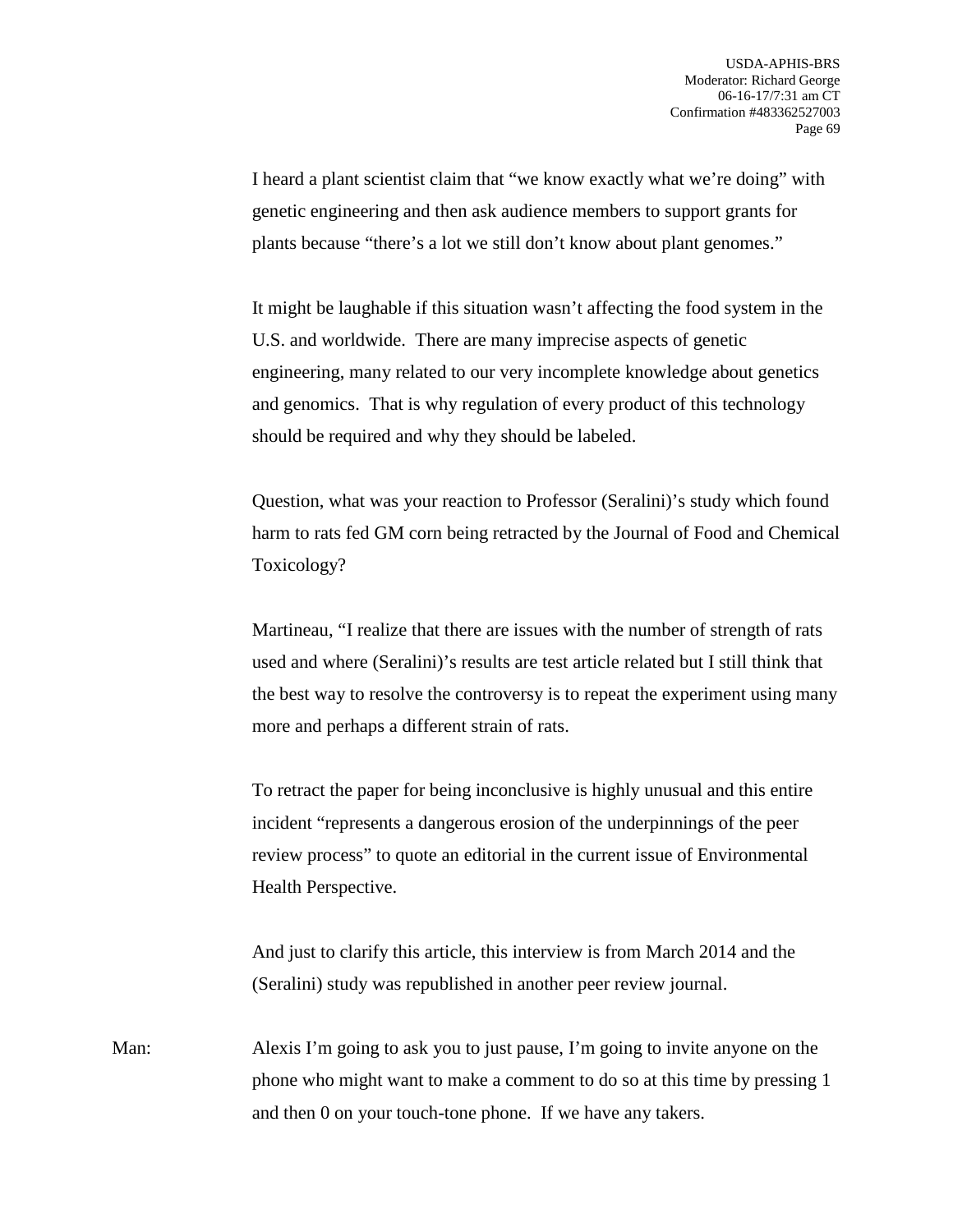USDA-APHIS-BRS Moderator: Richard George 06-16-17/7:31 am CT Confirmation #483362527003 Page 70

There are none but before we continue, I'm going to suggest we just take a few minutes break. I could use a bathroom break myself and I'm sure others may as well so if we could take just five minutes and we'll come back and Alexis you're welcome to continue if you care to.

((Crosstalk))

Man: Five or six minutes, so we are back. I would invite those on the phone who might want to make a comment to let us know by pressing 1 and then 0 on your telephone keypad and (unintelligible) and seeing that there are none, we will invite Alexis to continue if she cares to. If you'd like to comment anytime during this meeting, just let us know and we will give your opportunity right away. Alexis?

Alexis Baden-Mayer: So I'd like to some of the specifics of this proposed rule and I'm going to use the resource Earth Open Source which you can find at earthopensource.org. All this information is compiled by scientists from the scientific literature and it speaks to this issue of how we're going to treat the new GMOs.

> And the proposed rule attempts to open a very, very wide loophole for new GMO technologies and this information from Earth Open Source responds to that so I'd like to read this for you.

The question the answer is, is genetically modified or GM technology becoming more precise? Technologies have been developed that are intended to target GM, gene insertion to a predetermined site within the plant's DNA in an effort to obtain a more predictable outcome and avoid the complications that can arise from random insertional mutagenesis.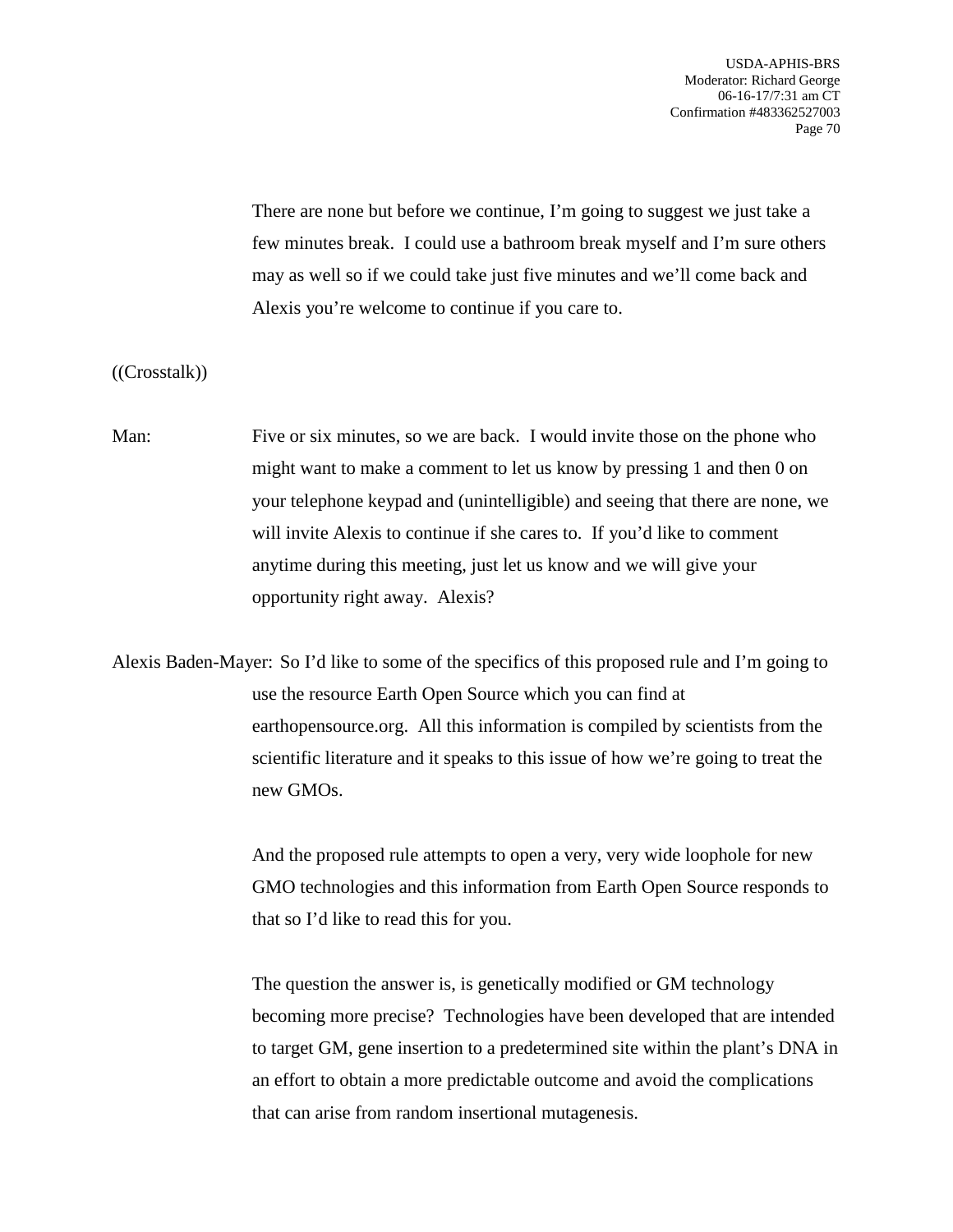Some of these techniques use nucleases or genome scissors which allow the cutting of DNA and the insertion of new DNA in any position in the chromosome. The most popular of these new genome scissors are (TALENS), transcription activator like effective nucleases, ZFNs zinc finger nucleases, and most recently CRISPR (Cas9), clustered regularly interspaced short palindromic repeats.

These genome scissors are a combination of a unit to recognize specific regions of the DNA and enzymes to cut both strands of the DNA at a sequence determined by the genetic engineer. When the cell senses that this double-stranded DNA break has occurred, it stimulate the cells' machinery to repair it.

There are two possible outcomes, first simply allowing the repair to proceed where the cut end of the DNA are joined back together again, a process known as non-homologous (angus) and joining homologous, sorry, introduces a mutation at the mutation at the site of cutting by the genome scissors.

This is because non-homologous end joining repair is not perfect and the majority of cases base units of DNA are lost from the end of the DNA during the joining process.

Second, at the same time that the genome scissor gene is introduced into the plant stalk, the genetic engineer can also introduce a separate DNA molecule that has the same regions in it as the region that he is trying to modify in the host genome but which also contains a gene coating for the desired additional traits.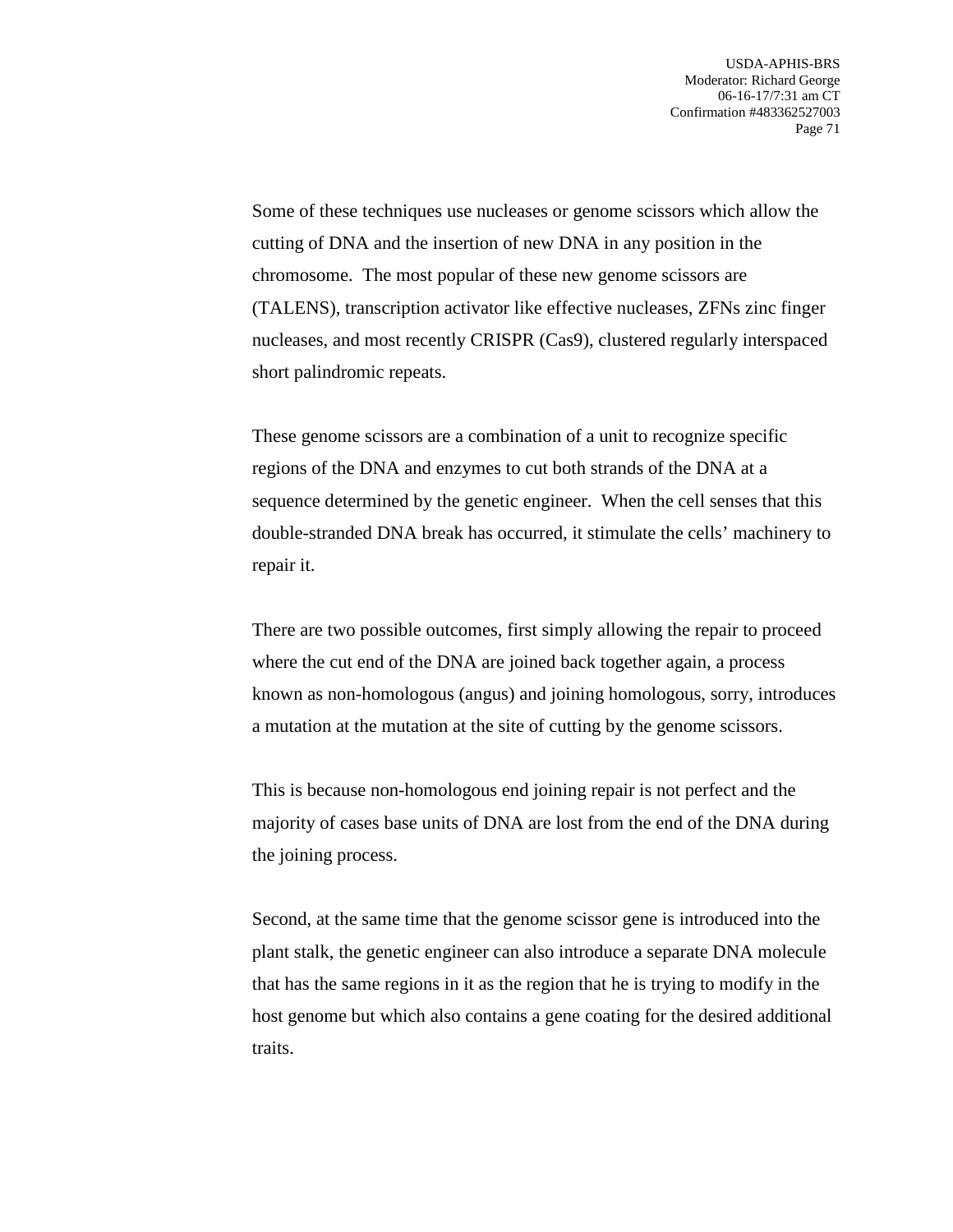The artificial gene that has been introduced can align with the corresponding region of the host cells' DNA. In some instances the cell uses the second introduced DNA molecule as a guide to repair the double strand DNA break in a process known as homologous recombination.

The final result is the repair of the double strand DNA break but with the incorporation of the artificial gene at this predetermined site. By using these methods, genes can be knocked-out, silenced or mutated or new DNA including whole gene units can be inserted. Proponents' claim that these technologies offer "targeted genome editing."

However, these GM transformation methods are not failsafe. Two studies found that ZFN caused unintended genomic modifications in off-target sites in human cell lines. The simple word for modifications in off-target sites is mutation, that is, these techniques can cause unintended mutations in other locations in the genome, causing a range of potentially harmful side effects.

In another investigation using human cells, (CRISPR) from found to cause unintended mutations in many regions of the genome. (Why do) technologists still know only a fraction of what there is to be known about the genome of any species and about the genetic biochemical and cellular functioning of our crop species?

That means that even if they select an insertion site that they think will be safe, insertion of a gene at that site could cause a range of unintended effects such as disturbances in gene expression or in the function of the proteins encoded by that gene.

Even if there is no disturbance at the level of the gene, there may be disturbance at the level of the protein for which the gene encodes. For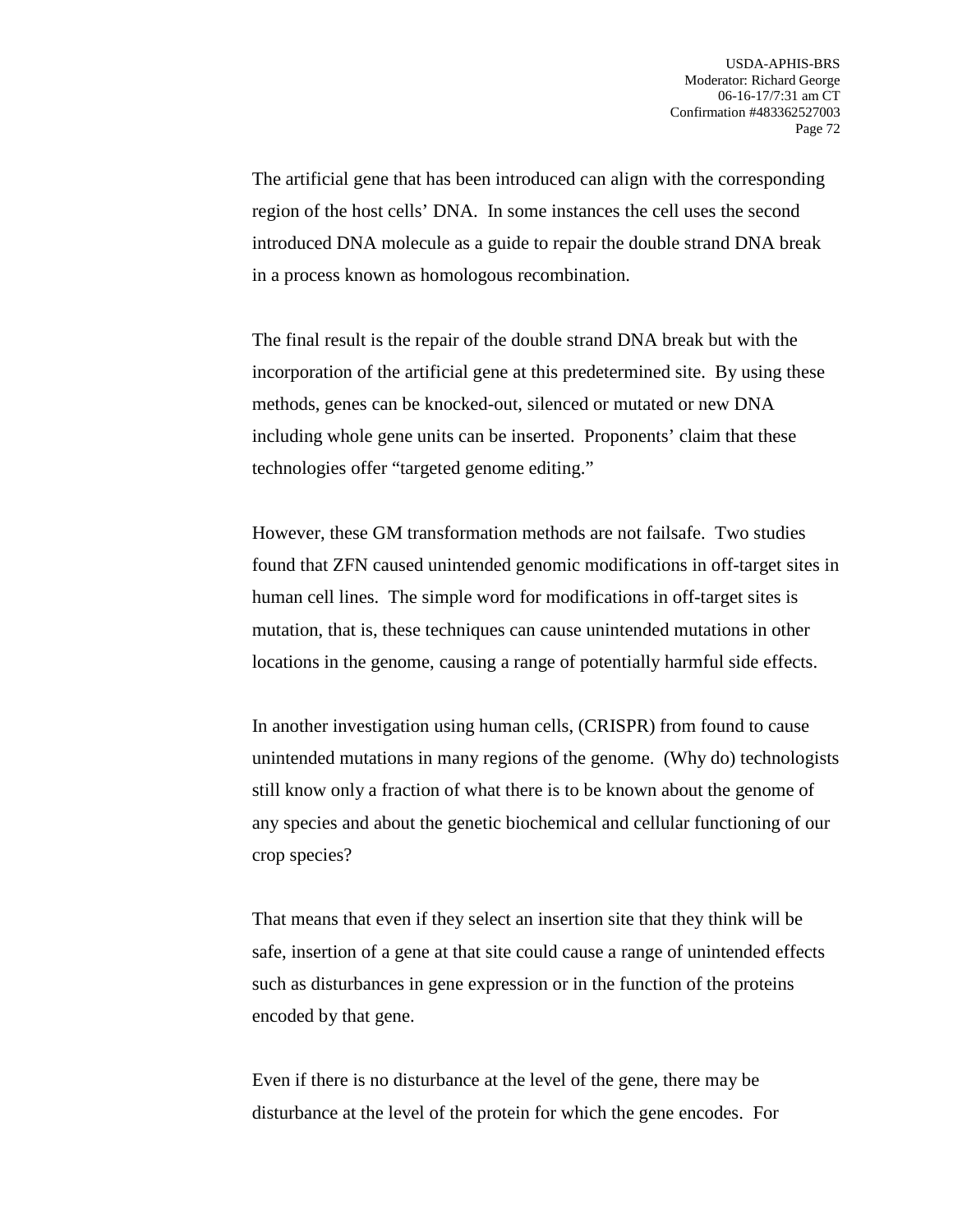example, a plant may have an enzyme that is normally inhibited by an herbicide meaning that the plant will die if that herbicide is applied.

If the plant is genetically modified to alter the enzyme so that it is not inhibited by the herbicide, genetic engineered for herbicide tolerance, there may be knock-on effects. Enzymes are not totally specific. If the activity of the enzyme is changed, the plant's biochemistry could be altered in the process, causing unknown chemical reactions with unknown consequences.

Moreover, because tissue culture must still be carried-out for these new targeted insertion methods, the muted genetic effects of the tissue culture process remain a major source of unintended damaging side effects and of course in the rule that is currently being considered, tissue culture is unregulated and supposedly doesn't need to be regulated whereas genetic engineering - this constricted definition of genetic engineering - is regulated.

But I'll read for you also the part about tissue culture because that is a really risky and messy procedure as well so when we're talking about these so-called gene editing technologies, the effects could include unexpected toxins or allergens or an alteration in nutritional value, reduced ability of the GM crop to resist disease, pests, drought or other stresses, reduced productivity or vigor, unexpected environmental effects such as increased neediness.

According to a German newspaper, plants produced using these technologies are already being grown in greenhouses. The Independent Research Institute test biotech it is not known whether any of the plants have been released into the environment adding, okay, this is old news, obviously, okay.

I want to also all right, let's go on to rapid trait development systems genetically modified or not - because that's also very relevant to this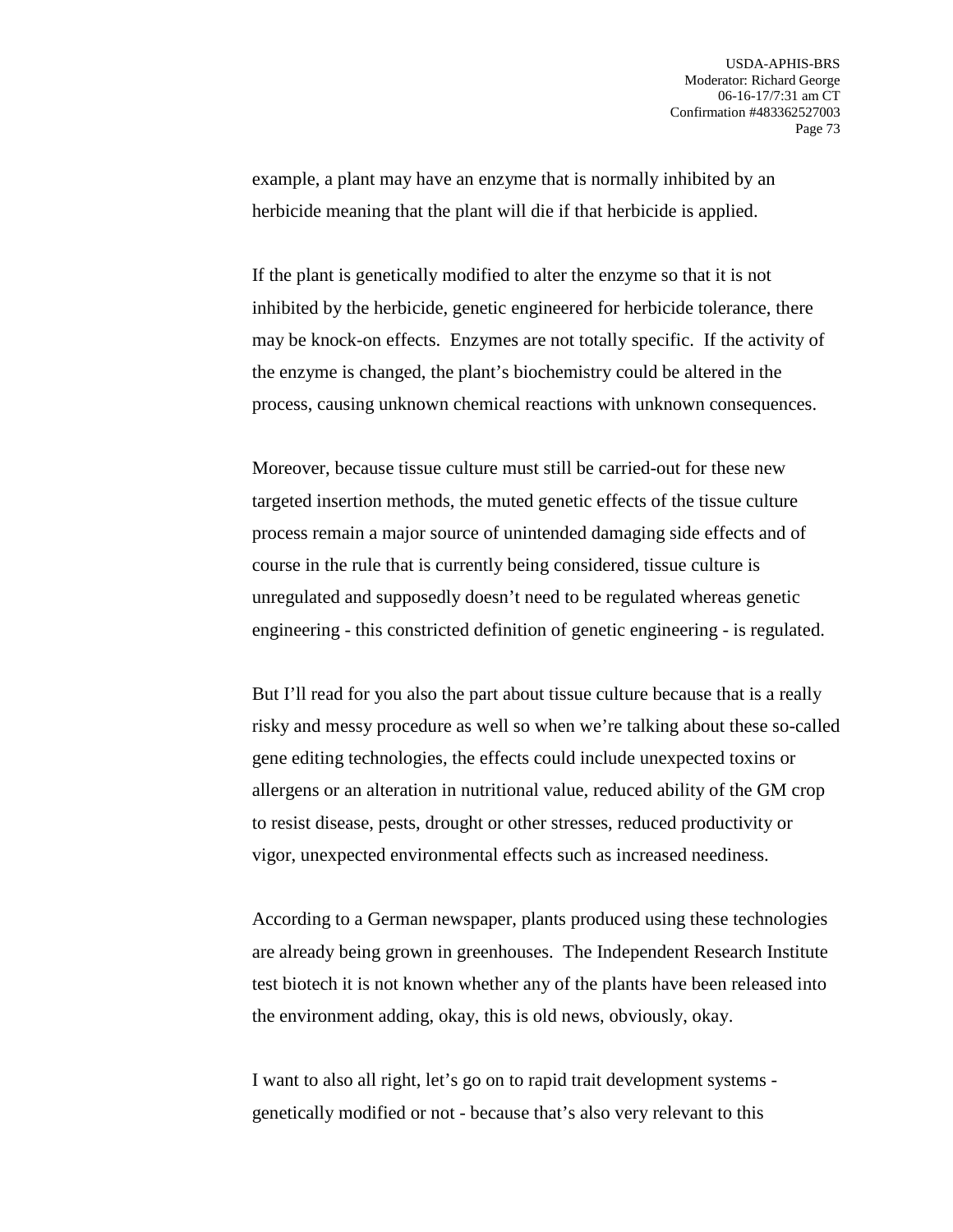discussion. The biotechnology companies BASF and Civus, C-I-V-U-S, I'm not sure how they pronounce that have developed oilseed rape and canola with a technique called rapid trait development system.

According to Civus, RTDS is a method of altering a targeted gene by utilizing a cell's own gene repair system to specifically modify the gene sequence insitu and does not involve inserting foreign genes or gene expression control sequences.

The gene repair oligonucleotide, G-R-O-N that affects this change is chemically synthesized oligonucleotide short. A short, single-stranded DNA or RNA molecule. Civus marketed its RTDS crops as non-transgenic and as proposed without the insertion of foreign DNA into plants.

The company adds that crops developed using this method are quicker to market with less regulatory expense. Civus says that RTDS method is "all natural" and "none of the health and environmental risks associated with transgenic breeding" and "yields predictable outcomes in plants."

However, GM is a process and the definition of genetic modification does not depend on the origin of the inserted genetic material. Crops created with RTDS can and should be described as GMOs since RTDS alters the genome in a manner that would not occur naturally through breeding or genetic recombination.

The fact that no foreign DNA is inserted into the recipient plant's genome is immaterial. In addition RTDS still involves tissue culture which introduces genome-wide mutations. Some or all of these mutations, the latter in vegetatively-propagated plants, for example potatoes will present in the final marketed product.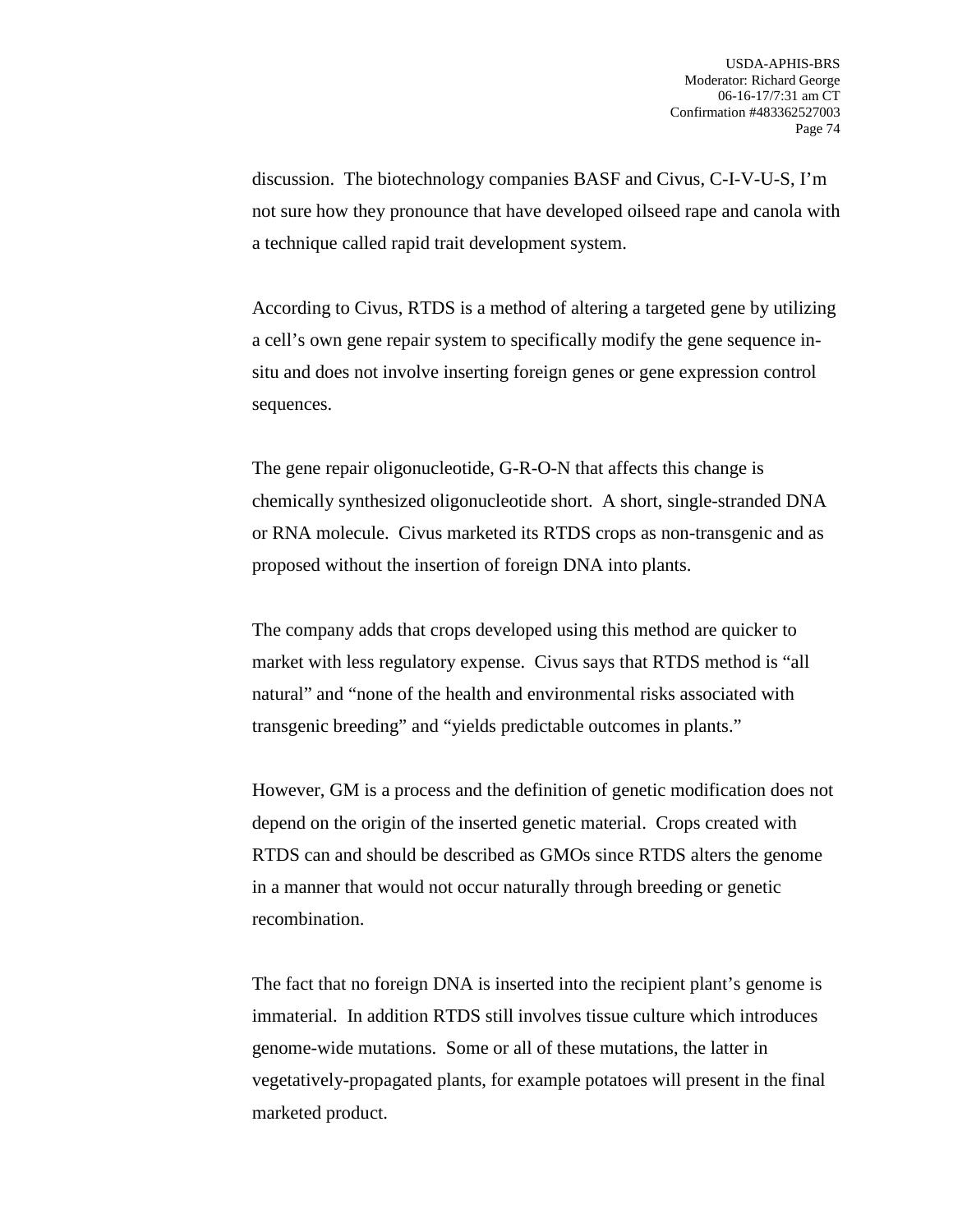Also there will inevitably be off-target effects from the RTDS process. The intent of the RTDS process is specific targeting but this technique is new and research has not been done to assess the frequency and extent of off-target effects. The old saying "absence of evidence of harm is not evidence of the absence of harm" is pertinent here.

And I just want to pause for a second, this is really important information that should be on the record so I will continue but I want to pause for a moment and say that it's really not what the U.S. should not be creating its own definition of genetic engineering because we have an international definition under (codec) and that we have that's the law.

That's the law that we have submitted to and it's not to U.S. regulators to decide what genetic engineering is as this rule attempts to do so the U.S. needs to follow (codec) and these are scientific reasons why and I'll continue with that because it's very pertinent to this discussion.

So to assess the fidelity and efficacy of the RTDS process and the extent to which unintended alterations take place at other locations in the genome during RTDS, many different studies will be needed.

For instance one important class of studies that must be carried-out is whole genome sequencing of RTDS GMOs, structural and functional analysis of the proteins present in RTDS GMOs, proteomics as well as an analysis of metabolites present would also be required.

In parallel the functional performance of these RTDS GMOs should be assessed. The agronomic performance, the impact on the environment and the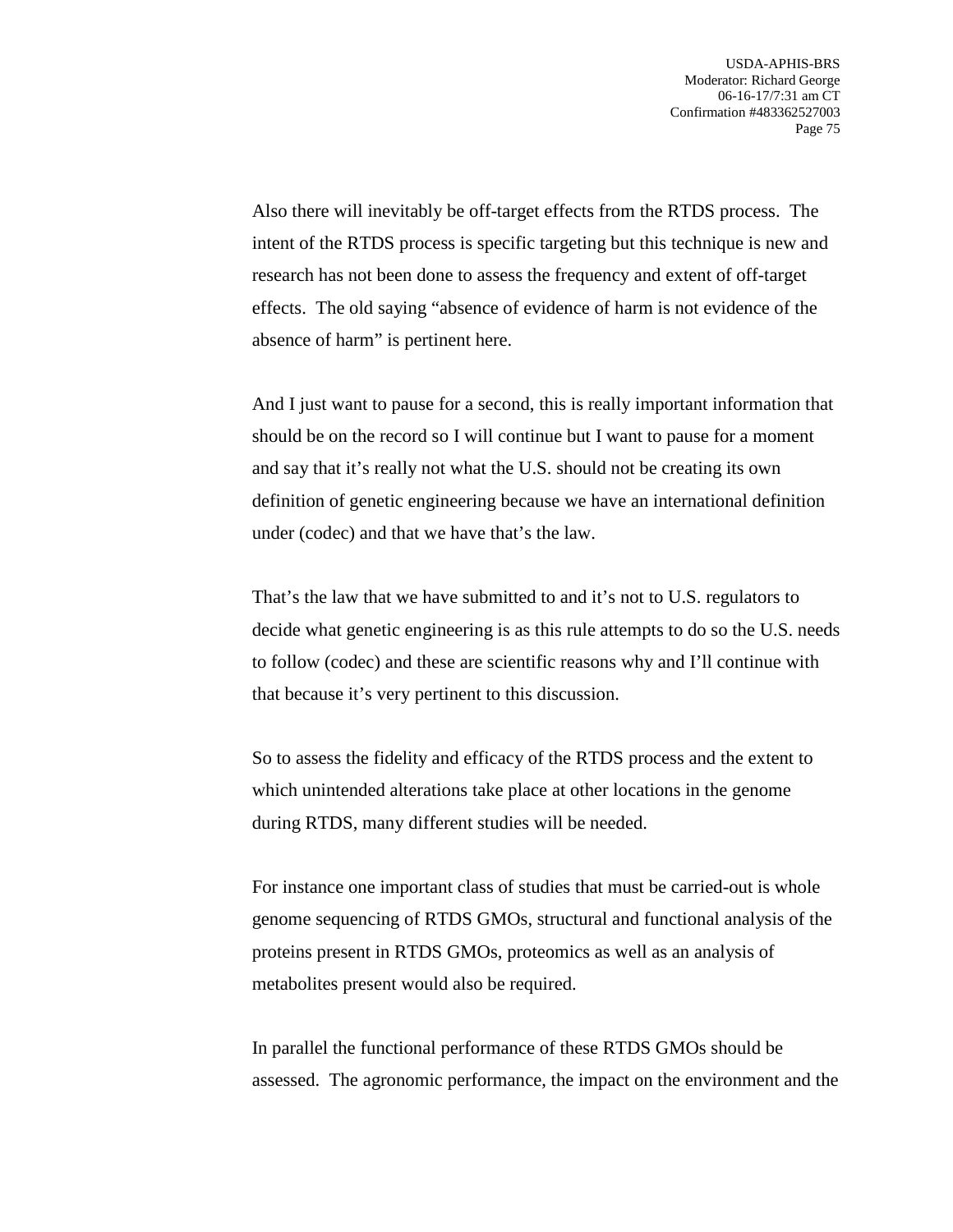quality and safety of the foods derived from these RTDS-derived GMOs all need to be investigated including via long-term toxicological feeding studies. Even changing a single gene whether it encodes an enzyme, a structural protein, a peptide hormone or a regulatory protein can cause unintended functional or structural disturbances at the level of the cell and the organization as a whole. Man: Alexis, we're going to ask you to pause right there and we will invite anybody on the phone who may have come to our call a little bit late and who may choose to make a comment, please do so at this time. You can do by pressing 1 and then 0 on your telephone keypad and we'll see that and we'll open your mike. We'll just pause for a second to give folks a chance to do that if they care to. While we're paused I'll take the opportunity to remind folks that the public comment period closes Monday at midnight. You can make comments here in our meetings and also at regulations.gov and while you can simply search APHIS-2015-0057, it will take you to a docket

where you can make your comment and see the comments of others. The comments today will be transcribed and posted to our Website. If you'd like to make a comment, 1 and then 0. Okay, seeing none, you're welcome to continue, thanks.

Alexis Baden-Mayer: Thank you so I will continue to read from earthopensource.org and specifically on the issue of whether the USDA should exempt vast new categories of genetic engineering and these scientists are making the point that no, they should not be exempted.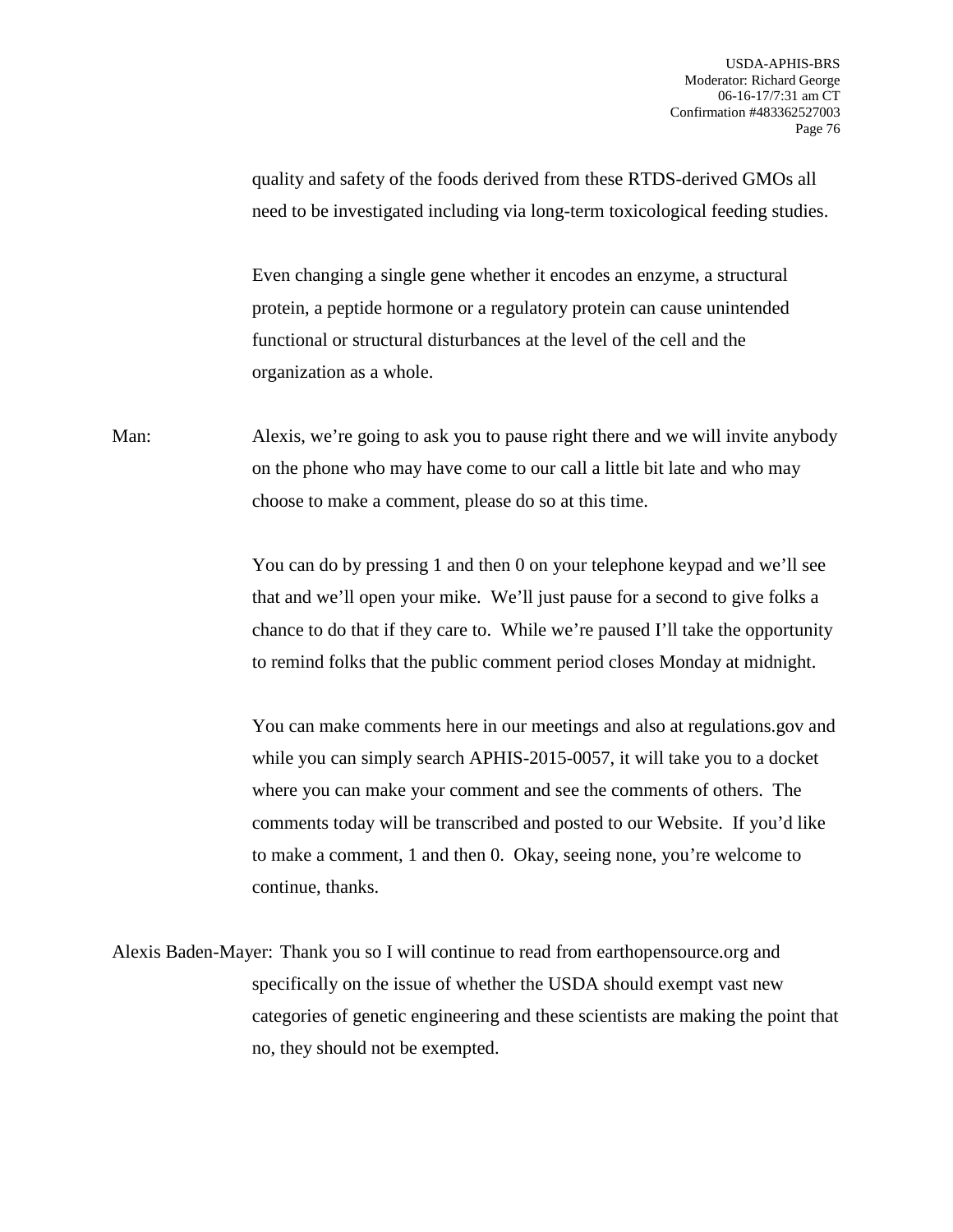They have exactly the same risks and the point that they make and I'll quote, "Genetic engineering and the associated tissue culture processes are imprecise and highly mutagenic. They lead to unpredictable changes in the DNA, proteins and biochemical composition of the resulting GMOs which can result in unexpected toxic or allergenic effects and nutritional disturbances as well as unpredictable effects on the environment."

And to go back to the RTDS technology that I was reading about here, okay, so RTDS is a genetic modification process albeit more targeted than other recombinant DNA techniques add to crops for other organisms produced in this way must be treated in exactly the same way as crops altered using oldfashioned recombinant DNA techniques, namely through evaluation of functionality, utility and safety.

New does not necessarily mean better or safer. RTDS and other methods described above are new and they were designed to be more specific. This is a laudable intention but empirical evidence needs to be gathered on the safety and efficacy of these new techniques.

It is interesting to note that the biotech company Civus in its publicity materials for the RTDS method acknowledges the imprecision of standard genetic modification using recombinant DNA techniques so that's the industry's line.

They're like we've come-up with something that's totally different but in fact the scientists reviewing the data on that supposition are concluding that no, this is there's still the problem is always mutagenesis that cannot be tracked and that isn't tracked through the scientific process that creates the genetically-modified organism.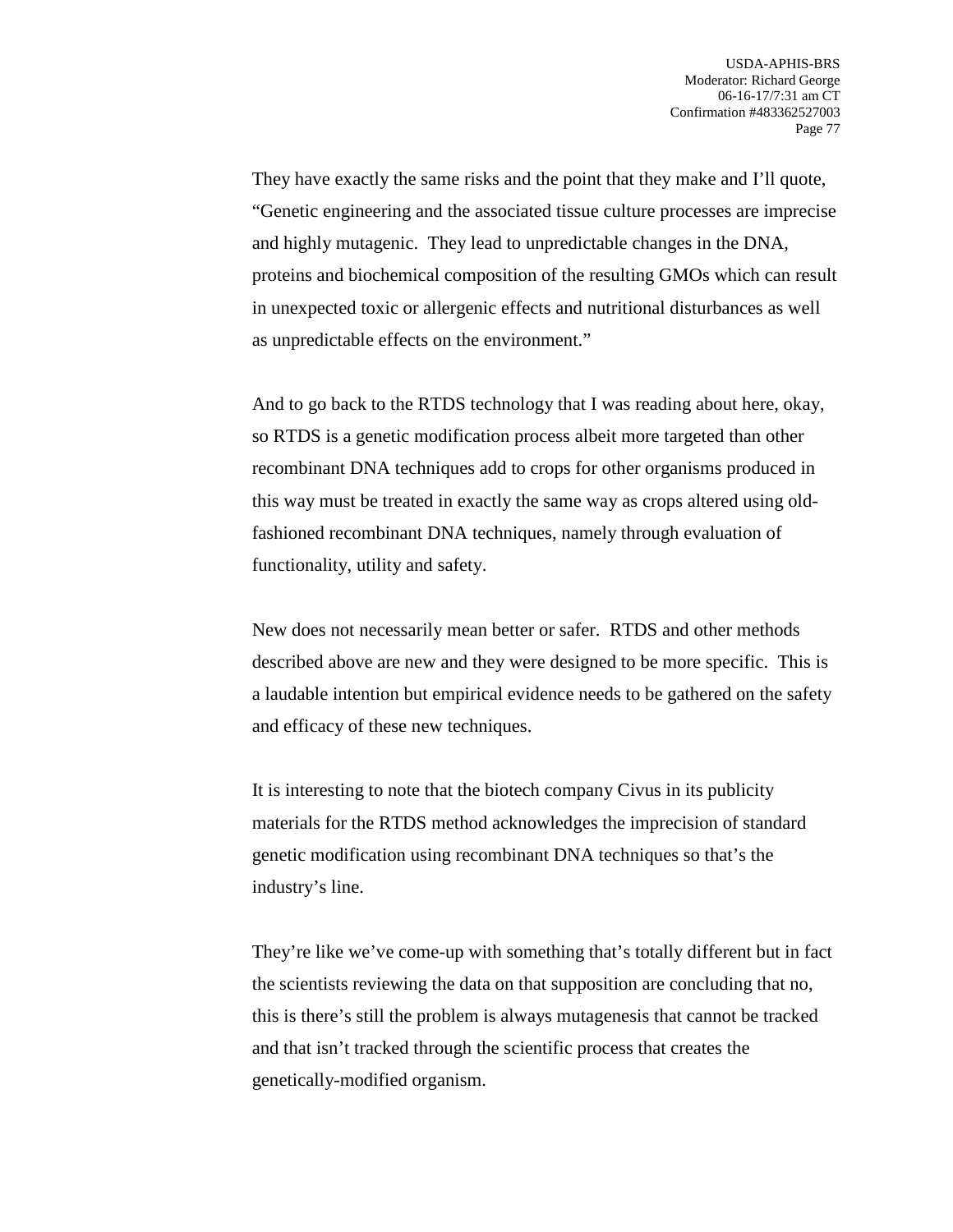You're going to have mutations that you don't expect and that you don't know about and that's why we have a regulatory system which doesn't currently but should be there to do what the company scientists aren't going to do and look for those unexpected mutations and the impacts of those mutations.

So I do want to go through this point on the tissue culture because that's part of traditional genetic engineering but in this rule it's set aside and the companies are invited or would be invited to say that well I could have done this with tissue cultures so I don't have to be regulated.

And here's why tissue cultures should be regulated and how tissue culture is used in genetic engineering so this is about the GM process and I'll just go to the point on okay, mutations caused by tissue culture. Three steps of the genetic modification process take place while the host plant cells are being grown in a process called cell culture or tissue culture.

These steps include one, the initial insertion of the GM gene to set into the host plant cells, two, the selection of plant cells into which the GM gene has been successfully inserted and three, the development of GM plant cells into GM plant (slots) with roots and leaves with the help of plant hormones.

The process of tissue culture itself is highly mutagenic causing hundreds or even thousands of mutations throughout the host cells' DNA. Since tissue culture is obligatory to all three steps described above and these steps are central to the genetic engineering process, there is abundant opportunity for tissue culture to induce mutations in the plant cells.

In the case of plants that are vegetatively-propagated, that is not through seed but through tubers or cuttings such as potatoes, all the different type mutations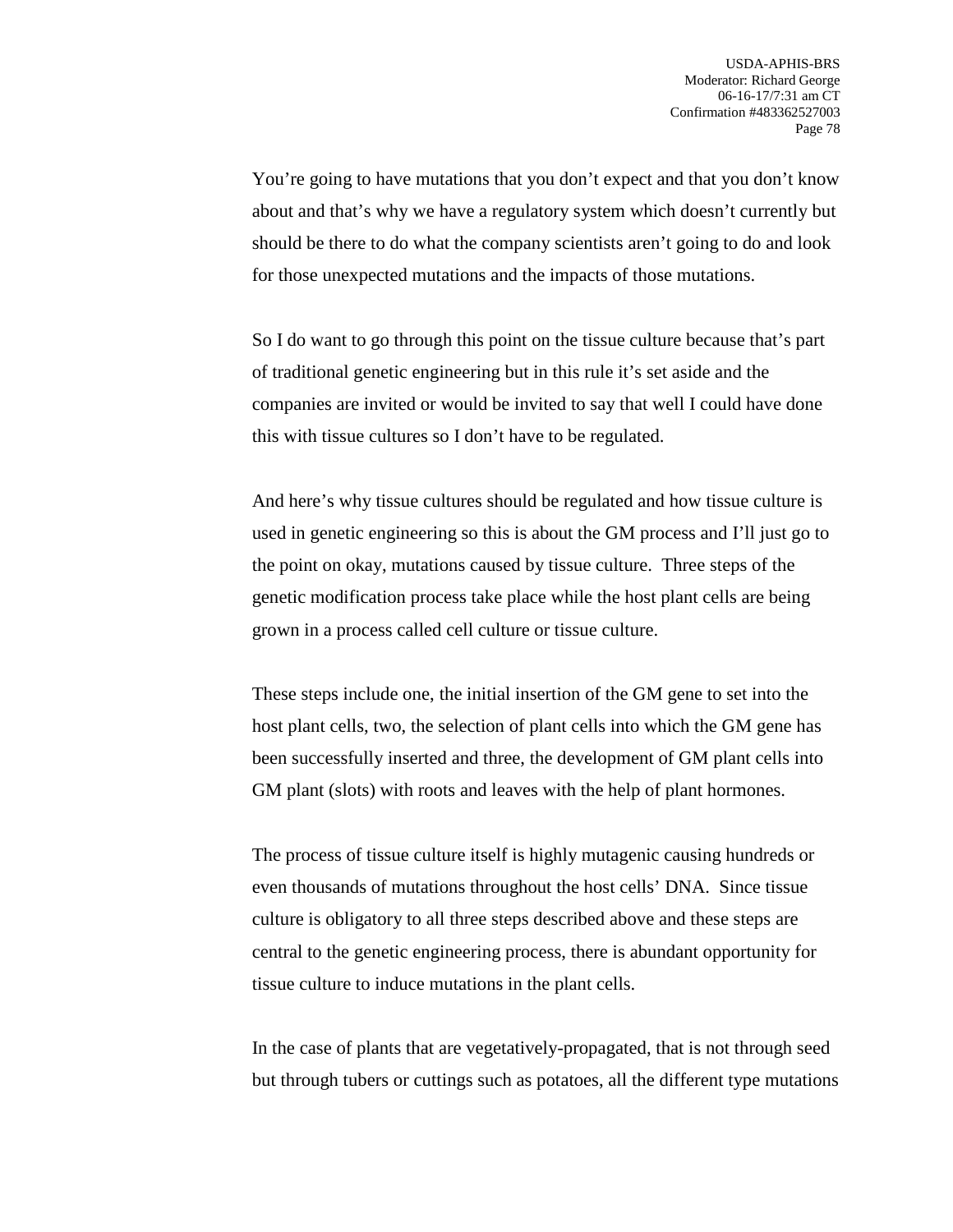in a given GM plant resulting from the GM transformation process will be present in the final commercial crop.

In the case of soy, maize, cotton and oilseed rape canola, the initial GM plant can be back-crossed bred with the non-GM plant variety to achieve closer genetic similarity. This back-crossing enables many not all of the mutations incurred through the GM transformation process to be bred-out.

However, given the fact that hundreds of genes may initially be mutated during insertion of the GM gene cassette and during tissue culture, there is a significant risk that the gene or genes crucial to some important properties such as disease or pest resistance could be damaged.

In another example a gene that plays a role in controlling biochemical reactions in the plant could be damaged making the plant allergenic or toxic or altering its nutritional value. The genetic engineer will not be able to detect and eliminate many such harmful mutations because their effects would not be obvious under the conditions of the development process.

But these mutations would still be present in the commercialized crop and could cause problems. For instance, the non-GM parent crop may contain a gene that confers resistance to an insect pest. In the laboratory and greenhouse where the GM crop is developed, that insect will not be present and so the genetic engineers would have no way of knowing that the insectresistant gene present in the GM plants had been damaged.

Only after the crop has been commercialized would it be discovered that the plants were no longer able to resist the insect pests so there's also a good section here on mutagenesis because again this rule suggests that mutagenesis is fine and so if you could create your GMO using mutagenesis, then we're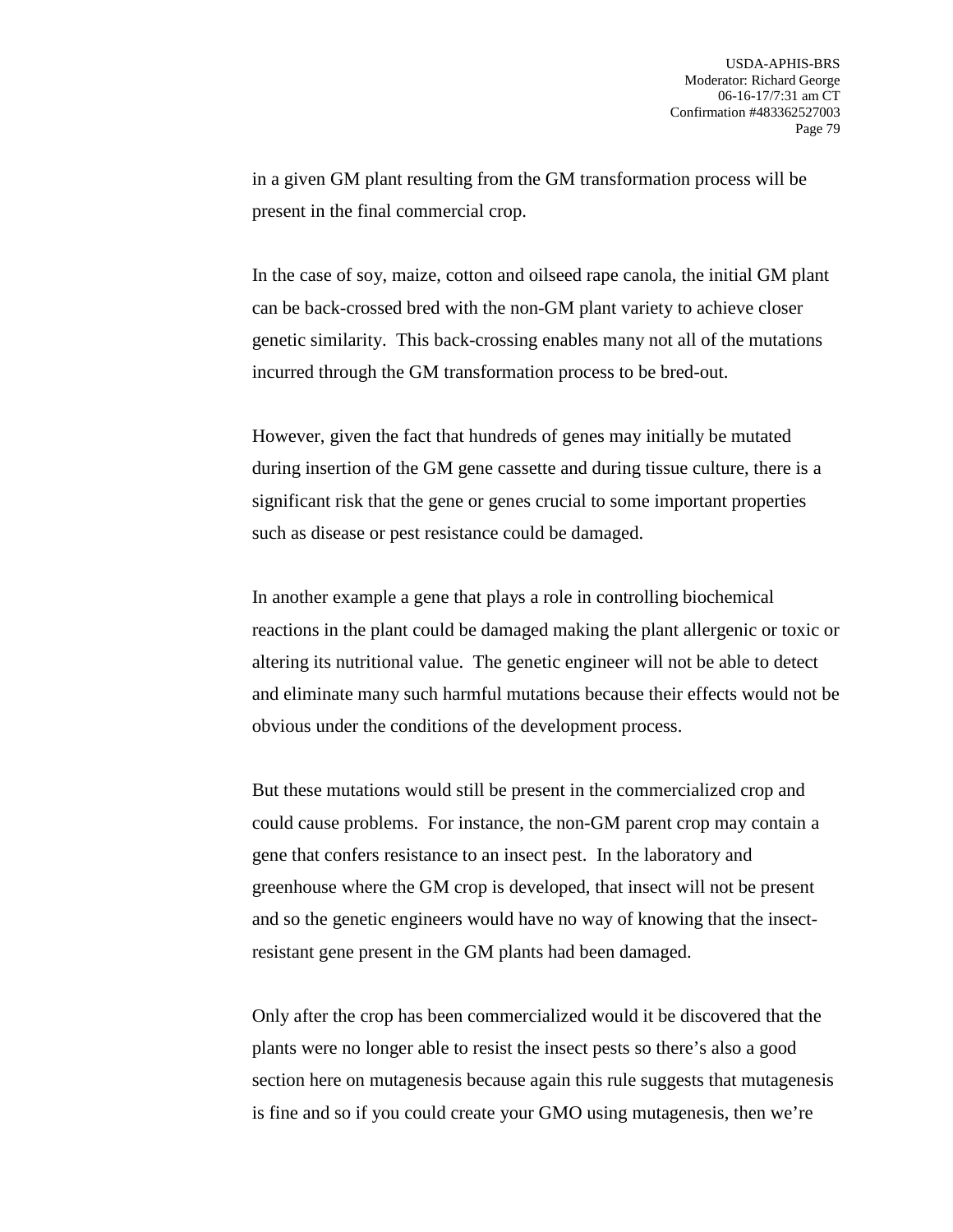going to give you a path and we won't regulate you so okay so this is the fact is mutagenesis, where the problem, the reason why we have regulation of GMOs is because there are going to be mutations that the developer of the GMOs can't control, aren't aware of and don't intend.

That's why we have a regulatory system that's supposed to come-in after the developer has created a new GMO and checked for these things.

Man: Alexis, I was going to just pause because we're now about five or six minutes from the end of our meeting. I just would double-check to make sure that there's no one on the phone who may perhaps want to make a comment before the meeting ends at noon.

> So if you would like to make a comment, please let us know by pressing 1 and then 0 on your telephone keypad and we'll be happy to take your comment at this time. Give it a minute or two, 1 and the 0 on your telephone keypad. Hello, you're on the phone.

Sapna Brown: Hello, good afternoon. This is Sapna Brown again. As we are concluding the comments for this hearing today, I just want to take a moment and call decision-makers regarding biotech products. There is a big elephant in the room that needs to be addressed and that is the conflicts of interest.

> In addition, GMO pollen cannot be controlled. It's being comingled with other pollen. We do not understand the implications of this so please consider that as you move forward with the policymaking decisions. Thank you.

Man: Thank you. Anyone else on the phone would like to comment before we close here in a few minutes, please press 1 and then 0 on your telephone keypad. Okay. Pausing just a moment, no? Okay, 1 and the 0 if anyone would like to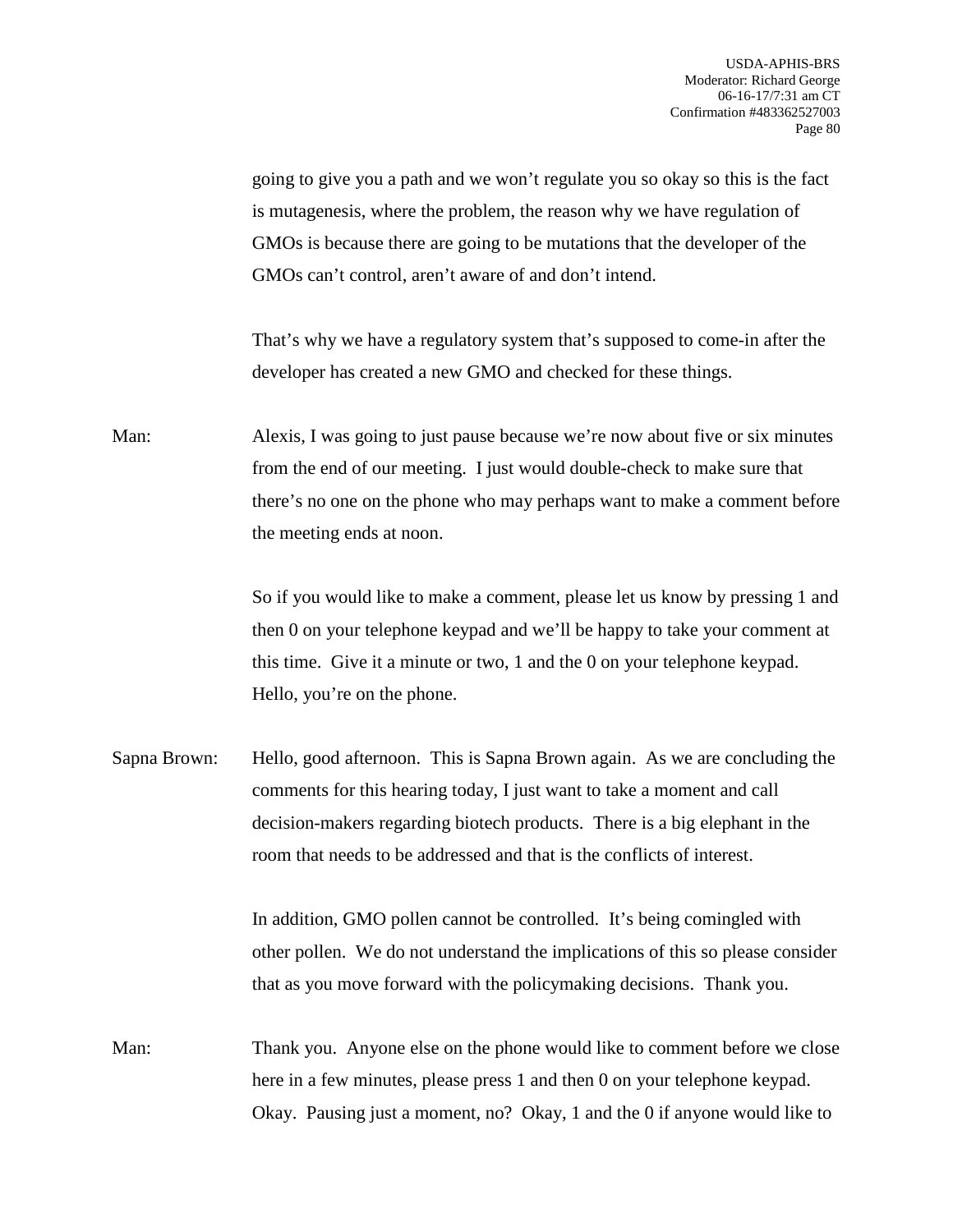comment before we end our meeting in about five minutes or so. Okay, seeing none, Alexis, would you like to continue? We will stop at noon.

Alexis Baden-Mayer: Okay, okay, thanks so my final thoughts on this regulatory process which aims to open-up a very large loophole for whole new categories of genetically-modified foods is that these disputes distinctions that the proposed rule make are really distinctions without a difference.

> And this idea that you can invite the companies to say well, I didn't use transgenes or I could have done it through a traditional or conventional breeding method like mutagenesis or tissue cell cultures, that doesn't make any sense scientifically.

> And it's and as I mentioned it shouldn't be up to U.S. regulators to start assigning GMOs because there a (world) process at (codec) to do that and we should regulate GMOs as defined under (codec) but I'll read for final thoughts I'll read a little bit more of this Earth Open Source piece on the myth that genetic engineering is precise and the results are predictable.

> And as I've mentioned this piece goes through all of the new technologies and the old technologies and shows how the common problem in all of them is unexpected and unknowable mutations that the companies that develop new GMOs will never find absent a regulatory process that checks their work so the truth is genetic engineering is crude and imprecise and the results are unpredictable.

> GMO proponents claims that genetic modification is a precise technique that allows genes coding for the desired trait to be inserted into the host plant with no unexpected effects and of course it could be gene deletion as well. It's the myth applies in both instances but the genetic engineering and associated tissue culture processes are imprecise and highly mutagenic.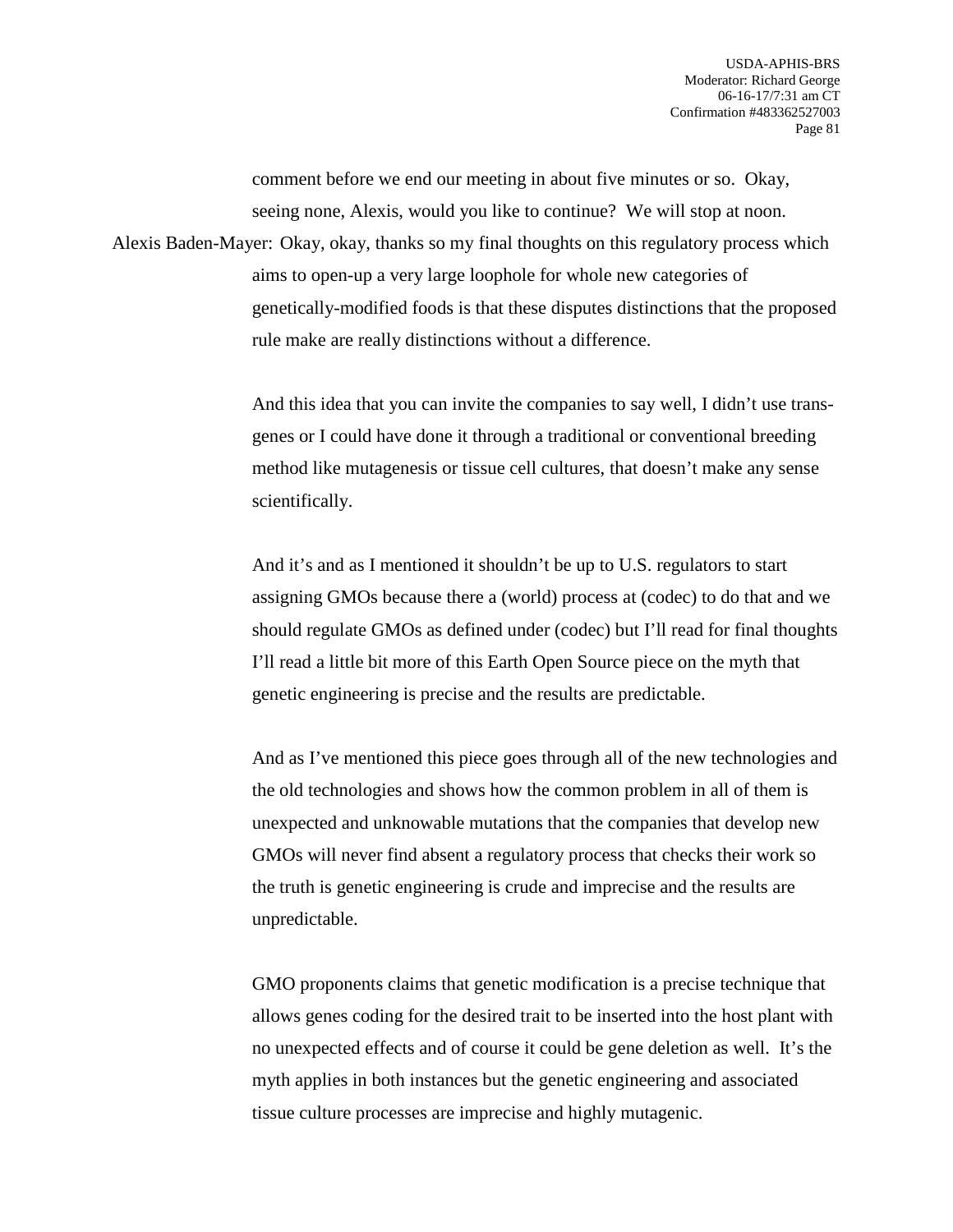They lead to unpredictable changes in the DNA, proteins and biochemical composition of the resulting GM crop which can result in unexpected toxic or allergenic effects and nutritional disturbances as well as unpredictable effects on the environment.

GMO proponents claim that GM is a precise technology that allows genes coding for the desired traits to be inserted into the host plant with no unexpected effects. The first steps of making a GM plant, isolating the desired gene and cutting and splicing it to form the GM gene cassette in the laboratory is indeed precise.

But the subsequent steps are not in particular the process of inserting a GM gene cassette into the DNA of a plant cell is crude, uncontrolled and imprecise. It causes mutations, inheritable changes in the plant's DNA blueprint.

These mutations can alter the functioning of the natural genes of the plant in plant in unpredictable and potentially harmful ways. Other procedures associated with producing GM crops including tissue culture also cause mutations as does mutagenesis. That's why they call it mutagenesis.

In addition to the unintended effects of mutations, there is another way in which the GM process generates unintended effects. Proponents of GM crops paint a simplistic picture of GM technology that is safe on a naive and outdated understanding of how genes are organized within DNA and how they work. Same applies …

Ibrahim Shaqir: I'm going to stop you right there. We've reached the end of our meeting, okay, thank you very much. Thank you for your comments, so we want to